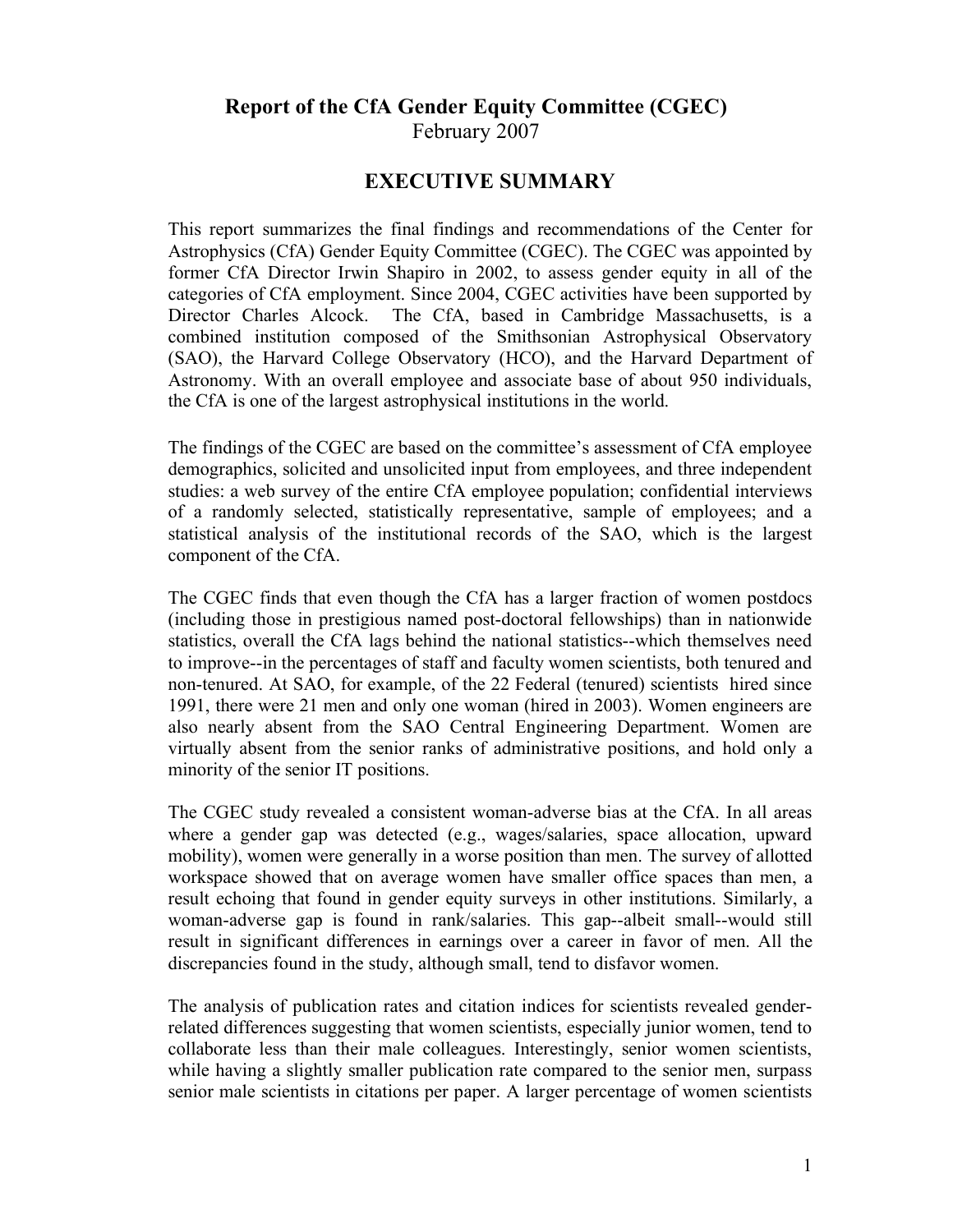than men obtain external funding at SAO, but the few large contracts are maledominated. This result may point to a higher level of entrepreneurship among women, but can also be explained by a sense of isolation. Since most SAO scientists work in mid to large size projects, if male scientists feel part of the team (and women do not), they are less motivated than women to apply for funding.

The web survey and interviews confirmed symptoms of gender imbalance in the perceptions of CfA employees. In particular, concerns were expressed about the lack of upward mobility for women, unwritten rules favoring male employees, lack of adequate mentoring, unfriendly culture and male cliques, lack of management training for SAO supervisors, the SAO performance evaluation process, and the need for more family-friendly procedures at the institution.

A detailed set of recommendations to move the CfA towards gender equality is given in Sections 1.2 through 1.5.

The CGEC feels strongly that a leadership and institutional commitment to gender equity in the CfA workplace is paramount. Without an explicit commitment to these goals by the Director, gender equity will languish. If we are serious about gender equity, we will need to re-think how we hire, reward, and promote CfA employees; and how we attract and further the career development of high-quality individuals.

*We recommend that the CfA Director establish an independent mechanism to monitor equity*. This could be achieved by creating a small standing committee chaired by a senior staff member of the CfA, which includes both science and non-science representatives. We also recommend that the Director, in conjunction with this independent equity committee, establish a system of incentives towards achieving equity.

Noting the difficulty in obtaining institutional data for the Gender Equity study, the CGEC recommends that *the CfA Director institute the means for pursuing an ongoing longitudinal monitoring of the entire CfA population*, to compare the career trajectories of different groups at the CfA and to investigate the issue of the disproportionately small number of women in high level positions; and that these statistics should be provided annually to the equity monitoring committee. We further recommend that the longitudinal record study be used to monitor other aspects of equity such as race, ethnic biases, and disabilities; and that for each new position, statistics should be provided annually to the equity monitoring committee on the gender of the applicants, and the gender fraction at each step of the hiring process. We recommend that full longitudinal studies (similar to those conducted by the CGEC), be performed at 3 year intervals to provide reports for the CfA Visiting Committee.

The CGEC recommends that *the CfA take steps to redress the gender biases uncovered in the present study,* and that as steps to accomplish this the Director ensure that women are members of all the CfA governing bodies and all committees, including promotion and hiring committees; the CfA address the issue of lack of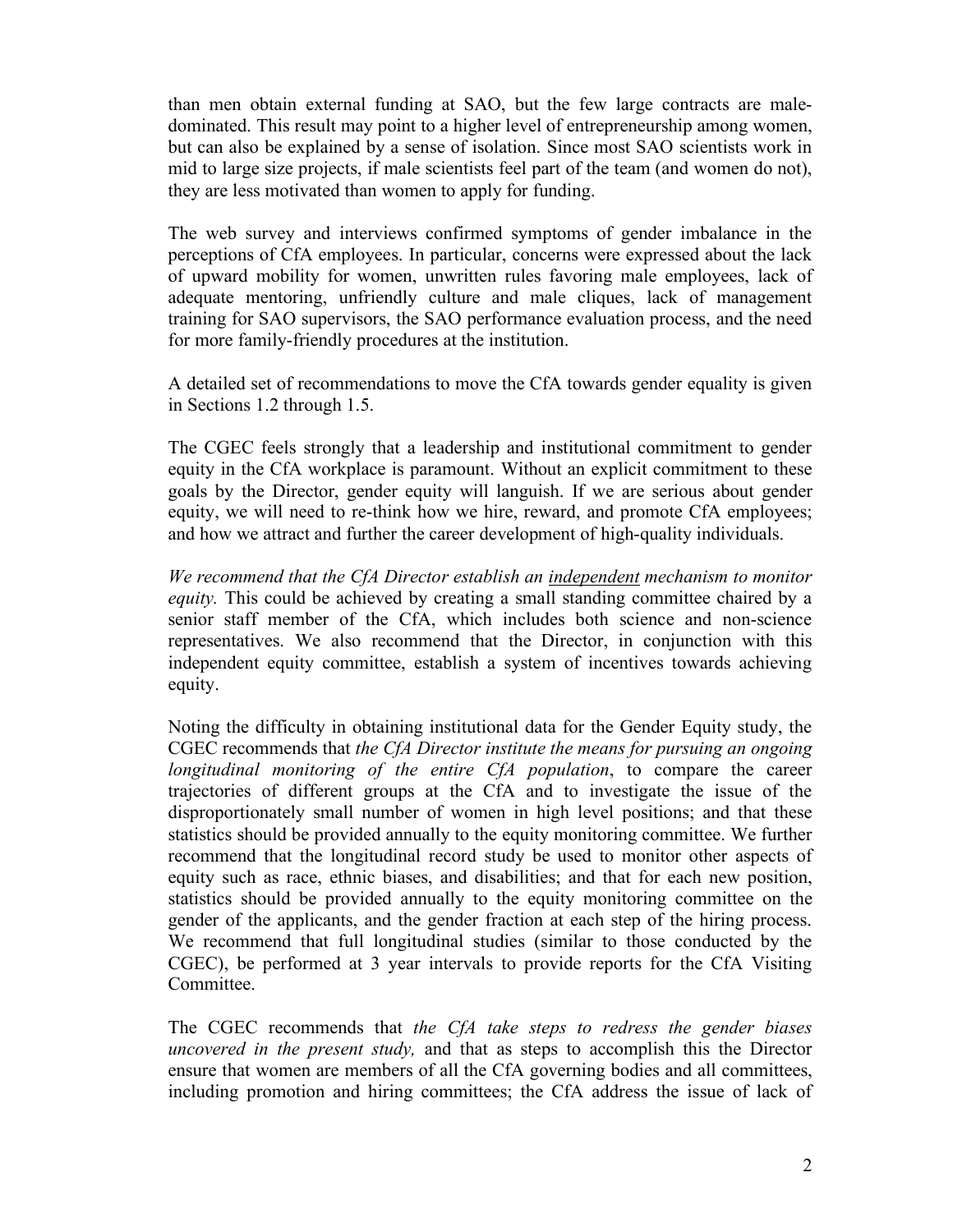upward mobility for women employees; and the CfA develop formal mentoring programs.

In the course of our investigations, a broader range of issues than gender equity surfaced. The CGEC recommends that *the CfA improve communications and existing processes*. In particular, we recommend that the CfA set up effective information sources and communication paths for job-related issues that may affect gender equity; that SAO enforce training for supervisors; that the CfA revise the performance evaluation process; and that the CfA review its Ombudsperson and EEOC counselor programs.

In addition, the CGEC recommends that the *CfA improve its social and working environment*, by addressing and changing the present unfriendly culture for *all* women, and taking steps to facilitate family care processes for employees.

Focusing on scientists, the CGEC recommends that SAO and Harvard both strive to achieve gender equity among scientists and faculty; that future CfA Gender Equity studies include graduate students and post-doctoral fellows; and that Gender Balance be a consideration in the choice of speakers and chair-persons at CfA colloquia.

Focusing on the technical staff, the CGEC recommends that SAO address the paucity of women in Central Engineering, and the scarcity of women in IT positions at the higher grades.

Focusing on the administrative and support staff, the CGEC recommends that SAO address the scarcity of women in senior administrative positions, and that all scientists, men and women, be made aware of the necessity to engage in respectful behavior in their interactions with administrative and support staff.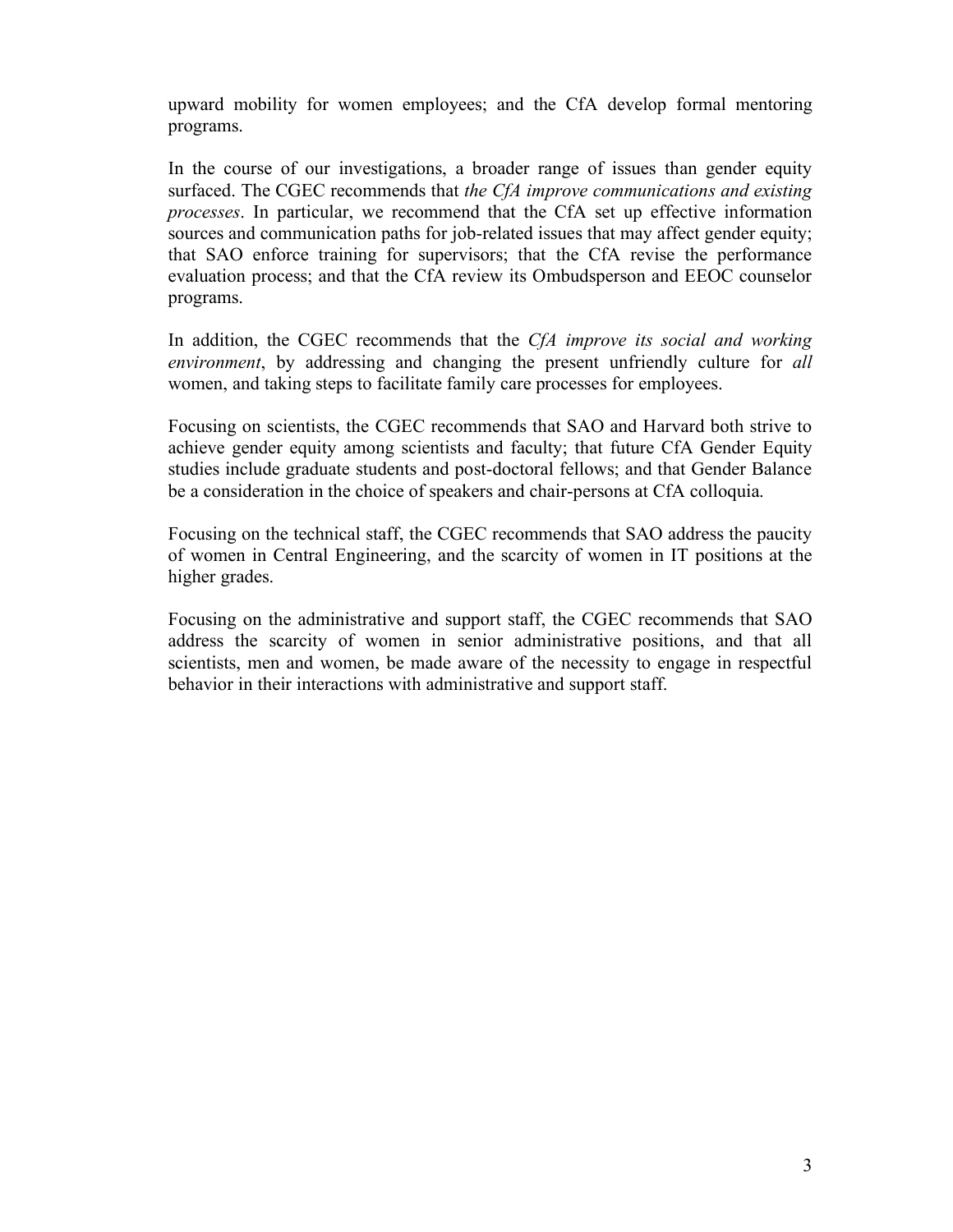# **OUTLINE**

| 1. Recommendations                                                       | 6             |
|--------------------------------------------------------------------------|---------------|
| 1.1 Background                                                           | 6             |
| 1.2 CfA-wide Recommendations                                             | $\frac{7}{7}$ |
| 1.2.1 Monitoring Equity at CfA                                           |               |
| 1.2.2 Redressing Uncovered Gender Biases                                 | 9             |
| 1.2.3 Improving Communications and Existing Processes                    | 10            |
| 1.2.4 Improving the CfA Social and Working Environment                   | 12            |
| 1.3 Recommendations with a Focus on Scientists                           | 13            |
| 1.4 Recommendations with a Focus on the Technical Staff                  | 15            |
| 1.5 Recommendations with a Focus on the Administrative and Support Staff | 15            |
| 2. The CfA Gender Equity Committee (CGEC)                                | 17            |
| 2.1 CGEC Membership                                                      | 17            |
| 2.2 Charge to the CGEC                                                   | 18            |
| 2.3 Impetus for the Gender Equity Study                                  | 18            |
| 2.4 Approach to the Study                                                | 19            |
| 3. Findings                                                              | 20            |
| 3.1 CfA Population Statistics                                            |               |
| 3.1.1 Scientists                                                         | 22            |
| 3.1.1.1 SAO Scientists (2005)                                            | 22            |
| 3.1.1.2 Harvard Faculty, Graduate Students, Postdocs                     |               |
| and HCO Scientists (2005)                                                | 24            |
| 3.1.1.3 Comparison with National Averages                                | 25            |
| 3.1.2 Engineering Staff (SAO, 2005)                                      | 26            |
| 3.1.2.1 Central Engineering (CE) Population                              | 26            |
| 3.1.2.2 Comparison with the Federal Civilian                             |               |
| <b>Employment Population</b>                                             | 26            |
|                                                                          | 27            |
| 3.1.3 IT Staff (SAO, 2005)                                               | 28            |
| 3.1.4 Administrative and Support Staff                                   |               |
| 3.2 Summary of Results of Study 1, Analysis of Institutional Data        | 29            |
| 3.2.1 Data Mining Issues                                                 | 30            |
| 3.2.2 Analysis and Results                                               | 31            |
| 3.3 Summary of the Results of Study 2, Web Survey                        | 32            |
| 3.4 Summary of the Results Study 3, Employees Interviews                 | 33            |
| 3.5 Solicited and Unsolicited Input from Colleagues                      | 35            |
| 3.6 CGEC Comments on the Studies                                         | 35            |
| 3.6.1 Analysis of Institutional Data                                     | 35            |
| 3.6.2 Web Survey and Interviews                                          | 36            |
| 3.7 Preliminary Report of the CGEC                                       | 38            |
|                                                                          |               |
| Acknowledgments                                                          | 39            |

| APPENDIX A – Data Matrix for Institutional Data Mining |  |
|--------------------------------------------------------|--|
|                                                        |  |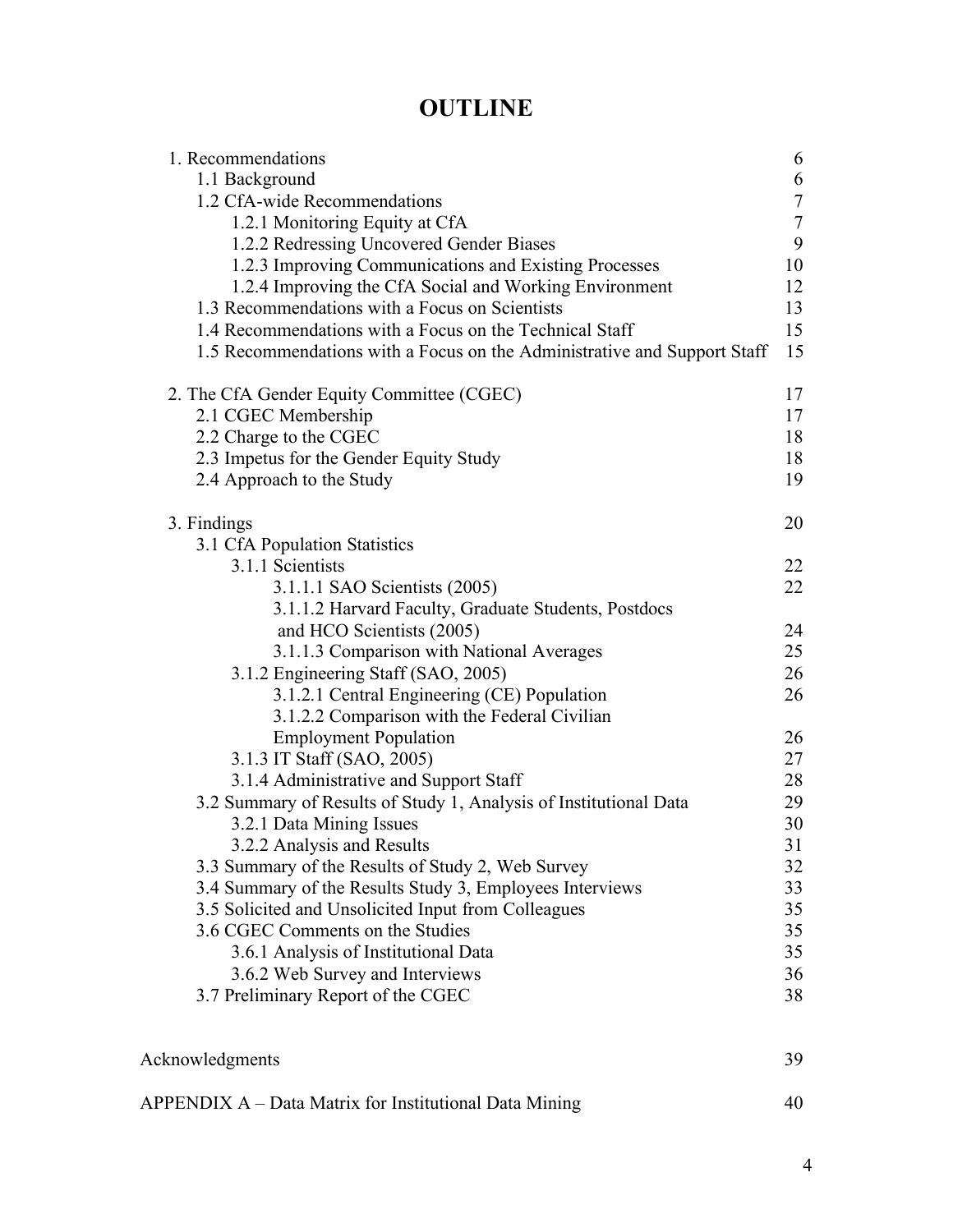| $APPENDIX B - Short CVs of the CGEC$                                  | 41 |
|-----------------------------------------------------------------------|----|
| APPENDIX C – CVs of CGEC Consultants G. Sonnert and W. Roth           | 43 |
| APPENDIX $E - e$ -mail of Director Irwin Shapiro, Appointing the CGEC | 52 |
| APPENDIX F – First Data Mining Request                                | 53 |
| APPENDIX G – Revised Data Mining Request to Director Charles Alcock   | 56 |
| APPENDIX H1 – Study of Institutional Data Paper (by G. Sonnert)       | 56 |
| APPENDIX H2 – Study of Institutional Data Charts (by G, Sonnert)      | 56 |
| <b>APPENDIX I1 – Web Survey Questionnaire</b>                         | 56 |
| APPENDIX I2 – Web Survey Results Paper (by G. Sonnert)                | 56 |
| APPENDIX I3 – Web Survey Results Spreadsheet (by G. Sonnert)          | 56 |
| APPENDIX J1 – Description of Interview Project (by W. Roth)           | 56 |
| APPENDIX J2 – Consent Form for Interview (by W. Roth)                 | 56 |
| APPENDIX J3 – Interview Results Summary (by W. Roth)                  | 56 |
| APPENDIX $K$ – Preliminary Report of the CGEC                         | 56 |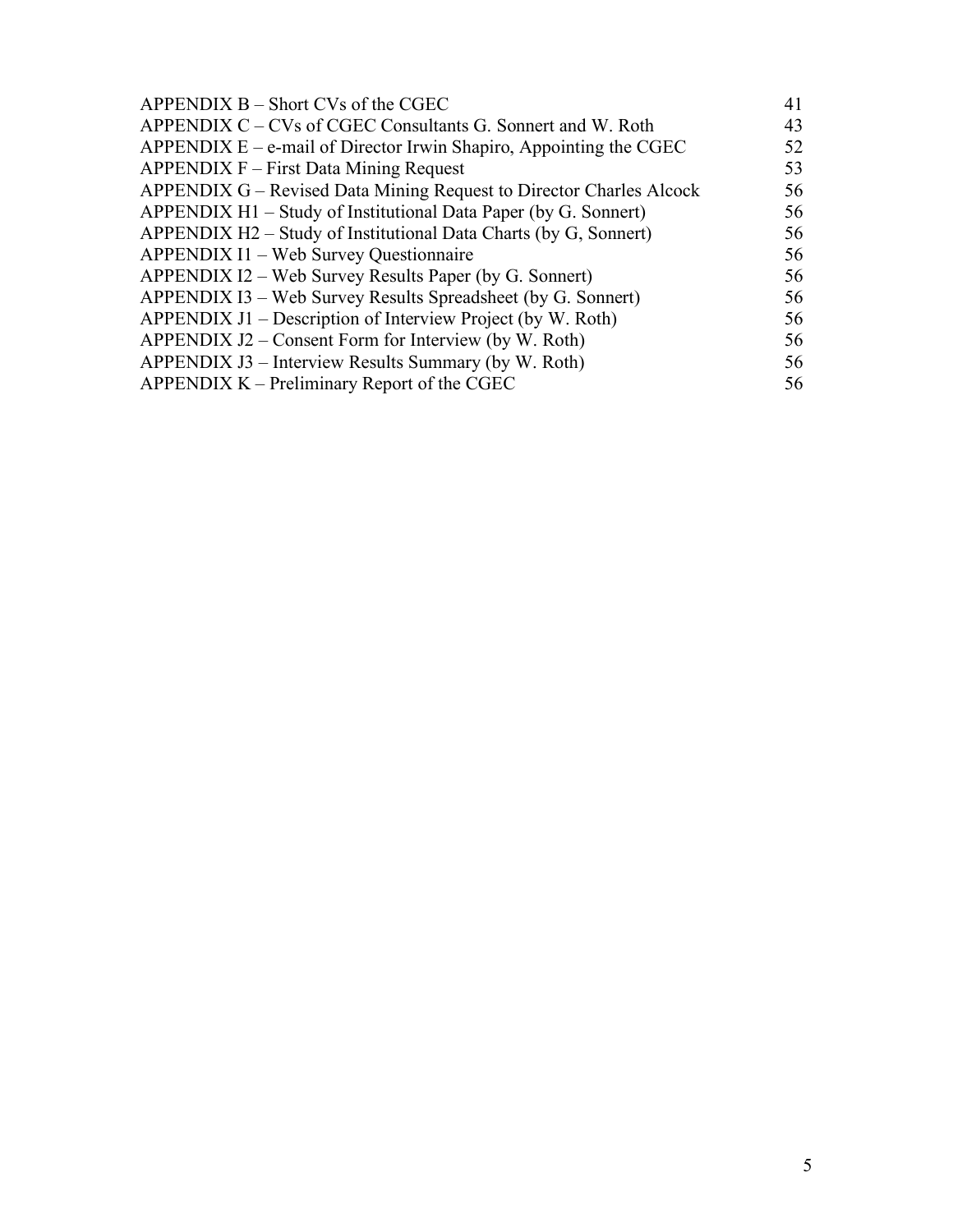# **1. Recommendations**

### **1.1 Background**

The Harvard-Smithsonian Center for Astrophysics includes the Smithsonian Astrophysical Observatory and the Harvard College Observatory (under a single Director), and the Harvard Department of Astronomy (under a separate Department Chair). The CfA is one of the largest astrophysical observatories in the world. It is geographically distributed, with the greatest concentration of employees in Cambridge Massachusetts, where the facilities are spread over several buildings within the city. The CfA maintains observational facilities and staff in Arizona (the SAO Fred Lawrence Whipple Observatory, the MMT Observatory, and VERITAS) and in Hawaii (the SAO Submillimeter Array). The CfA is a partner in the Magellan 6.5 m telescopes in Chile (through the Harvard share), and in the 10 m South Pole Telescope in Antarctica. SAO operates, for NASA, the Chandra X-ray Observatory, and both SAO and HCO are involved in a number of space programs in astrophysics and solar physics. Research at the CfA covers most aspects of observational and theoretical astrophysics, and includes laboratory astrophysics.

Given its unique character as one of the world's finest astrophysical academic faculties, and government and private research laboratories; the CfA should set high standards for gender equity in the scientific community. As discussed in Section 3, the studies of the CGEC have revealed significant gender equity issues; including the small number of senior women scientists, the woman-adverse gap (albeit small) in salaries and office space, the significant lack of women among the engineers, and the glass ceiling in administrative management careers. The female population at the CfA also reports itself to be less content overall than the male population in such areas as career opportunities, climate at work and family support.

The gender equity situation at the CfA echoes the gender equity concerns emerging from studies of major scientific institutions in the US, starting with the path-breaking MIT report (http://web.mit.edu/gep/res.html), and including the gender equity study of the Space Telescope Science Institute (http://www.auraastronomy.org/nv/response.pdf). A similar situation exists in leading scientific institutions in Europe, as described by the article in The Economist of Sept.  $9<sup>th</sup> 2006$ : *Sex and Scientists' Salaries – Mind the Gap*, which reported on the general issue of lower salaries and fewer resources for women scientists when compared with their male counterparts. In this country, a recent report of the National Academy of Sciences committee on gender equity in science and engineering, chaired by Donna Shalala of the University of Miami, concludes: "Women are capable of contributing more to the nation's science and engineering research enterprise, but bias and outmoded practices governing academic success impede their progress almost every step of the way.…. Fundamental changes in the culture and opportunities at America's research universities are urgently needed. The United States should enhance its talent pool by making the most of its entire population."

http://www8.nationalacademies.org/onpinews/newsitem.aspx?RecordID=11741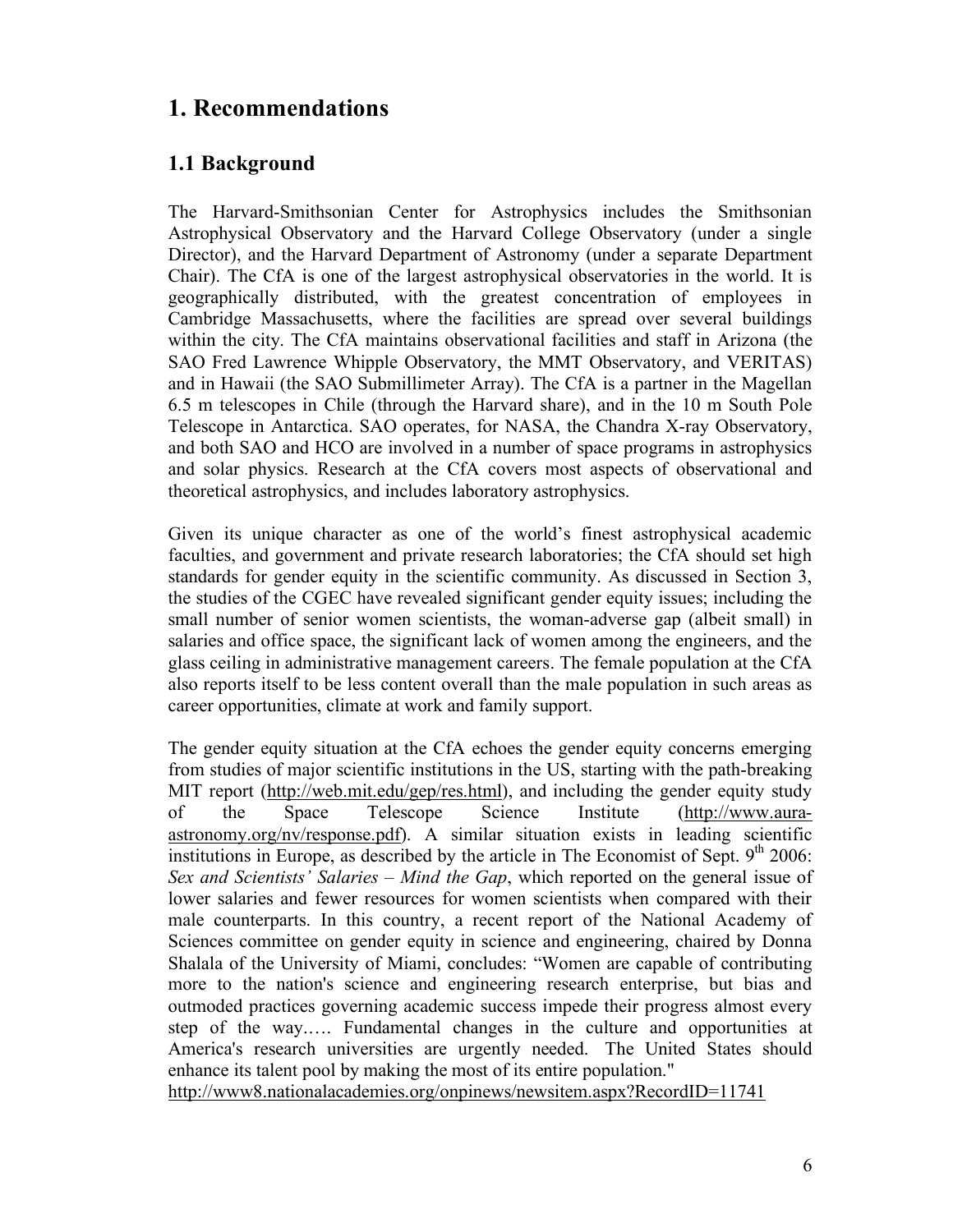Other institutions have taken successful steps to monitor and address their gender equity issues (e.g., MIT), and so should the CfA. Insight into this process was offered by a recent talk at Harvard by Dr. Harriet Wallberg-Henriksson, president of the Swedish Karolinska Institutet. Her analysis recognized a gender bias in the perception of gender issues, which we also find at the CfA, and a self-confidence problem among women that makes them less aggressive than their male colleagues in pursuing advancement and applying for jobs. Consequently, the Karolinska Institutet has started a mentorship program and leadership classes for its junior staff, (which has benefited both women and men), and has been pro-active in creating jobs in areas where potentially successful female candidates are available. Similarly, the Women's Advisory Committee at NASA GSFC, a US government institution, has been effective in advancing equality issues, increasing the number of women supervisors and implementing child care and parenting spaces (see http://www.aas.org/~cswa/status/Status\_Jan06.pdf). These types of actions, and others that we discuss below, would certainly benefit the CfA.

### **1.2 CfA-wide Recommendations**

The completion of this study coincides with the roll-out of a new strategic scientific plan for the CfA. The CGEC feels strongly that a leadership and institutional commitment to gender equity in the CfA workplace must be integral to the fabric of the strategic plan. Without an explicit commitment to these goals by the Director, gender equity will languish. If we are serious about gender equity, we will need to rethink how we hire, reward, and promote CfA employees; and how we attract and further the career development of high-quality fellows.

Here we present the CGEC recommendations that apply to the entire CfA population: In Sections 1.3-1.5 we will present recommendations that apply to specific job categories.

#### **1.2.1 Monitoring Equity at CfA**

**A. Our first recommendation is that there be a leadership and an institutional commitment at the CfA towards achieving equity. To this end we recommend that the Director establish an ongoing mechanism to monitor and implement equity.** This could be achieved by creating a small standing committee chaired by a senior staff member of the CfA and including representatives of science and nonscience staff. Note that a study by Harvard sociology professor Frank Dobbin (2006, private communication to the CGEC; Kalev, Dobbin & Kelly in American Sociological Review, 2006, vol 71, pp 589-617) has concluded that while diversity training in institutions does not guarantee equity, having a program responsible for diversity is effective. We recommend that the CfA Director both develop specific, attainable, goals for improving gender equity; and implement mechanisms that reflect adversely on the SAO managers who do not implement gender equity policies, either as part of the performance review process or as curtailed funding to the offending Divisions or Departments.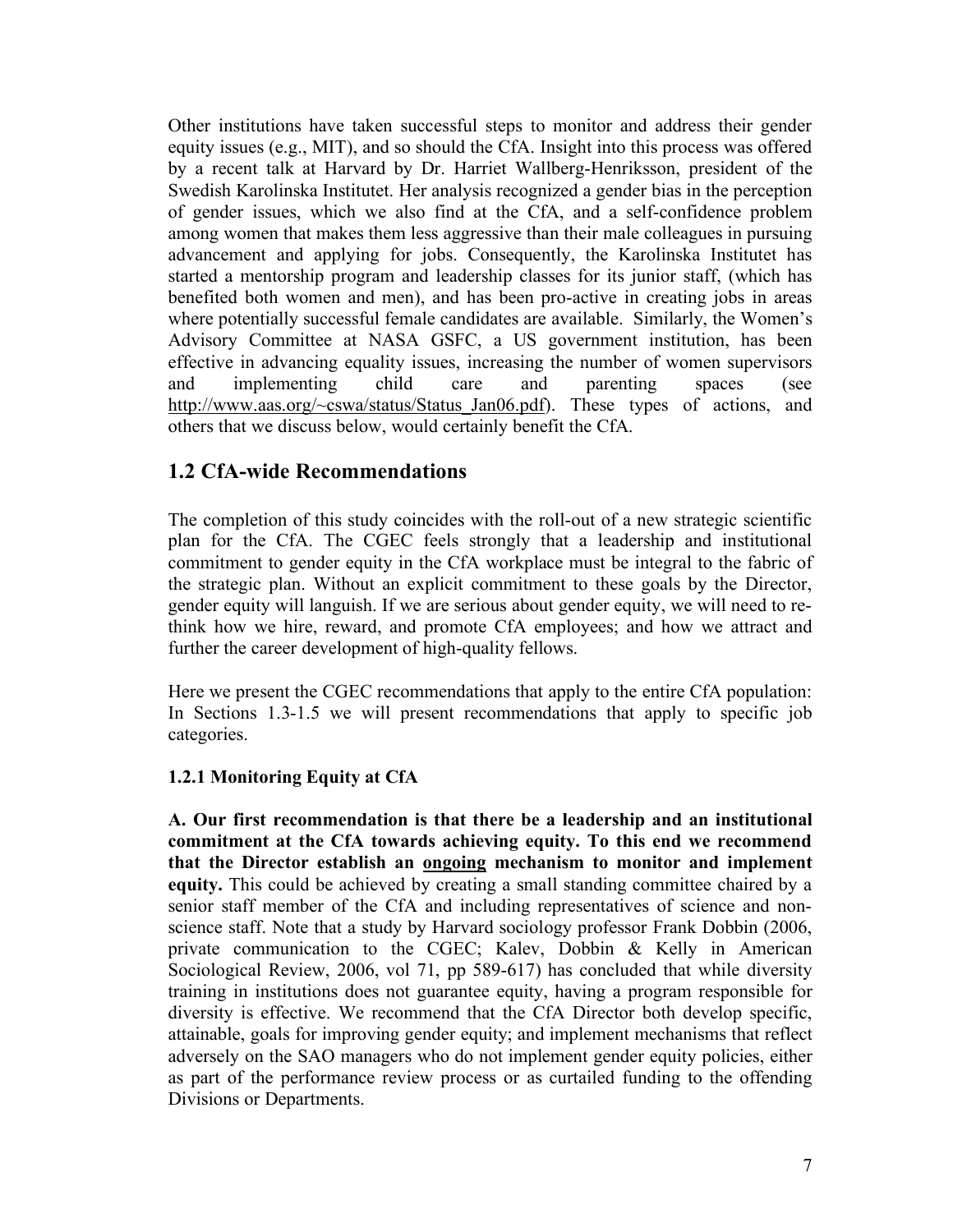**B. We recommend that the CfA Director institute the means for pursuing an ongoing longitudinal monitoring of the CfA-wide population; to compare the career trajectories of different groups at the CfA, and to investigate the issue of the disproportionately small number of women in high level positions.** Three years from now, a body similar to the CGEC should be constituted to assemble these data into a longitudinal study of the sort the current CGEC envisioned doing, and to repeat the employee surveys. The results of these analyses should be presented to the Visiting Committee, to have an external assessment of equity at the CfA. To achieve this end the CfA will need to:

- Continue to digitize the relevant SAO institutional records and make all the data accessible for study in an easily searchable database, in order to provide samples for future longitudinal studies of the SAO employee population. The data must make it possible to track individuals year to year, and should also contain:
	- o Information from exit interviews
	- o For new hires, statistics on the qualified applicant pool at each stage of the selection process as appropriate, and how the position was advertised.
	- o Information on the source of funding, to assess 'hard' versus 'soft' funding of different categories of employees.
	- o Information on internal support (e.g., funding, postdocs, etc.).
- Provide access to the equivalent Harvard records for the HCO staff and Astronomy Faculty, to the extent consistent with faculty policies set by the Dean.
	- o Establish a liaison with the Harvard Provost for Faculty Development and Diversity.
- Set up a centralized database of postdocs, including both Harvard and SAO stipend fellows, and include postdocs in future studies.
- Set-up procedures and protocols to safeguard the privacy and confidentiality of these institutional data.
- Conduct full longitudinal studies at 3 year intervals, to provide reports to the CfA Visiting Committee: Produce annual reports to monitor equity internally.
	- o Appendix A gives a sample of data matrix that could be used for these studies.
	- o By maintaining the data electronically in a searchable database, standard reports can be developed to easily assemble the data and display the results on the CfA intranet.

**C**. **We recommend that the longitudinal record study be used to monitor other aspects of equity such as race, ethnic biases, and disabilities.** Gender equity is only one aspect of equity in the workplace. The instruments that the CfA will set up for monitoring gender equity can be used to monitor the overall range of equity issues.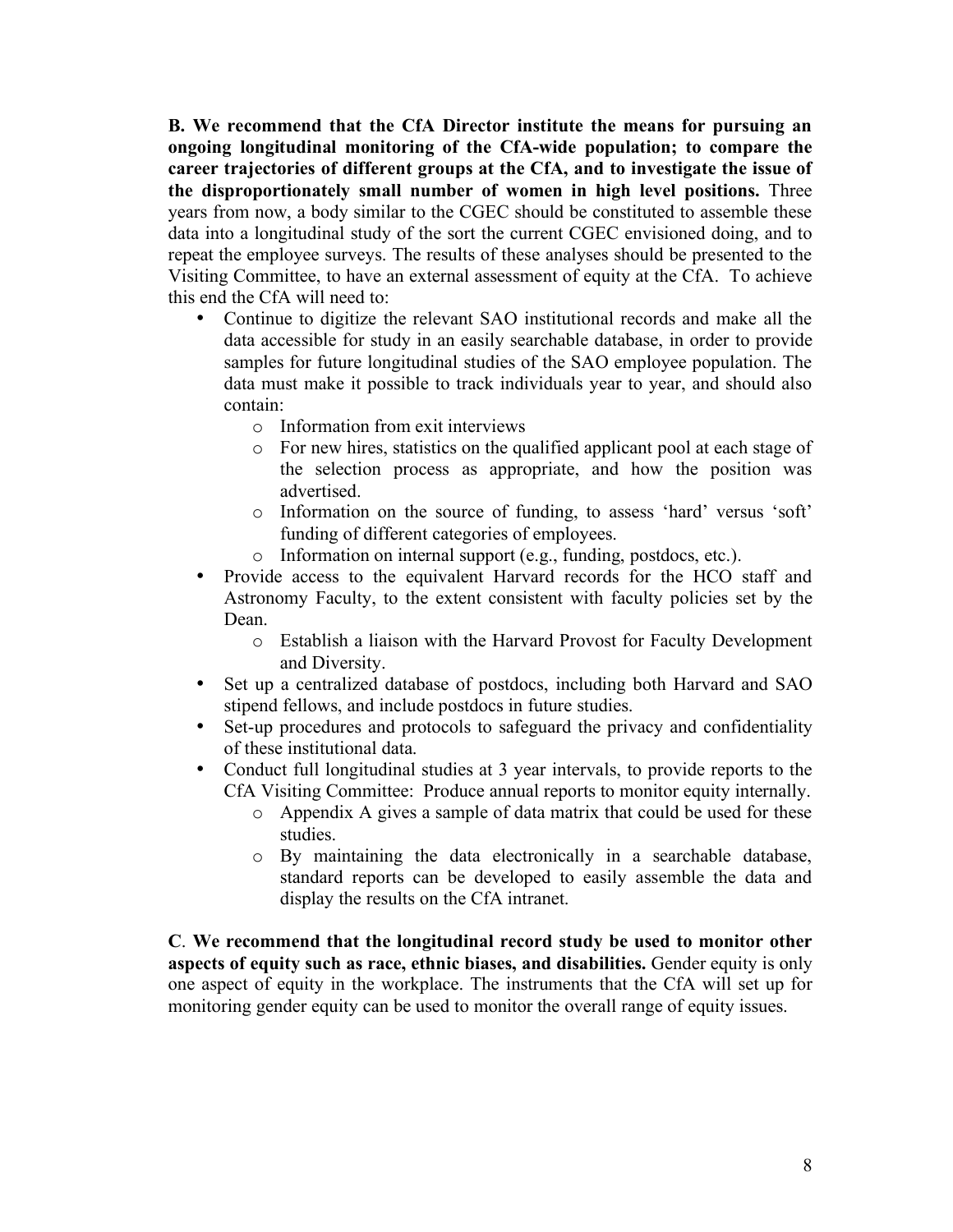#### **1.2.2 Redressing Uncovered Gender Biases**

**D. We recommend that the CfA take steps to redress the gender biases uncovered in our study.** Such steps would include the following:

- **Ensure that women are visible at the highest levels of CfA management, by always appointing women among the Associate Directors**. Promoting an atmosphere where diversity flourishes along with a culture where differences are respected and appreciated requires strong support and encouragement from an organization's top management. As noted elsewhere in this report, it also requires that women play significant roles in the management and decision-making processes. When the CfA was formed in 1973 by joining the Harvard and SAO organizations under a single director, seven scientific divisions, and a number of technical and administrative departments were established, each with an associate director or a department head. Today there are six scientific divisions and science education, in addition to the technical and administrative departments. Much of the critical decision making at the CfA occurs in regular meetings of the Director and Associate Directors. However in the nearly 25 years since the CfA was established, only three women, representing two divisions, have served as Associate Directors, and there have been significant intervals when no women were Associate **Directors**
- **Ensure that women are represented on all CfA committees**. The number of women has generally been small on CfA committees, including hiring (e.g. FSAC, CfA post-doc), professional review (e.g. PAEC, PRCE), and administrative reviews (e.g. ARC). To ensure that women play significant roles in both current management and determining the future direction of the CfA, we recommend that the representation of women on committees be increased from what is currently generally a single woman.
- Strive for a more equitable distribution of male and female employees in some job categories (scientists, faculty, engineers, and administrators).
- Strive for an equitable representation of female employees in senior positions.
- Abolish the lingering biases in pay discovered in the SAO HR data survey, which, although small, accumulate to a sizeable difference during employees' careers.
- Ensure that the workspace of female employees is as large as that of comparable male employees.

#### **E. We recommend that the CfA address the issue of the lack of upward mobility raised by women employees.** To this end, we recommend that the administration:

- Continue and advertise SAO and Harvard policies of funding job-related employee training, and promote job-related training to enhance opportunities for advancement.
- Ensure that all staff understand that some positions can have limited growth potential because of the overall structure or mission of a department or group, funding limitations, etc. that are not related to the employee's abilities or desired career path. Provide guidance to supervisors on how best to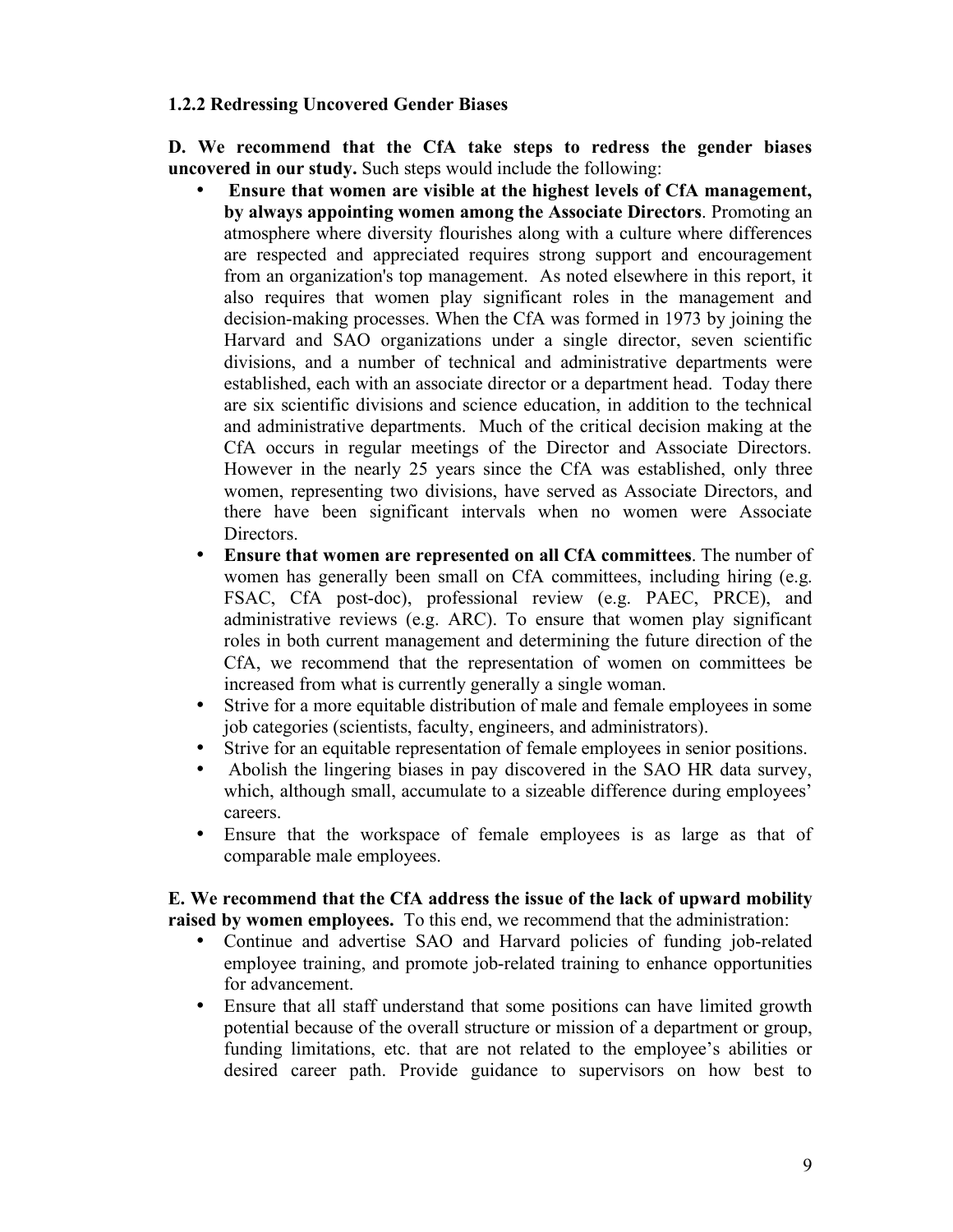communicate this, or general information sessions on the 'institutional needs' component of the job classification process.

• Ensure that all jobs are graded to allow the widest appropriate internal applicant pool.

**F. We recommend that the CfA develop formal mentoring programs** for the different categories of CfA employees, and task selected employees with the direction and monitoring of these programs as well as the facilitation of informal gatherings.

- The mentoring program should include training for mentors, and the automatic assignment of a mentor to new employees and to any current employee who requests one.
- Mentoring should be recognized as a legitimate and important element of a mentor's position description and performance plan, and supervisors must allow employees who are serving as mentors reasonable time to engage in mentoring activities.
- The CfA should also organize and/or encourage semi-structured events where people can mingle and exchange professional information in an informal setting. Some events of this type are already taking place, but are not widespread in the CfA.

#### **1.2.3 Improving Communications and Existing Processes**

**G. We recommend that the CfA set up effective information sources and communication paths for job-related issues that may affect gender equity.** Women especially raised the issue of unwritten rules, and/or the absence of a consistent system of distributing clear information about organizational policies and procedures, as crippling to their career advancement within the CfA. While the CGEC is aware that most, if not all, rules as regards personnel actions, funding opportunities, leave, etc. are documented and available on the web; the employees' overwhelming perception is that this information is archived in a confusing and impenetrable way, difficult to find even if you know what to look for, and impossible if you don't. The CGEC recommends the following:

SAO should create a consolidated web page for employees that combines information--or links to information--that now appear on various department or other sites into a kind of 'ready reference' list. The HR web page in the SAO intranet contains a good amount of information, but it is not easy to find and to navigate, especially from the point of view of staff less knowledgeable of the various acronyms used. The SI PRISM site is too general for the casual uninformed user. Harvard has a very nice general employee information page, which can be used as a guide: http://www.atwork.harvard.edu . Besides talking to the HCO's FAS HR officer, HCO employees can obtain confidential career advancement information via the Employee Assistance Program (http://www.atwork.harvard.edu/worklife/counseling/). Harvard publishes a monthly bulletin called Head's Up, which contains information about courses, financial processes, and changes in rules and policies. While SI has a similar publication (The Blue Bulletin) the information it contains is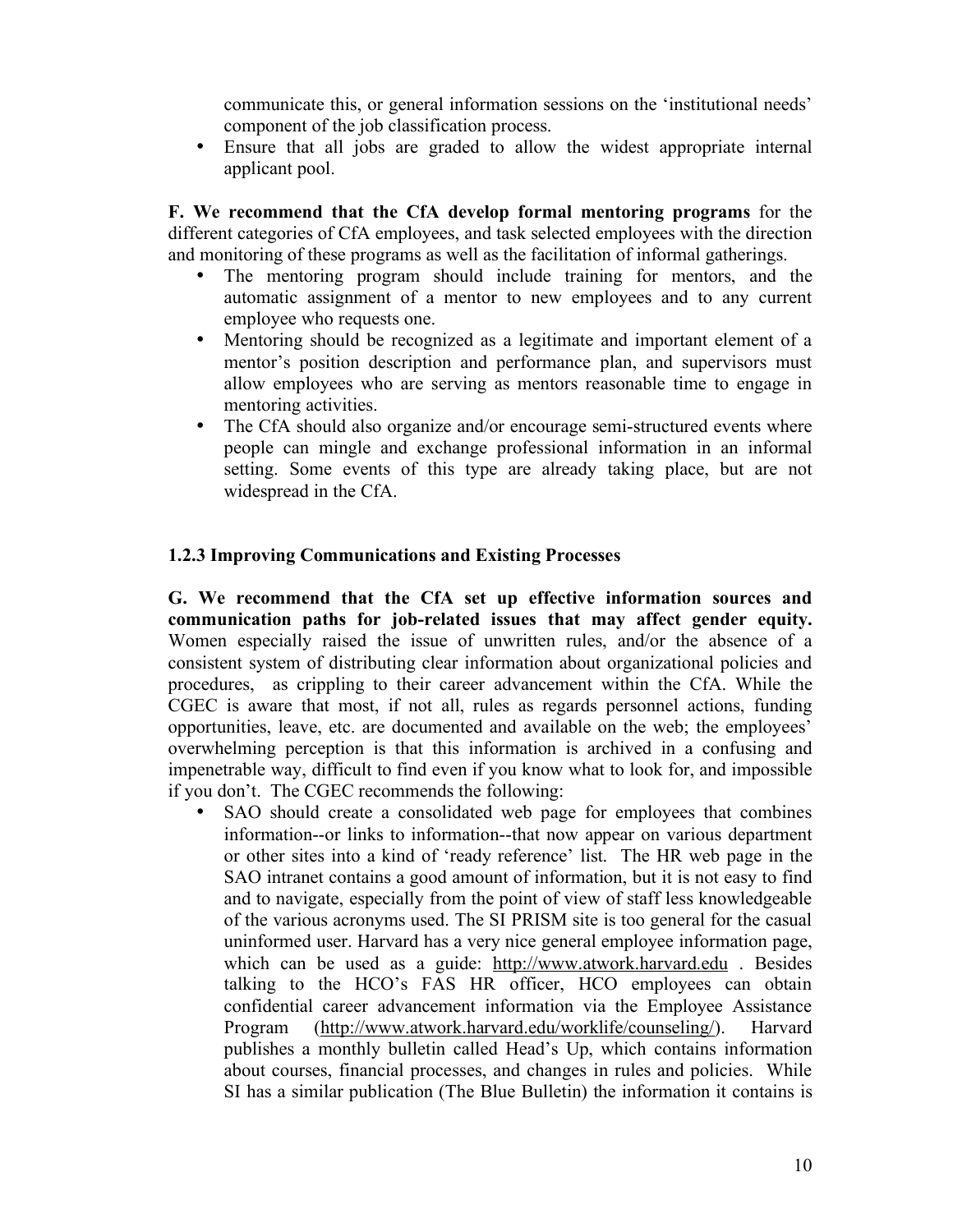often not relevant to SAO, and although SAO departments have sometimes used the Weekly Calendar to distribute policy information, because of that publication's emphasis on the schedules of technical talks, other information is sometimes lost.

- Given that people tend to forget information until they need it, employees should be sent annual reminders on what information is available and where it is located.
- There should be a kick-off seminar for the entire staff once these web pages have been organized in a user-friendly way.
- All new supervisors should receive mandatory training on organizational policies and procedures, which includes instruction in how to obtain the most current information.
- Refresher training should be provided for all supervisors at 3 year intervals, and whenever a major new policy is implemented.
- Gender equity and co-worker respect should be a mandatory part of the orientation package for any new employee.

**H. We recommend that SAO implement a program of formal training for supervisors.** Many employees remarked that many supervisors have little management training or limited skills. While there is not necessarily any correlation between professional achievements and supervisory ability, nonetheless SAO staff are often promoted to supervisory positions based upon their technical or administrative accomplishments rather than their supervisory potential. While there was a policy of management training for new supervisors in the past, it has not always been enforced, especially in more recent years. Further, the training that has been offered to supervisors on an *ad hoc* basis (e.g. equal opportunity, sexual harassment), has not always been developed or presented in a way that was relevant to SAO staff, and because of this is often not taken seriously. While we recognize that this is not strictly a gender equity issue because men as well as women can be affected, the CGEC recommends the following actions:

- SAO should hire professional management training consultants, having specific experience with universities or research organizations similar to the CfA, to develop training programs.
- All training should be designed to include consideration of the composition of the audience. In particular, it is urged that training be tested on selected representative groups before being deployed at large.
- There should be a mandatory management training session for all current supervisors at SAO. There should also be a program established to provide mandatory management training for all newly assigned supervisors, and periodic refresher courses for all supervisors at appropriate TBD intervals.
- Gender equity should be a factor in all SAO personnel actions, including hiring, promotion, and reduction in force.

**I. We recommend that the CfA revise the administration of the** p**erformance evaluation process, to ensure equitable treatment of all employees.** Many concerns were raised about seeming inconsistencies in the performance evaluation process, particularly in the way some performance reviews were conducted. Some

.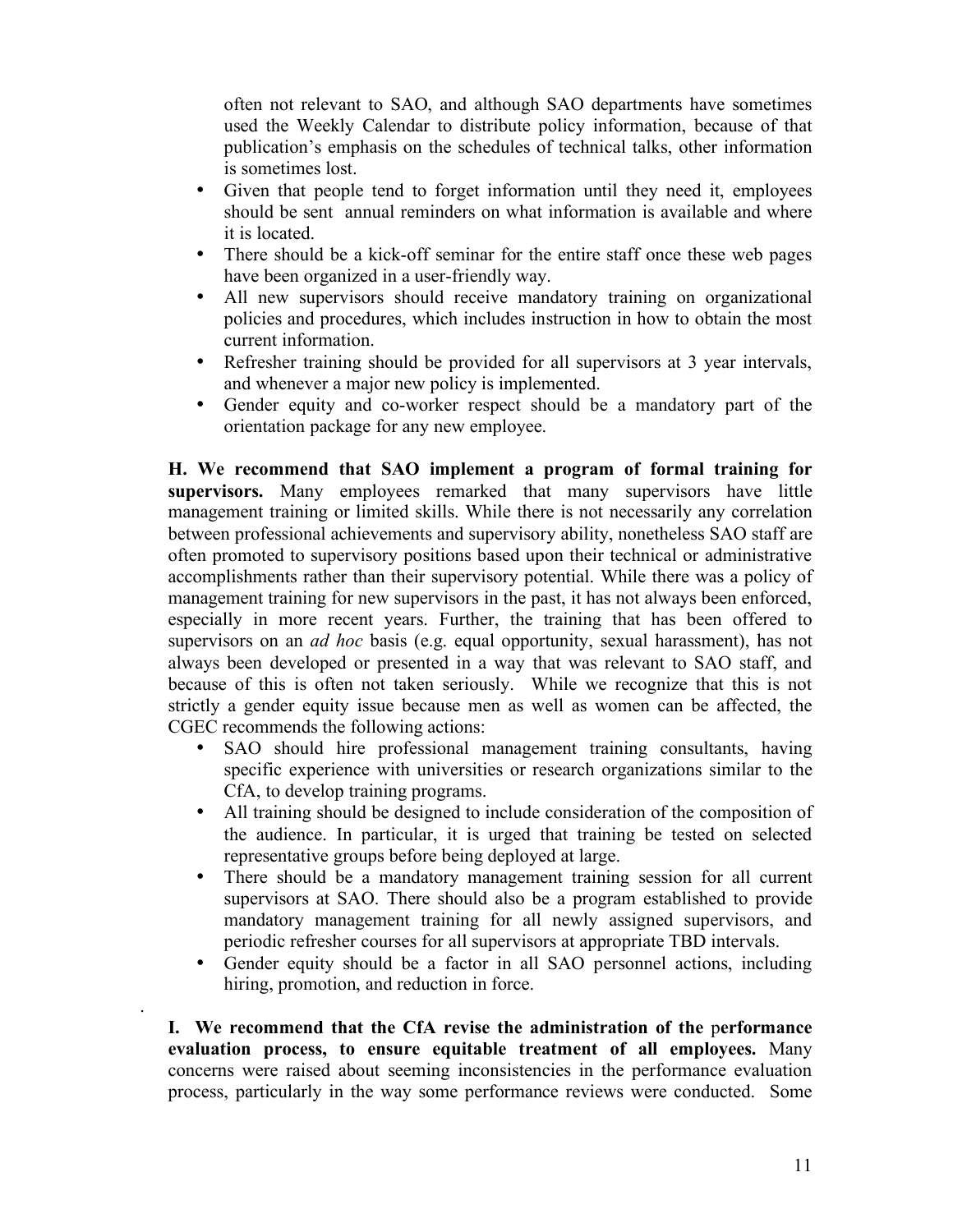employees reported delays in the performance process that would have repercussions on their overall compensation profile. There was also a prevalent feeling that a supervisor's personality--rather than an employee's achievements--plays a large role in personnel actions, resulting in an uneven playing field. On the SAO side, employees can take their grievances to their reviewing official but most people are afraid of (or feel awkward) taking this step since it means going 'over the head' of their own supervisor to his or her boss. The CGEC offers the following recommendations:

- Reviewing officials, who must sign the performance evaluations, should select a random sample to review in detail as a consistency check. This should include meeting with the employees.
- Use the CfA/SAO management structure for oversight and equity. Management should conduct both longitudinal and across the board studies at regular intervals to ensure that there are no egregious biases in different departments or divisions.
- Institute an annual review process for postdocs, including long-term visiting scientist, HCO, and named fellowships; similar to that which currently exists for Chandra, Spitzer, and Hubble fellows.
- Investigate the feasibility of establishing peer review boards similar to the PAEC or PRCE to monitor the promotion process for non-scientists, and to provide an independent appeal avenue for staff.

**J. We recommend that the CfA review its Ombudsperson and EEOC counselor programs**, paying particular attention to defining the purpose and goals of each program, and the process of choosing appointees and their terms of service.

- The availability of these programs should be publicized.
- Non-scientist ombudspersons should be appointed as well as scientist.<br>• The Director should consider defining the ombudsperson term of of
- The Director should consider defining the ombudsperson term of office and implementing a rotation of ombudspersons.

### **1.2.4 Improving the CfA Social and Working Environment**

**K. We recommend that the CfA address and change the present unfriendly culture.** This issue was advanced both in relation to work group dynamics and more relaxed technical conversations. Issues included perceived exclusion from decision making, perceived unfriendly or rough conversations, verbal challenges, and being overlooked and/or ignored. Both male and female employees reported this type of behavior, but while men considered it a temporary problem for new employees that went away once people established themselves in the group, women found it an obstacle to becoming full-fledged group members. It was also noted that male and female colloquium speakers may receive different treatment in terms of introductions and questions. Women, as well as men, have been reported to be unfriendly to other employees. The CGEC recommends:

- The CfA community should be made aware of this problem. This can be achieved by a combination of a Director's memo, information session (mandatory), and reading of the CGEC interview report.
- Management training for the senior staff must address this problem.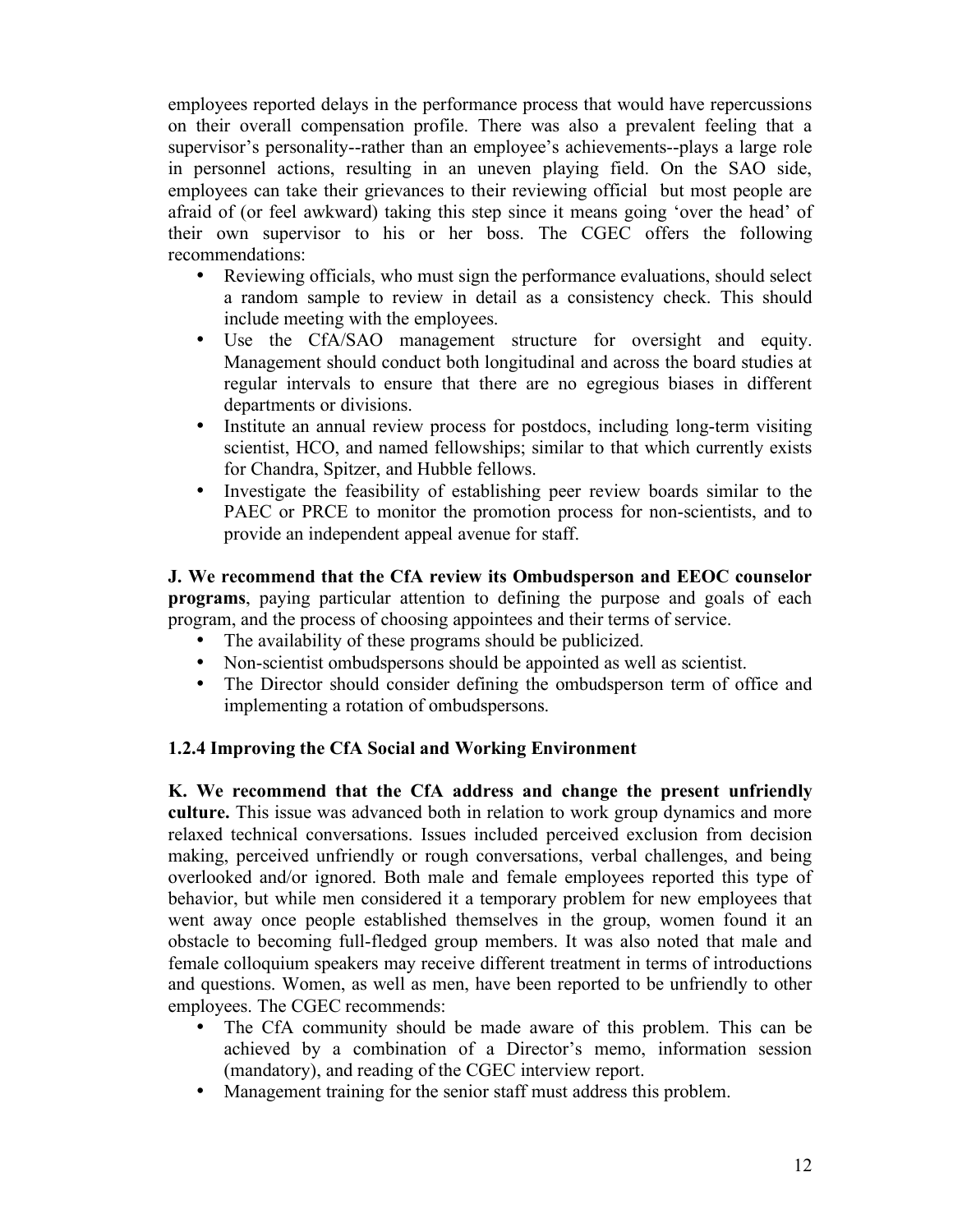- Co-worker respect should be included in an element for formal SAO performance review.
- Informal scientific interaction can be fostered in semi-formal settings that also encourage reports and questions from the junior (male and female) staff. Some of these events occur and are available to the scientific staff, but they are often confined to isolated pockets of the Observatory.
- The need for informal interactions is not restricted to the scientific staff. These interactions must also be fostered among administrative and technical staff, and especially between administrative and technical staff and scientists.

**L. We recommend that the CfA take steps to facilitate family care processes for employees.** Since child and elder care fall disproportionately on women, facilitating child rearing and elder care to the extent possible is a step toward gender equity. Telecommuting and flex-time can contribute significantly to a care giver's ability to perform effectively in the workplace. We recommend that the administration:

- Make CfA employees aware of available schedule flexibilities to balance career and parental/elder-care responsibilities, and ensure that these accommodations are made equally available to employees in all job categories.
- Explore what infrastructure and policies could be implemented to make parenting easier, e.g., ensuring that there are adequate and appropriate private spaces for breast feeding.

## **1.3 Recommendations with a Focus on Scientists**

**M. We recommend that SAO strive to achieve gender balance among scientists.** The statistics of Section 3.1 indicate that the CfA is doing worse than comparable institutions nationwide, and these national statistics themselves do not represent an acceptable status quo. As we have noted elsewhere in this document (see fig. 1, Section 3.1.1.1), during the last 15 years only 1 woman was hired into SAO Federal ranks, compared to 21 men. A representative population of female senior scientists is essential to provide leadership and role models to the whole CfA community. We recommend that:

- All SAO Federal appointments should go through the Federal Scientist Appointment Committee (FSAC). The FSAC must include a larger representation of women scientists.
- SAO should take a proactive role in encouraging highly qualified women to apply to open job opportunities, especially Federal positions where the percentage of women is particularly small.
- SAO should institute non-targeted searches for Federal Positions. It is widely known that targeted searches favor male candidates, given the numerical disadvantage of women in the marketplace. By recruiting the next generation of scientific leaders at SAO based on general scientific excellence rather than highly specific scientific skills, the population of SAO federal scientists will float to that of the discipline overall.
- SAO should redress the disparities in the percentage of women (both Federal and Trust) in the scientific staff of different CfA Divisions.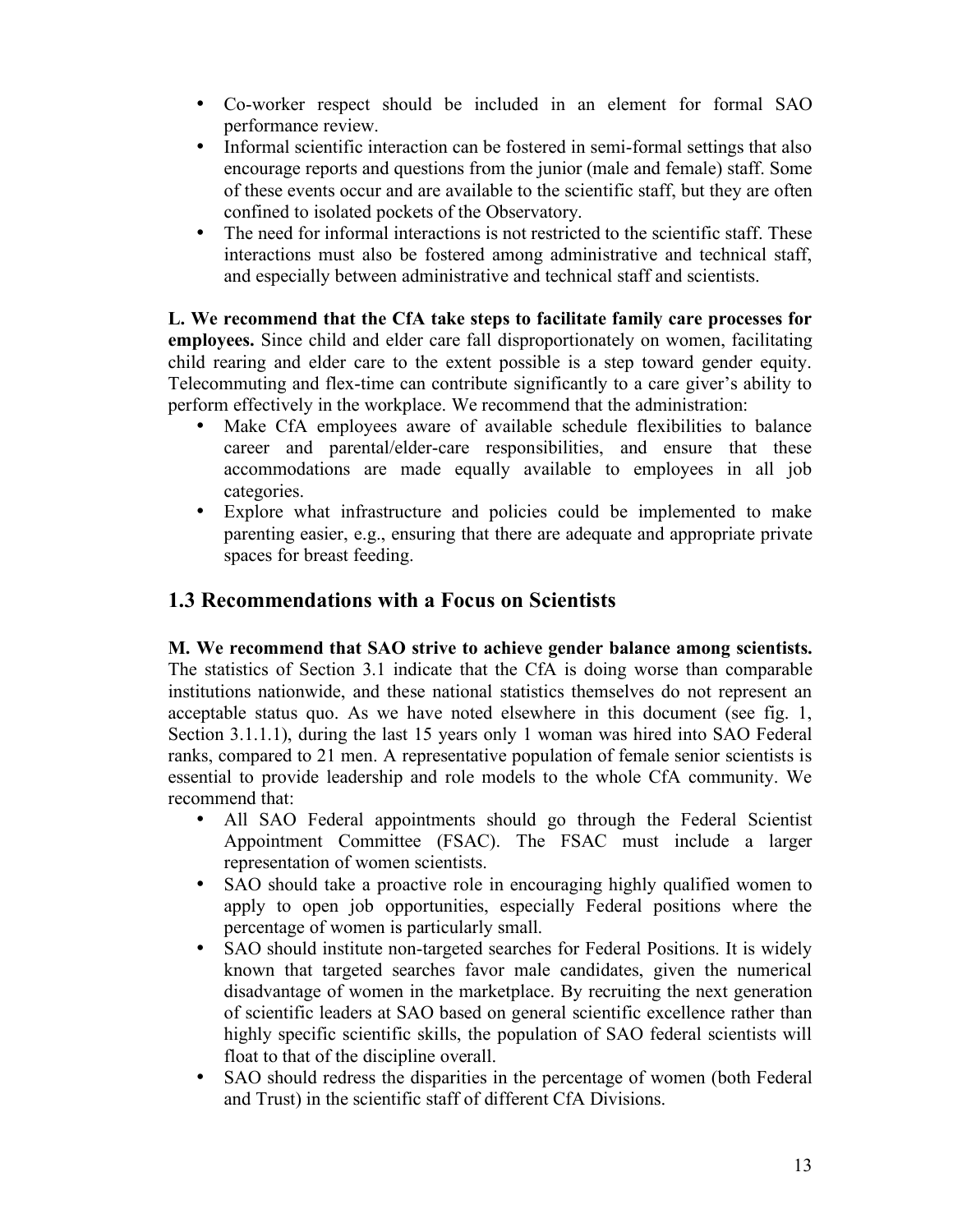**N. We recommend that the Department of Astronomy strive to achieve gender balance among the tenured senior Harvard faculty.** There is one senior faculty member out of 16 (including joint appointments in FAS and SAO), representing 6% female participation. Harvard is making progress on gender equity issues overall, but much more needs to be done. The Astronomy Department is making concerted efforts, as urged by the Department Visiting Committee, and now has one woman out of 4 current (2006) junior faculty members. Two searches are underway for which women are very strong candidates.

**O. We recommend that the CfA create a better social and work environment for women scientists.** The survey and interview portion of this study revealed that the social and intellectual environment for female scientists, especially junior scientists, is poor. It is difficult for women scientists starting their careers to get useful guidance and make the connections to establish a network of colleagues working on similar problems that is essential to any successful scientist's intellectual development and vitality. We recommend:

- Instituting a system of mentoring for junior scientists, to benefit both women and men.
- Encouraging scientist/graduate student mixers. The divisional structure and the sheer size of the CfA are often impediments to interaction among scientists across the broad CfA community. The mixers sponsored by the SAO Council have been a great success in bringing together thesis students with potential advisors. We recommend implementing themed science/social events to bring junior scientists together with more senior staff in a relatively unstructured format to permit one-to-one interaction.

**P. We recommend that future gender equity studies include graduate students and post-doctoral fellows**. Except for population statistics, demonstrating that the fraction of women in this category exceeds the national averages (Section 3.1.1.3), these important members of the CfA were not included in the present study because of the difficulty in data gathering. If the CfA implements the CGEC recommendations for building an easy to mine database, they will be included in future equity studies, and in the assessment of a 'leaky pipeline' at the CfA.

**Q. We recommend that gender balance be a consideration in the choice of speakers and chairpersons.** The SAO Council Gender Equity Study (http://cfawww.harvard.edu/cfa\_only/sao\_council/gender.2002.11.22.html) of July 2002 noted that between 1995 and 2002 women were only invited to give 16.5% of the Thursday afternoon colloquia, with the percentage dropping as low as 8.9% in 1996-1997. While the choice of colloquium speakers is and should be driven for the most part by topicality and scientific importance, some attention should be paid to achieving a gender balance that is at least in line with female participation in astrophysics as a whole. Moreover, it is important to give women visibility by ensuring that they introduce speakers and serve as chairs of CfA events.

## **1.4 Recommendations with a Focus on the Technical Staff**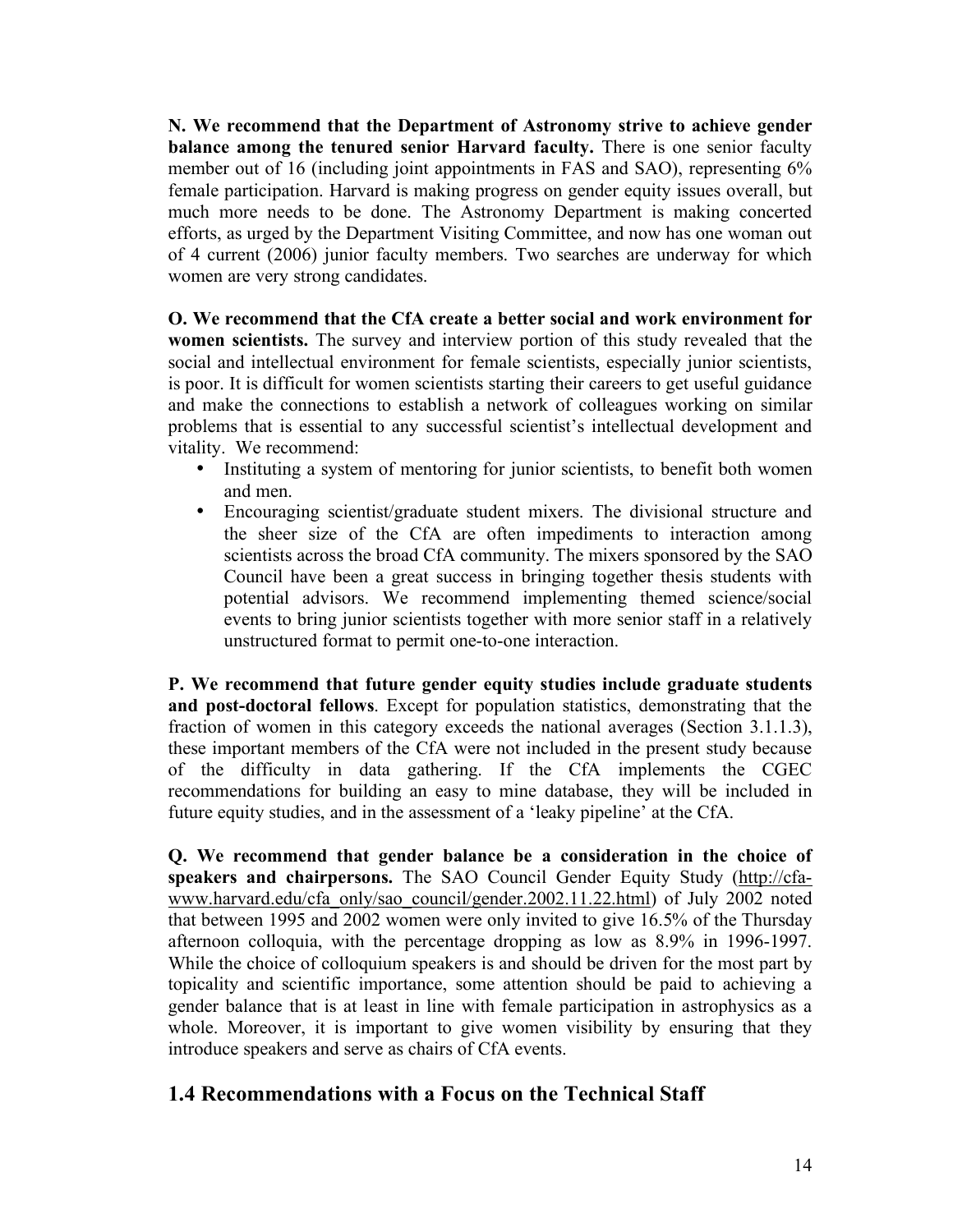**R. We recommend that SAO address the paucity of women in Central Engineering (CE) positions (see Section 3.1.2.2, fig.2).** In particular, we recommend that:

- SAO adopt a pro-active stance towards recruiting women engineers, and to diversifying CE even in the absence of the large scale hiring associated with major new hardware projects. Because women engineers tend not to have the specific technical experience required to work on CfA programs (as reflected in the applicant pools for CE positions), we recommend investigating possible sources of funding, including external support, to establish a fellowship program for newly graduated women engineers that would provide training specific to the development of observational research instruments.
- Since the ability of CE to hire (and retain) entry level engineers for Trust positions has been severely limited by the constraints of the Federal qualifications system, we recommend that the Director's Office pursue the offer extended by SI Undersecretary for Science, Dr. David Evans, in his meeting with the GEC of 12 September 2006, to investigate salary enhancements for entry level engineering positions.
- For future CE recruitments, SAO Human Resources should be provided with the resources it may require to investigate and employ non-traditional recruiting methods to target women, in order to expand and diversify the applicant pool for engineering positions.

**S. We recommend that SAO address the scarcity of IT women in the higher grades (grades 11-14).** SAO must investigate the reasons for this bias (see Section 3.1.2, fig.3) and increase hiring, promotion, and/or retention of women in senior IT positions.

## **1.5 Recommendations with a Focus on the Administrative and Support Staff**

**T. We recommend that SAO address the scarcity of women in Senior Administrative positions (see Section 3.1.4, fig. 4).** While the administrative staff is overwhelming female, access to higher-paying and more responsible administrative positions is limited for women at the CfA, and this lack of career path is a significant source of job dissatisfaction. We recommend that the CfA administration:

- Be sensitive to Gender Equity in all personnel actions, in particular hiring and promotions.
- Encourage and facilitate in-job training, including outside courses and opportunities (e.g., conferences), to improve skills.
- Always include administrators and support staff in future longitudinal studies of the SAO database. In particular, include grade level and career advancement in these studies.

**U. We recommend that all scientists, men and women, be made aware of the necessity to engage in respectful behavior in their interactions with administrative and support staff.** The administrative staff have reported episodes of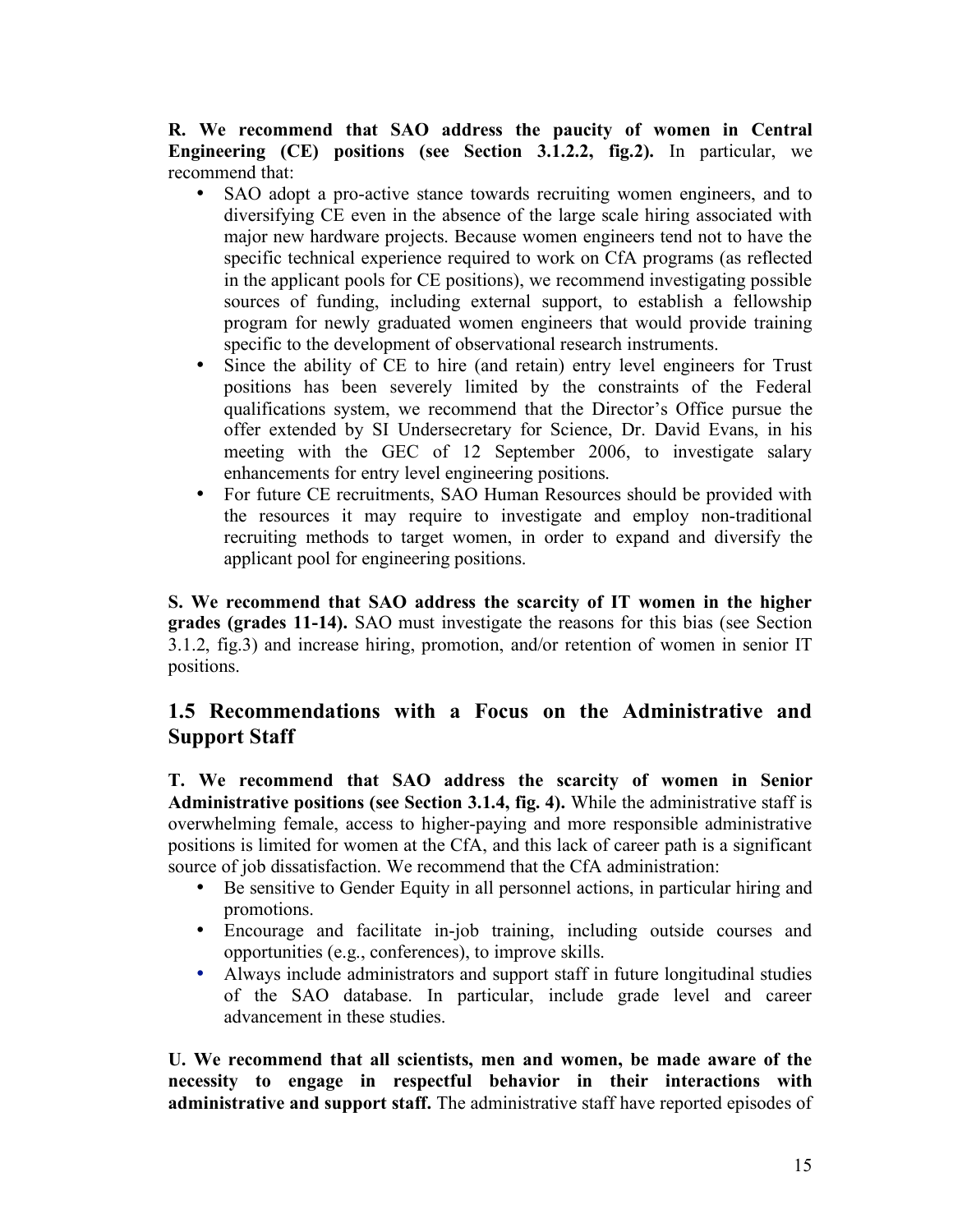blatant disrespect displayed towards them by scientists, both male and female, from graduate students to senior staff members. While this is not, in and of itself, a gender issue, we believe that it has implications for gender equity within the CfA. If the accepted cultural norm of the CfA is that non-science positions are inherently less valuable to the organization's mission than science positions, then the incumbents of those positions are treated less respectfully as a result. When the majority of the nonscience staff are female this can lead to a tolerance for unequal treatment of female staff in all positions—from students to senior scientists—as well as administrative staff. We recommend that:

- Comprehensive training in CfA procedures be provides to all new-comers, including students, predocs, and postdocs. This training is separate from that provided to new hires by their Division/Department and should consist of:
	- o An introduction to each area of the organization
	- o An opportunity to meet key staff (payroll, fellowship, HR, etc.)
- CfA policies and procedures for all routine and annual tasks required of administrators should be documented, including individual staff roles and back-ups (in case of absence) in each Division/Department. This information should be part of the documentation and information provided in the CfA intranet; it should be searchable and user-friendly.
- The administration of CfA should develop a statement, based on the SAO (Smithsonian Directive 214 Prevention of Workplace Harassment Policy Statement, http://prism.si.edu/pdf/WPHarassPolicy063005.pdf) and Harvard University policies, which will define the standards for workplace behavior at the CfA. This policy should be applied to everyone at the CfA, including contractors and visitors, and should be administered much like the Computer Security policy; i.e., until an individual acknowledges that he/she has read the policy and agrees to accept its terms, as indicated by signing the statement, he/she would not be given a computer account at the CfA.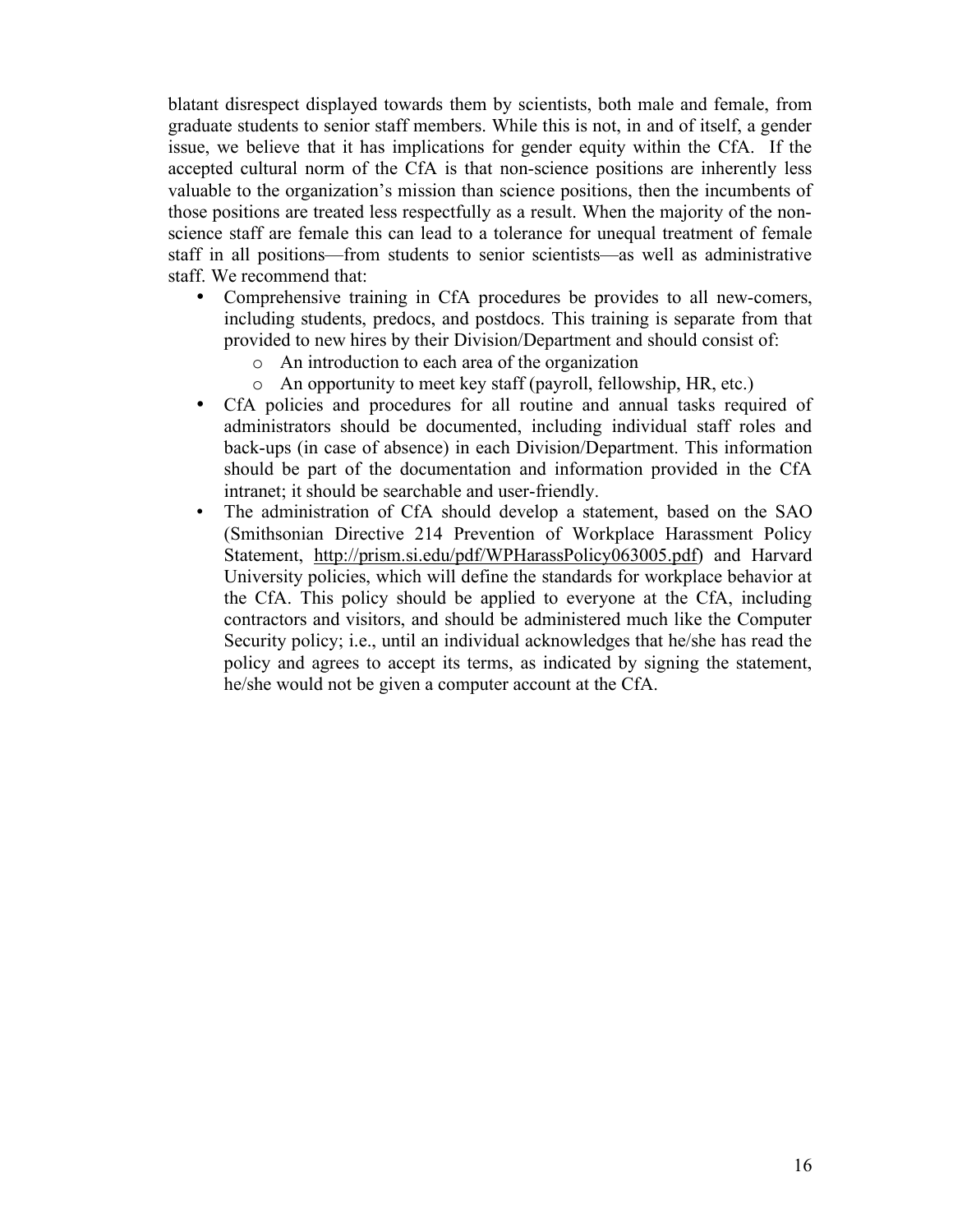# **2. The CfA Gender Equity Committee**

The CfA Gender Equity Committee (CGEC) was appointed by then CfA Director Irwin Shapiro in late 2002 to study all aspects of gender equity at the CfA, including SAO, HCO, and the Harvard Astronomy Department. The CfA Director and the Associate Directors decided to appoint this committee because of gender equity issues raised by a study of SAO scientists, and the suggestion of the CfA Visiting Committee.

The committee consists of a broad representation of CfA personnel, including scientists, administrators, and IT specialists. Fairly early in the activities of the CGEC, the Harvard Faculty representative (Alyssa Goodman) resigned because of her growing commitment towards the establishment of the Harvard Initiative for Innovative Computing and was replaced by Josh Grindlay.

## **2.1 CGEC membership**

The present composition of the CGEC is given below. Short CVs of the committee members can be found in Appendix B.

| Giuseppina Fabbiano(Chair) | <b>SAO</b> | Senior         | <b>High Energy</b> |
|----------------------------|------------|----------------|--------------------|
|                            |            | Astrophysicist | Astrophysics       |
|                            |            |                | Division (HEA)     |
| Andrew Szentgyorgyi        | <b>SAO</b> | Astrophysicist | Optical & IR       |
|                            |            |                | Division (OIR)     |
| Nancy Adler                | <b>SAO</b> | Manager        | Travel and Special |
|                            |            |                | Events             |
|                            |            |                | Department         |
| Pat Brennan                | <b>SAO</b> | Administrator  | Central            |
|                            |            |                | Engineering        |
|                            |            |                | Department (CE)    |
| Josh Grindlay              | Harvard    | Professor of   | <b>HEA</b>         |
|                            |            | Astronomy      |                    |
| Peg Herlihy                | Harvard    | Administrator  | Department of      |
|                            |            |                | Astronomy          |
| Muriel Hodges              | <b>SAO</b> | Administrative | Radio and          |
|                            |            | Specialist     | Geoastronomy       |
|                            |            |                | Division (RG)      |
| <b>Christine Jones</b>     | <b>SAO</b> | Senior         | <b>HEA</b>         |
|                            |            | Astrophysicist |                    |
| Donna Thompson             | <b>SAO</b> | Technical      | <b>HEA</b>         |
|                            |            | Information    |                    |
|                            |            | Specialist     |                    |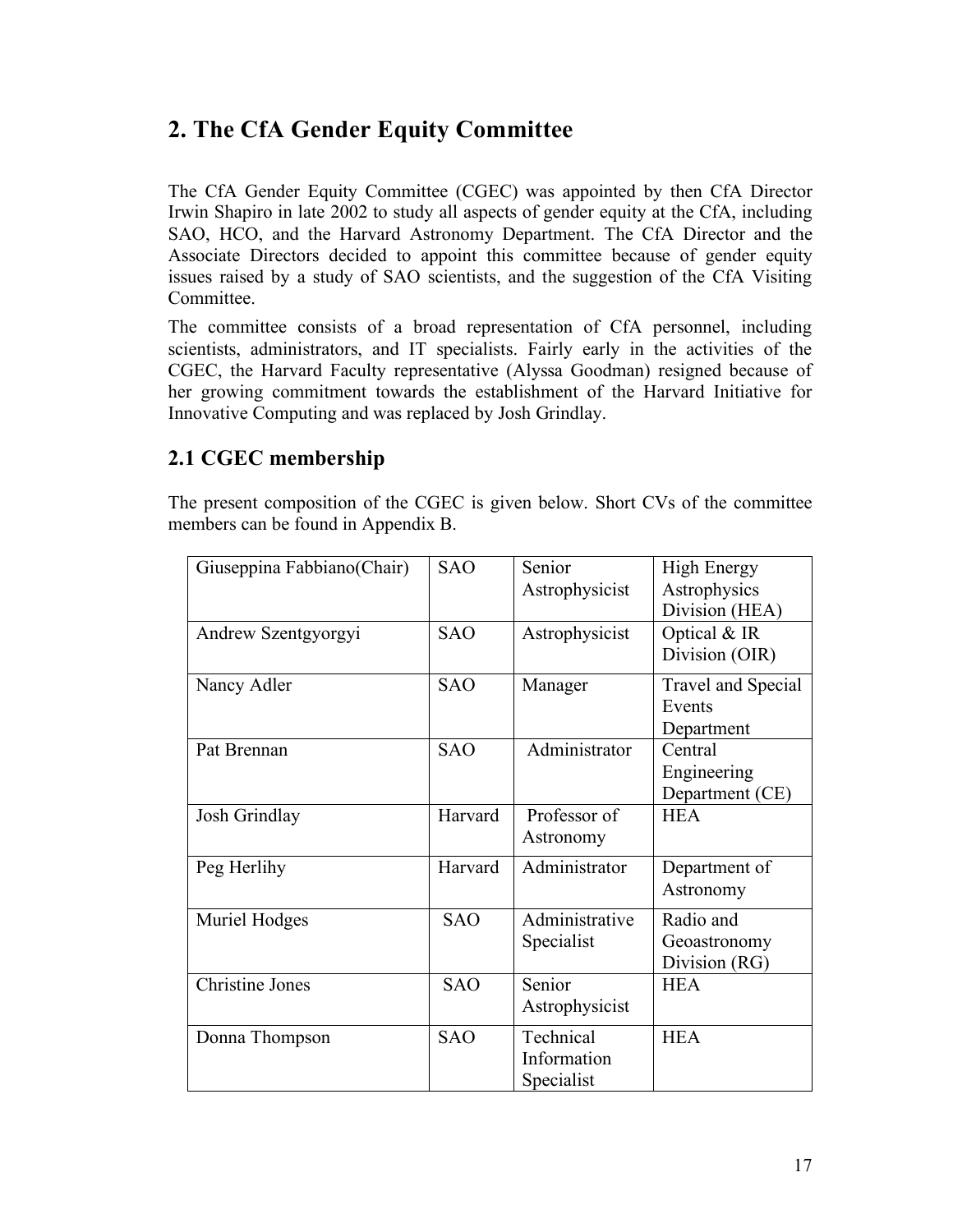The CGEC was assisted by two consultants: Dr. Gerhard Sonnert, a sociologist of science attached to Harvard's Physics Department, and Dr. Wendy Roth, then a graduate student in the Harvard Sociology Department. Their CVs are in Appendix C.

## **2.2 Charge to the CGEC**

The CGEC was charged with deciding on its own chair, drafting its specific charge and schedule, and proposing a budget to the Director. The e-mail from Director Shapiro, appointing the committee, is in Appendix E.

## **2.3 Impetus for the Gender Equity Study**

The initial impetus for a CfA gender equity study was primarily driven by the scientific community and focused on the CfA scientific staff. This approach, as originally envisioned for the gender equity study group, would have followed the template of most gender equity studies of institutions similar to the CfA. Former Director Irwin Shapiro chose to take an innovative approach to this process by charging the CGEC with the task of assessing gender equity over the entire CfA. While this wide charge has made the study a more challenging enterprise for the CGEC, the all-encompassing scope of the study makes it unique and provides new insight into the gender equity fault lines in a large educational/research institution. Being the first of its kind, it will be instructive to future committees on how to undertake synoptic gender equity studies. In this section we review the major motivating force that lead to this study.

Two situations regarding the scientific staffing of the CfA made it apparent that some transparent self-examination of our hiring and promotion processes was needed. On the Harvard side, one of the most internationally prominent and recognized female astrophysicists was offered a prestigious named chair without prospect of tenure. On the SAO side, a failure to recruit women into the Federal civil service ranks and the very small cohort of women holding senior scientific positions (remarked on in Section 3.1 of this report) was seen as evidence of an institutional lack of commitment to gender equity. These two issues were seen as a blot on CfA's reputation in the scientific community at large. This perception may in fact have been a feedback mechanism making it hard to attract top female scientists, thus generating further gender inequity.

In empanelling the CGEC, former Director Shapiro was responding to several forces. The CfA visiting committee has on several occasions recommended the formation of a committee like the CGEC. In 2002, it recommended specifically that CfA follow MIT's example in conducting a review of gender equity. A CfA Women's Program Committee report to the Director and Associate Directors suggested the women scientists at CfA were on "softer" money than men, and recommended statistical data on gender equity be compiled and reviewed annually. In 2001, the Director empanelled the CfA Issues Committee (http://cfa-www.harvard.edu/cfa\_issues/), primarily to study the process of joint Harvard-Smithsonian appointments. The Issues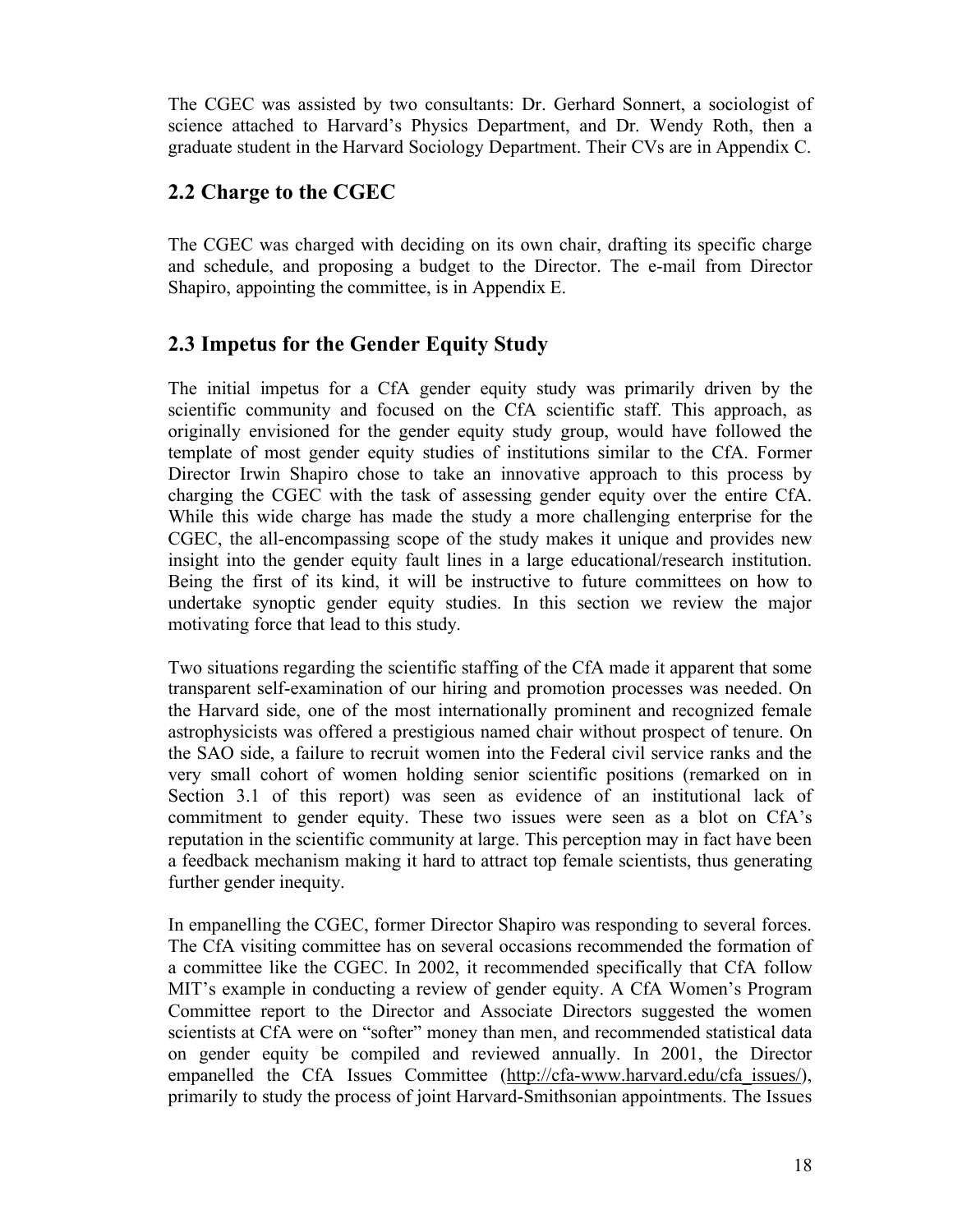Committee, as part of their study, did a brief assessment of gender equity among the scientific staff, which was contained in an unpublished Appendix to the Issues Committee Report. The SAO Council, formed in response to the Issues Committee Report, proposed that the Council itself might undertake a fuller assessment of gender equity among the scientific staff, expanding on the work of the Issues Committee. (The SAO Council report on gender equity can be found at http://cfawww.harvard.edu/cfa\_only/sao\_council/gender.2002.11.22.html). Former Director Shapiro responded by forming the CGEC as it is currently constituted, except for personnel changes, and charged the committee with an equity study of the entire CfA. This report is a result of that sequence of events.

## **2.4 Approach to the Study**

After a period of fact finding and discussions that included conversations and meetings with representatives of MIT women scientists, Jean Jackson and Lorna Gibson; senior astrophysicist Andrea Dupree of CfA, Chair of the STScI Gender Equity Committee; and SAO Human Resources (HR) Manager Laura Conway; the CGEC proposed a plan of investigation with the following elements:

- Study 1, Analysis of Institutional Data, including:
	- o A Demographic Study a statistical investigation of possible gender inequities as reflected in SAO and HCO Human Resources (HR) data, and other official records.
	- o A Study Utilizing the ADS Database a review of the number of publications of SAO and Harvard astronomy scientists and faculty and their citation indices, to investigate scientific productivity as a function of gender. These results are correlated with those of the Demographic Study to investigate the promotion patterns of men and women scientists at the CfA.
- Study 2, Anonymous Web-based Survey of CfA employees, utilizing
	- o A targeted questionnaire, distributed CfA-wide, to identify possible equity issues, as reported by the employees themselves.
- Study 3, Staff Interview Project
	- o Interviews with representative subsets of employees to supplement the findings of the questionnaire.

Study 1 was intended to precede the other two studies, to provide an unbiased baseline against which to consider the results of Studies 2 and 3, which by design address employee's perceptions. Because of the difficulty in obtaining the institutional records, Study 1 took place last. Studies 2 and 3 were completed by December 2004. Study 1 was completed in September 2006.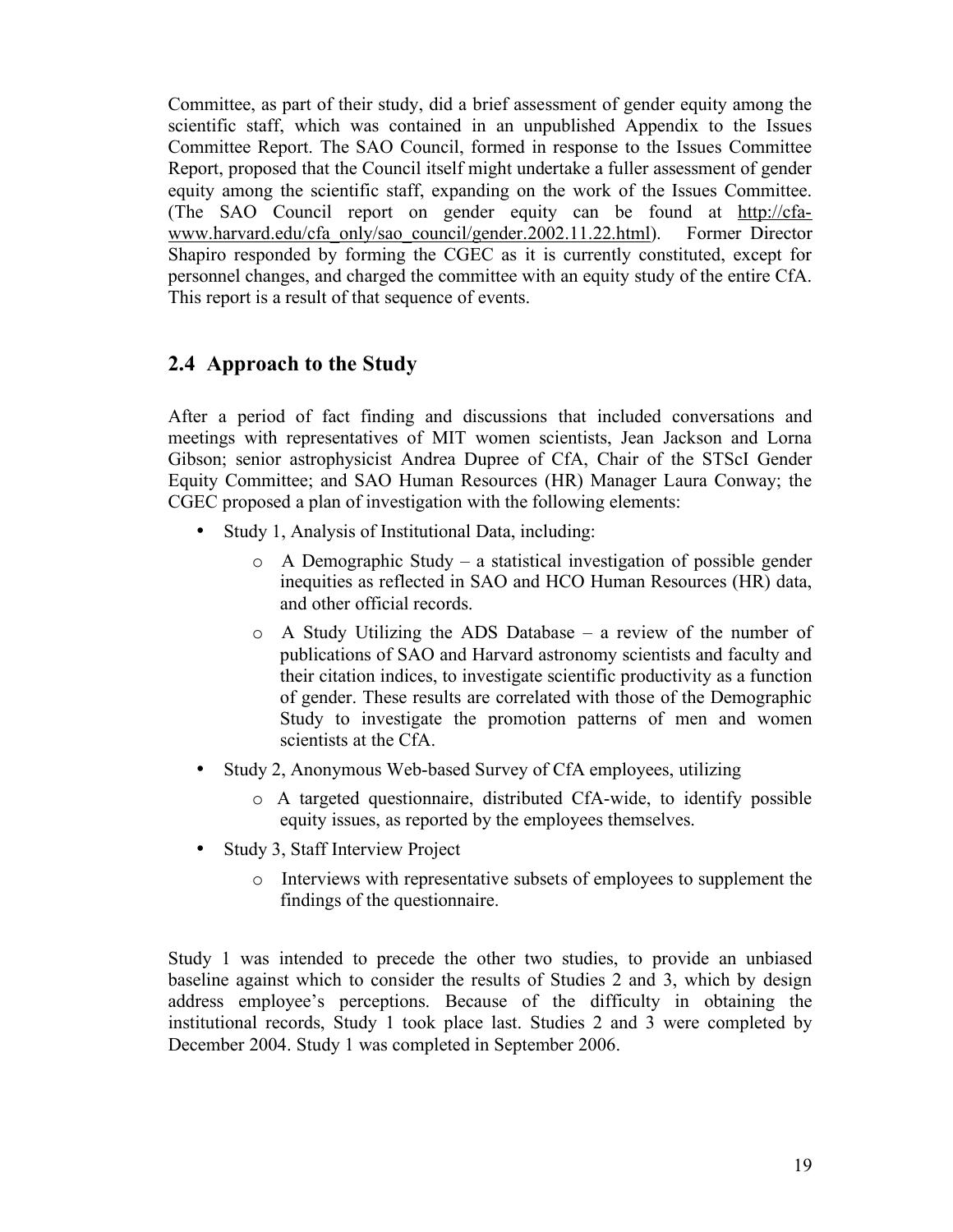# **3. Findings**

## **3.1 CfA Population Statistics**

The CGEC studies look at two snapshots of the CfA population (SAO plus Harvard). The web survey and follow-up interviews were based on the entire CfA population as represented in the 2003 CfA Census database, which includes SAO, HCO, and the Harvard Astronomy Department, visitors, and contractors ( i.e. anyone having office space at the CfA). The more recent institutional records analysis is based on the 2005 population of SAO employees, from SAO HR records. This database was augmented by the Harvard Astronomy faculty/scientists listed in the CfA 2005 census database for the study of publication and citation rates.

The 2003 Census database lists a total of 944 employees, 312 (33%) women and 632 (67%) men. In the 2003 Census there were 412 scientists (44%, of the total CfA population, including SAO, HCO, Harvard Astronomy, postdocs, and visitors) and 532 non-scientists (56%, Harvard and SAO). Scientists include astronomers, astrophysicists and physicists, all working in the broad area of Astrophysics (observational, theoretical, and laboratory). The scientist denomination in the Census is not restricted to PhDs; students and science support personnel are included. Nonscientists include engineers; Information Technology (IT) staff; technicians; publication and library personnel, including science educators; administrators; and support personnel. The 2005 Census lists 953 people affiliated with CfA, including 424 in the broad 'scientist' category.

In the SAO 2005 HR database, there are 601 employees: 198 (33%) women and 403 (67%) men. Table 1 gives the breakdown in job categories according to the 2005 SAO HR database. There are 210 employees with a doctorate and 212 listed as scientists (35%) (mostly the same people), and 389 non-scientists (65%).

| Category                | Women      | Men         | <b>Total</b> |
|-------------------------|------------|-------------|--------------|
| Administrative, Support | 90(64%)    | 51 $(36\%)$ | 141          |
| Engineering             | 6(7%)      | 77 (93%)    | 83           |
| Publication, Library    | 16(52%)    | 15(48%)     | 31           |
| Science                 | 34 $(16%)$ | 178 (84%)   | 212          |
| <b>IT</b>               | 52 (39%)   | 82(61%)     | 134          |
| Total                   | 198 (33%)  | 403 (67%)   | 601          |

Table 1. SAO population statistics from the 2005 HR database

Percentages are relative to each category

We estimate the number of SAO visiting scientists and SAO postdocs from SAO 2005 fellowship information. These statistics are tabulated in Table 2. Note the relatively large fraction of women postdocs, compared with the fraction of women SAO staff scientists and visitors.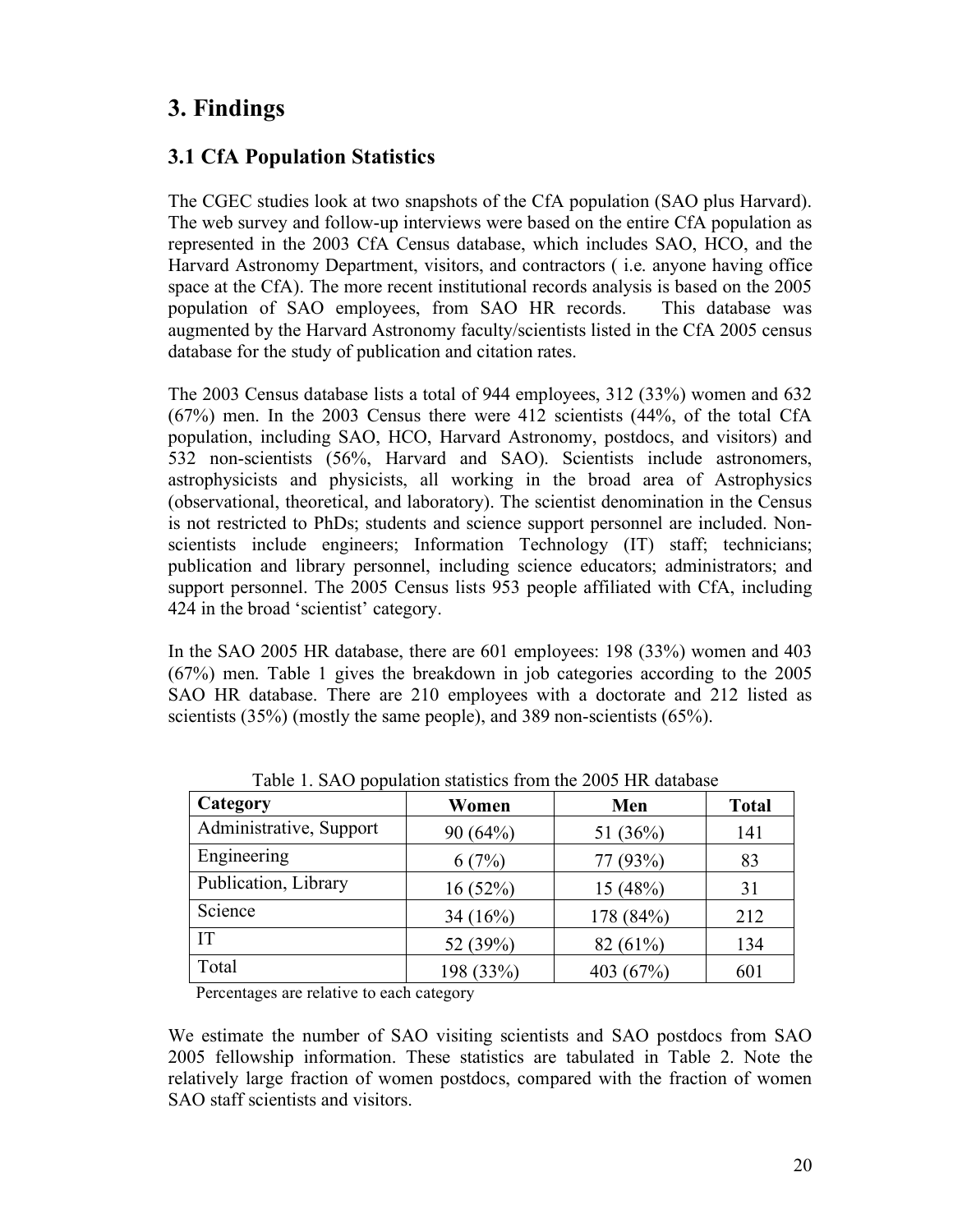Table 2. SAO Visitors and Postdocs, 2005

|                            | Women    | Men     |
|----------------------------|----------|---------|
| <b>Visiting Scientists</b> | 6(14%)   | 56(86%) |
| Postdocs                   | 18 (33%) | 36(67%) |

In parentheses are the percentages for each category separately

The HCO population statistics are given in Table 3 (for 2005): 45% of the HCO employees are female. However, the Administrative and Support category is dominated by women (as is the case for SAO, see Table 1), while the IT category is dominated by men, even more so than in the SAO case.

Table 3. HCO population statistics from 2005 HR database

| <b>Category</b>         | Women   | Men         | <b>Total</b> |
|-------------------------|---------|-------------|--------------|
| Administrative, Support | 17(85%) | 3(15%)      | 20           |
| Engineering             |         | $1*(100\%)$ |              |
| Publication, Library**  | 2(33%)  | 4(67%)      |              |
| Science                 | 5(45%)  | 6(55%)      |              |
| IT and Technical        | (6%)    | 16(94%)     |              |
| All together            | 25(45%) | 30(55%)     | 55           |

\*1 Harvard engineer who is not part of Central Engineering

\*\*Including of the Science Education Department (SED)

Percentages are relative to each category

The Harvard Astronomy Department statistics are given in Table 4.

| Category                            | Women      | Men        | <b>Total</b> |
|-------------------------------------|------------|------------|--------------|
| <b>Astronomy Faculty</b>            | $2(10\%)$  | $17(90\%)$ | 19           |
| <b>Astronomy Staff</b>              | $2(100\%)$ |            |              |
| <b>Harvard Post Docs</b>            | 9(33%)     | 18 (67%)   | 27           |
| <b>Harvard Graduate</b><br>Students | $14(30\%)$ | 32(70%)    | 46           |
| All together                        | 27(29%)    | $67(71\%)$ | 94           |

Table 4. Harvard Astronomy Department (2005)

Percentages are relative to each category

Lecturers (SAO scientists) are not included in this table (see Table 7)

Including graduate students, the Harvard population (2005), includes 146 people, accounting for 15% of the CfA 2005 census; the SAO employee population (Table 1) accounts for 63% of the CfA 2005 census; 12% of the census is made up by SAO visitors and postdocs (Table 2); the remaining 10% is likely to be made up by undergraduates, contractors, and people affiliated with Harvard departments other than Astronomy.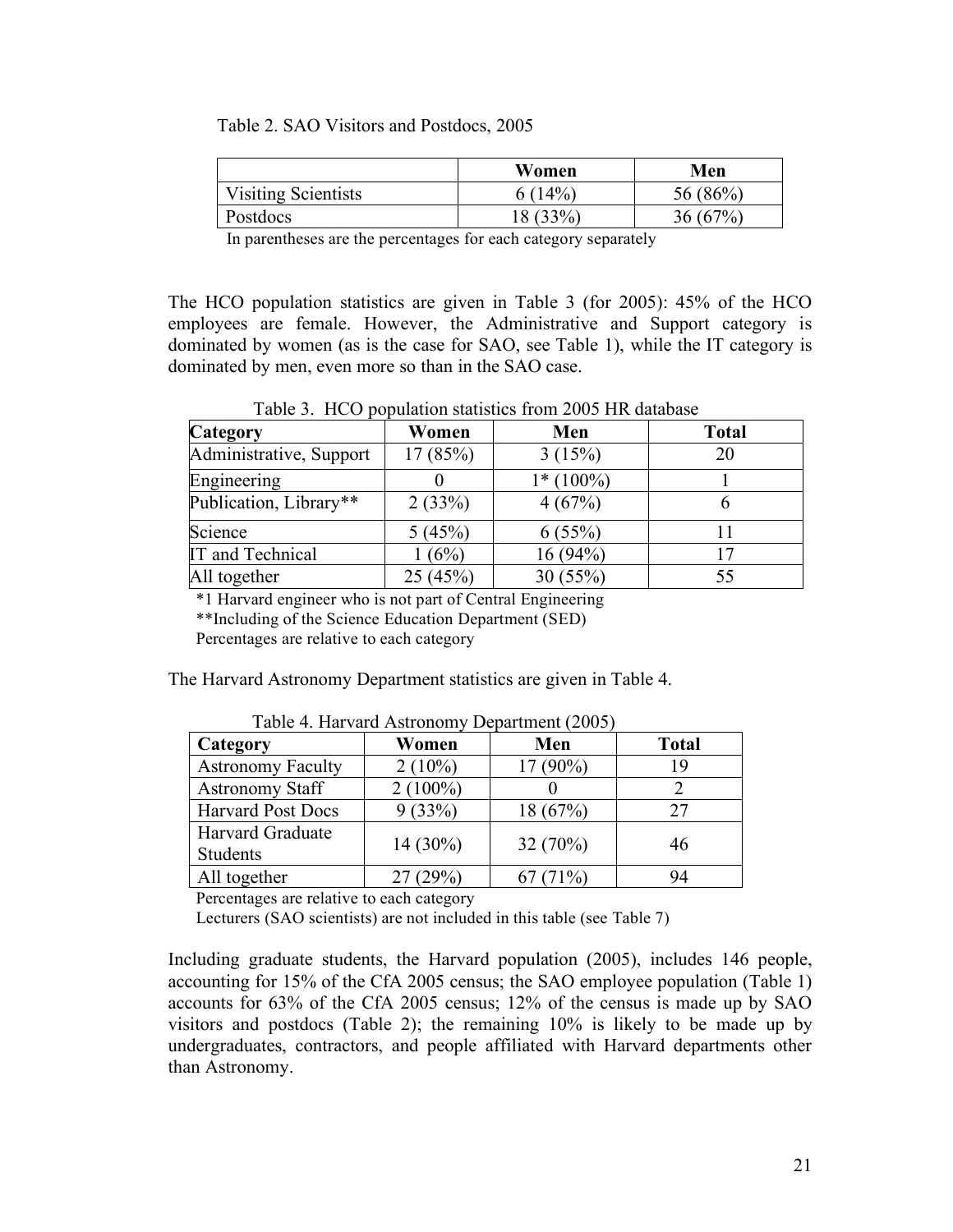### **3.1.1 Scientists**

From Tables 1-4, we derive a total science population (including visitors) at the CfA in 2005 of 433, of which 90 (21%) are women and 343 (79%) are men. Here we discuss in detail the demographics of this population. We include in this analysis the PhDs in the 2005 SAO HR database, the Harvard Astronomy faculty and graduate students, the SAO and Harvard postdocs, and the HCO scientists. We do not include employees with a science affiliation but not PhDs and visitors to the CfA.

#### 3.1.1.1 SAO scientists (2005)

Among the SAO employees with doctorates in 2005, there are 32 women (15%) and 178 men. Among the employees classified as scientists in the HR records, there were 34 women (16%) and 178 men.

SAO employees can be either Federal or Trust employees. In general, Federal employees have more secure jobs than Trust employees, who are supported by grants, contracts, and overhead funds. For SAO scientists, a Federal job is equated to tenure in a University. Table 5 below gives the breakdown between Federal and Trust positions for *employees with doctorates* (we use this group of 210 employees as more representative of scientists, rather than the 212 employees with scientists in their job title, which include science support employees; in any case, given the considerable overlap of the two groups, our considerations are not dependent on the choice of one or the other group).

| <b>SAO Doctorates</b> | Women  |      |               |        | Men           |                      |
|-----------------------|--------|------|---------------|--------|---------------|----------------------|
|                       |        | $\%$ | $\frac{0}{0}$ |        | $\frac{0}{0}$ | $\frac{0}{0}$        |
|                       | Number | All  | Group         | Number | All           | Group                |
| Group: Federal        |        |      |               | 58     | 28            | $\mathbf{Q}^{\cdot}$ |
| Group: Trust          | 26     |      | 18            |        |               |                      |

Table 5. SAO employees with doctorates, 2005 HR database

% All: percentage relative to the entire SAO Doctorates population  $(Federal + Trust).$ 

% Group: percentage relative to the group under consideration

Women are 9% of the group of doctorates with Federal positions, and 18% of the Trust employees with doctorates. Only 3% of the SAO employees with doctorates are women with Federal positions (to be compared with 28% for men with Federal positions). These women are also all senior employees whose jobs are comparable to a full professor in a major university. The time profile of Federal hires at SAO is shown in fig. 1. Note the gap in female Federal hires between 1991 and 2003. From 1992 to 2003, 21 Federal hires were made: all 21 were men; a woman was hired in a Federal position in 2003.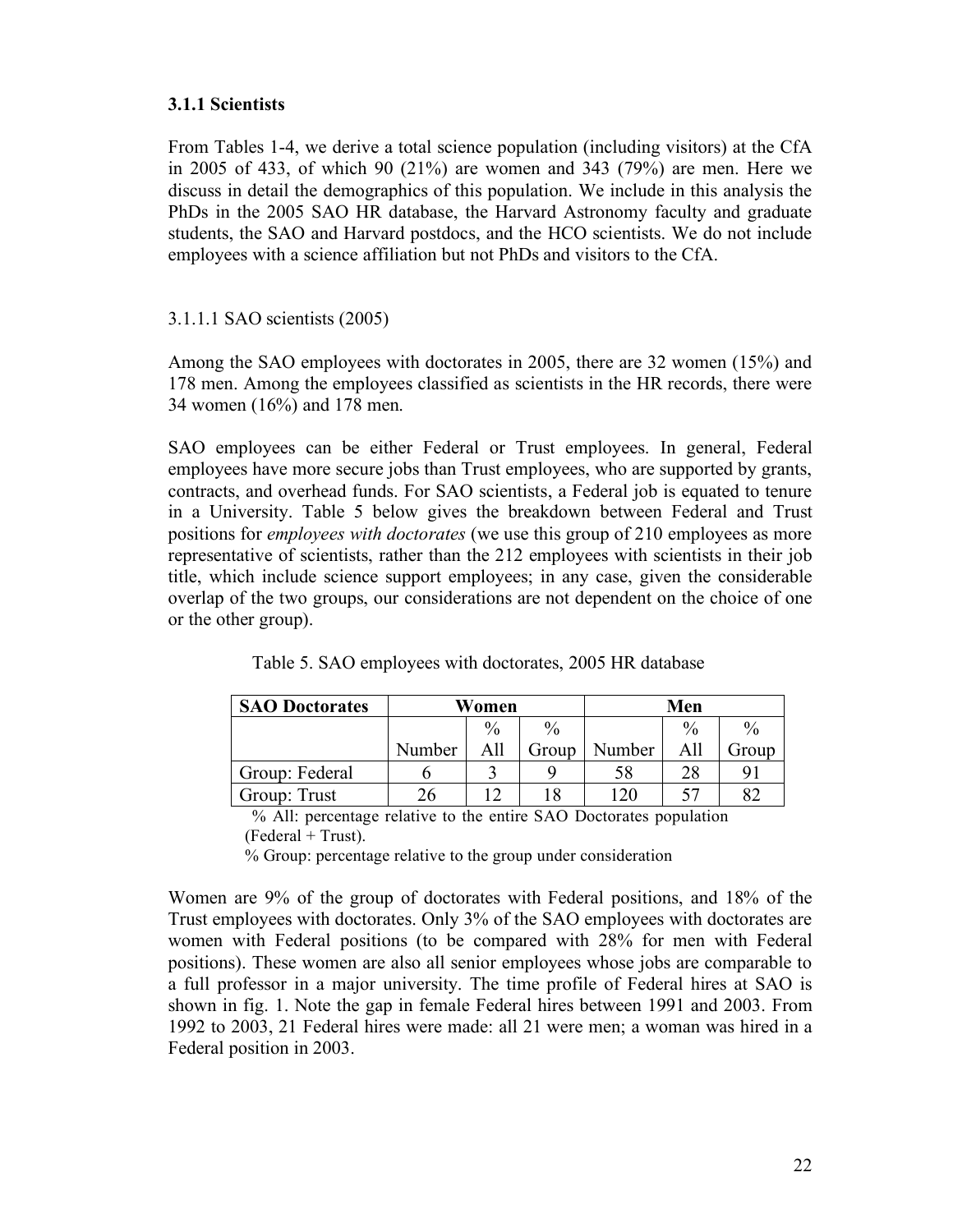It is interesting to note that there are differences in these statistics within different groups in the Observatory. It is not meaningful to study individually all the science Divisions of the CfA, because of the small numbers of scientists in some of them. We have instead compared the SAO scientists in the High Energy Astrophysics (HEA) Division with those in the rest of SAO. HEA is the largest division, hosting 74 scientists, versus 136 in the rest of SAO. Table 6 summarizes this comparison for Federal and Trust SAO scientists.

Table 6 – Comparison of SAO HEA doctorate statistics with the rest of SAO, 2005 HR database.

|       | Federal    |       |              | <b>Trust</b> |       |              |
|-------|------------|-------|--------------|--------------|-------|--------------|
|       | <b>HEA</b> | Other | <b>Total</b> | <b>HEA</b>   | Other | <b>Total</b> |
| Women |            |       |              |              |       | 20           |
| Men   |            |       | 58           |              | 66    | 20           |
| All   |            |       | 64           | O.           | 70    | l 46         |

HEA: scientists in the High Energy Division Other: scientists in the other Science Divisions of the CfA

#### Year of hire of federal employees with doctorates



Figure 1 – Distribution of hires of SAO Federal employees with Doctorates, as function of the year of hire. Women are in blue, men in red.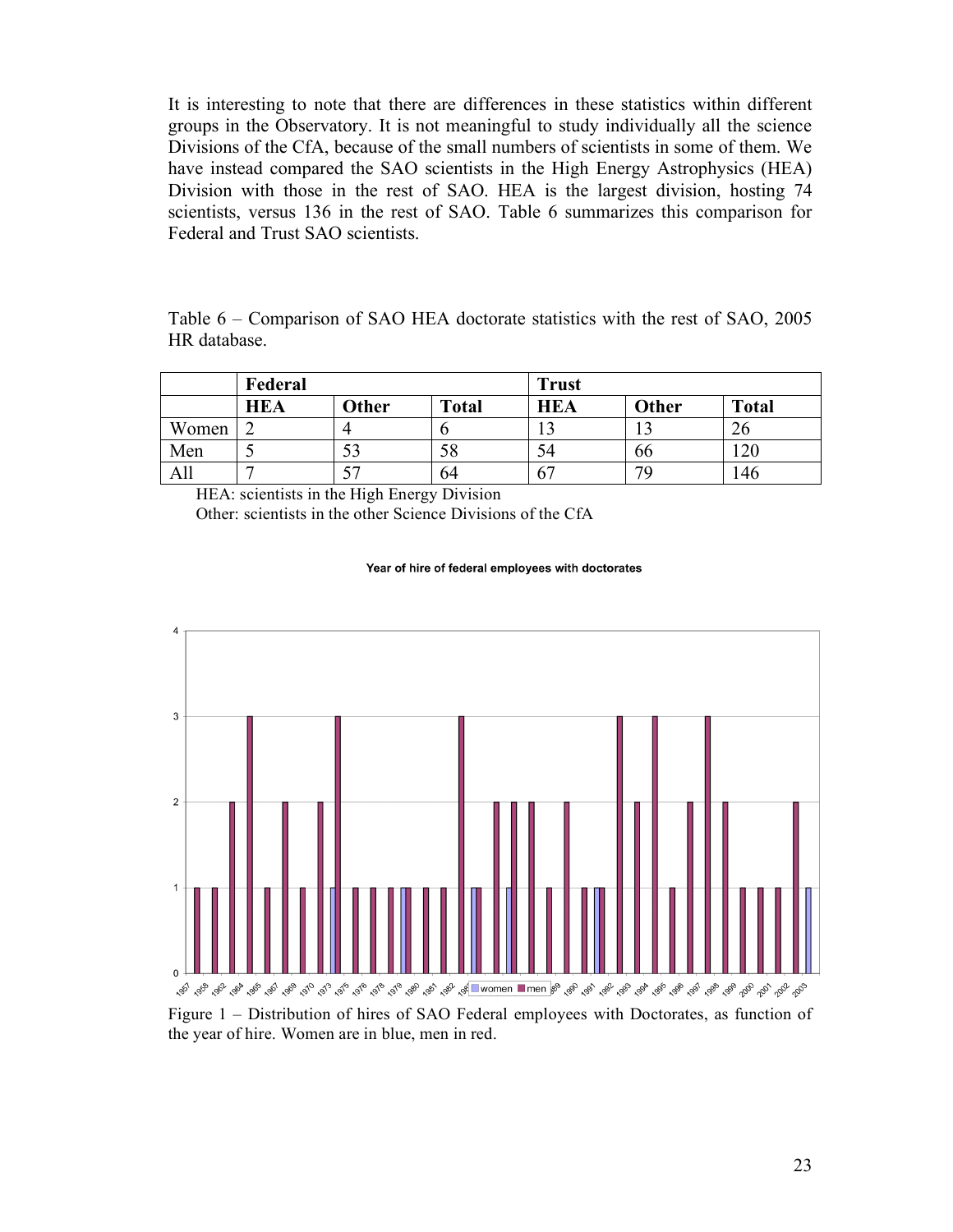Table 6 shows that women (both Federal and Trust) are 20% of the science population in HEA, versus 12.5% for the rest of the SAO science workforce. While women are 28.5% of the Federal scientists in HEA, this statistic is deceptive because we are dealing with only two women and five men Federal scientists: In the rest of SAO the percentage of women among Federal scientists is only 7%. Among Trust scientists, women are 19% in HEA and 16% in the rest of SAO. Excluding HEA, 24% of the women scientists are Federal, versus 44% of the men scientists: In HEA, the corresponding (and very uncertain) percentages are 13% of the women and 8% of the men, reflecting the fact that most of HEA scientists are Trust employees supported by NASA contracts and grants. In HEA, 5 women scientists and 8 men scientists are supported by very soft money (short –term grants). Future equity studies should assess the fraction of similarly supported employees CfA-wide, and explore if more women than men are in this category (see Recommendation B).

#### 3.1.1.2 Harvard Faculty, Graduate Students, Postdocs and HCO Scientists (2005)

Harvard statistics from the Department of Astronomy are given in Table 7 (see also Table 3). Listed are senior faculty, junior faculty, lecturers, and graduate students. Note that of the 16 senior faculty, 5 (all men) hold joint SAO appointments (4 are Federal appointments; two are also Harvard tenured appointments). The support of senior faculty is divided between Harvard (11.5 FTE) and SAO (4.5 FTE). Only 1 of the senior faculty is a woman. Of the 3 junior faculty, (all Harvard supported), in 2005, 1 was a woman. Lecturers are typically SAO scientists who supervise a Harvard graduate student, and are chosen by students; a few of them may teach, but most do not. Of the 16 lecturers in 2005, 3 were women. Within the senior staff, women are 6% of the population; within the junior staff, the percentage is 33%. But in both cases we are dealing with small numbers of individuals. Overall, women are 10% of the Harvard Astronomy faculty.

| Group                    | Women                          |     |       |                | Men           |       |
|--------------------------|--------------------------------|-----|-------|----------------|---------------|-------|
|                          | $\frac{6}{6}$<br>$\frac{0}{0}$ |     |       | $\frac{0}{0}$  | $\frac{0}{0}$ |       |
|                          | <b>Number</b>                  | All | Group | <b>Number</b>  | All           | Group |
| Senior Appointments      |                                |     |       | 15             | 43            | 94    |
| Junior Appointments      |                                |     | $33*$ | $\overline{2}$ | 6             | $67*$ |
| Lecturers                |                                |     | 19    | 13             | 37            | 81    |
| <b>Graduate Students</b> | 14                             |     |       | 32             | -             | 70    |

Table 7. Harvard Astronomy Faculty and Graduate Students, 2005

% All: percentage relative to the entire Harvard Astronomy Faculty; this does not apply to graduate students

% Group: percentage relative to the group under consideration

\* These percentages are highly uncertain, since are based on only 3 individuals

Although Harvard lags behind the national averages in the number of tenured female faculty, the University, not just the Department, is making the hiring of female faculty a top priority. Harvard postdocs are listed in Table 4. As is true for SAO (Table 2), in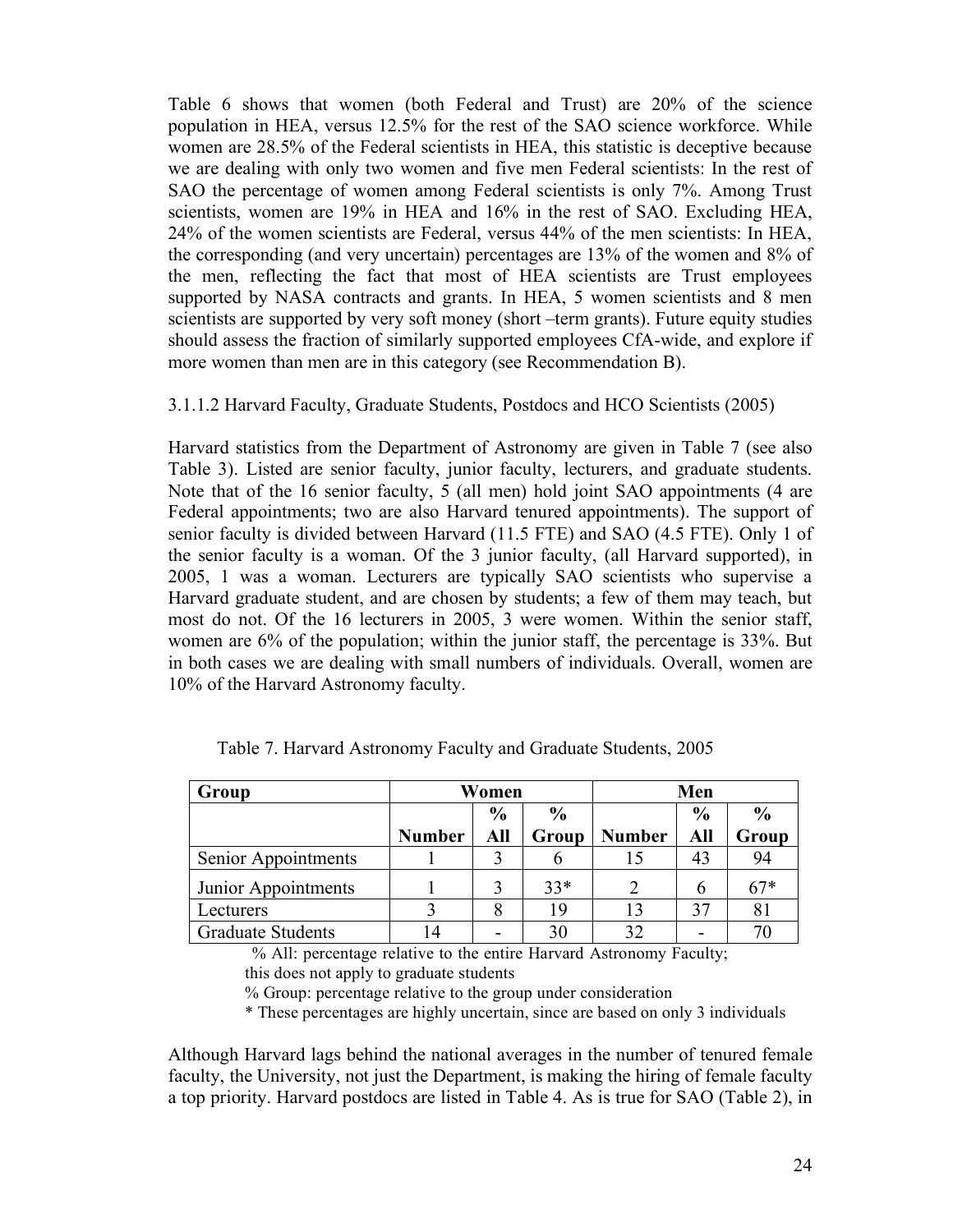HCO the percentage of women postdocs (33%) is larger than that of staff scientists and faculty: 30% of the graduate students are women. At least in these categories progress is being made in an effort to balance out the distribution of men to women. **It is important that this progress be extended to the faculty as a whole.**

#### 3.1.1.3 Comparison with National Averages

Table 8 compares the CfA statistics with the national averages. The American Institute of Physics 2005 Report on Women in Physics and Astronomy (Ivie & Ray 2005, AIP Pub. No. R-430.02) gives the following national percentages of female astronomers at different stages of their career:  $PhDs - 26\%$ , Junior Faculty – 23%, Tenured – 10%. The following table compares these national statistics with the statistics at the CfA (using the 2005 SAO HR database, the 2005 SAO postdoc statistics, and 2005 Harvard Astronomy statistics). For comparison, we use the national PhD statistics as a benchmark for the postdocs. The Harvard PhD statistics are based on the 2001-2006 period. The percentage of women Astronomy PhDs from Harvard was 25% in the years 1996-2000.

Note that the AIP statistics are based on a sample of Astronomy departments, they do not include joint Astronomy–Physics programs, nor Physics PhDs who move into Astronomy; therefore the PhD pool may be larger than in the AIP report (see http://www.aas.org/~cswa/MEETINGS.html). The Nelson Diversity Survey (http://cheminfo.chem.ou.edu/faculty/djn/diversity/top50.html) shows the percentage of women as full professors in the top 50 astronomy departments in the country (as ranked by NSF according to research expenditures) to be 9.3%, and of all faculty to be 11.7%.

|            | Women<br><b>PhDs</b><br>$\frac{6}{6}$ | Women<br>Postdoc<br>$\frac{6}{6}$ | Women<br>Non-tenured<br>$\frac{6}{6}$ | Women<br><b>Tenured</b><br>$\frac{0}{0}$ |
|------------|---------------------------------------|-----------------------------------|---------------------------------------|------------------------------------------|
| National   | 26                                    | 26                                | 23                                    |                                          |
| CfA        |                                       | 33                                | 18                                    |                                          |
| <b>SAO</b> |                                       | 33                                | 18                                    |                                          |
| Harvard    | 26                                    | 33                                | $33*$                                 | 6                                        |
| Astronomy  |                                       |                                   |                                       |                                          |

Table 8. Comparison of National and CfA Percentages of Women from the databases described in the text.

\* This percentage is highly uncertain, since is based on only 3 individuals

This comparison shows that overall the CfA is doing well in terms of hiring women postdocs. Both Harvard Astronomy and SAO are above the national average of postdocs. SAO is below the average of non-tenured women, and while the nontenured Harvard statistics may look good, it is important to remember that we are considering a very small number of individuals (3). In the case of tenured women, SAO is near the national average, while Harvard lags behind. Note that the overall CfA statistics are dominated by SAO, given the relatively small Harvard Faculty. **The**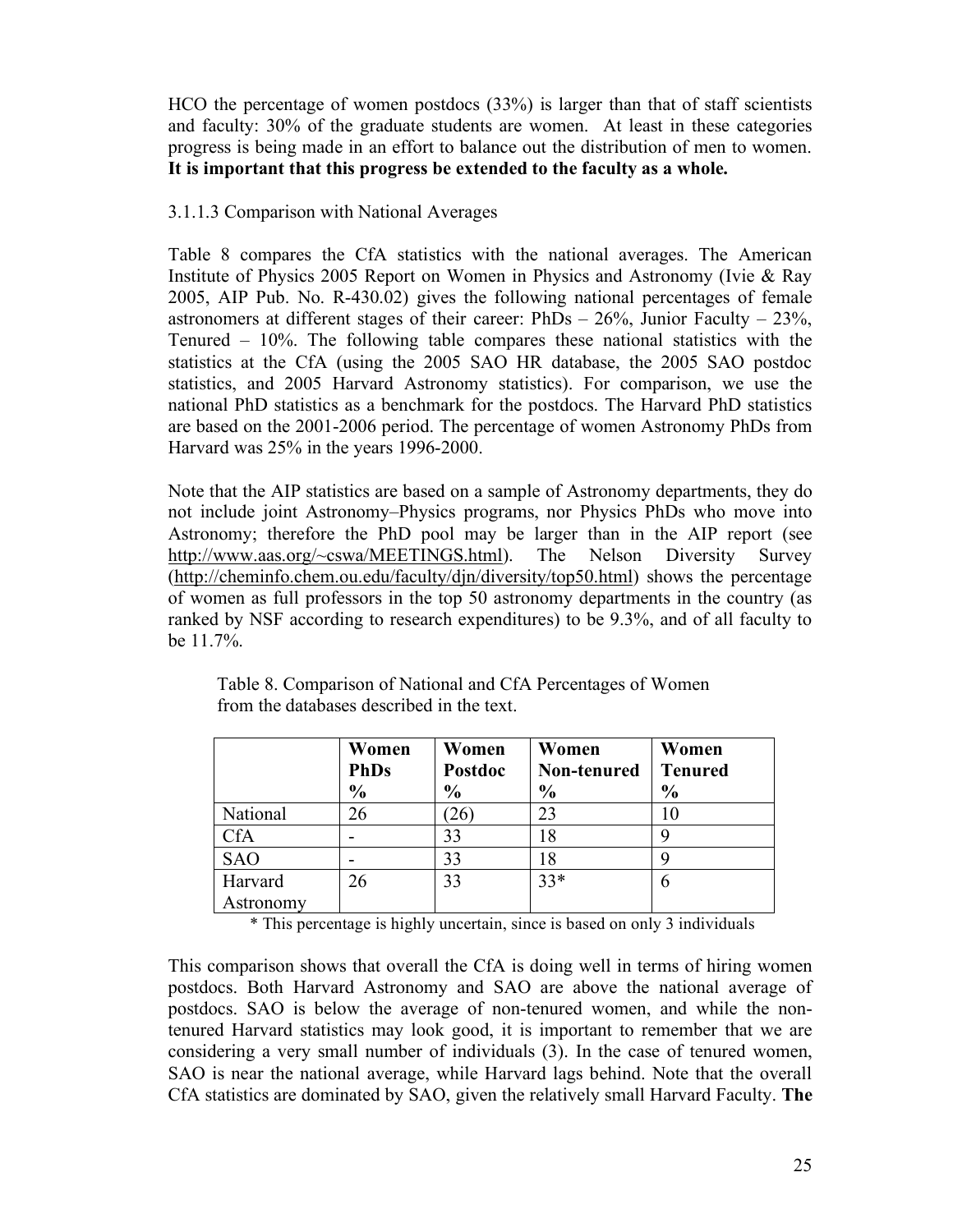**CfA as a whole shows a worse trend than the national averages in the diminishing fraction of women in more senior positions.** There has been considerable debate on the diminishing profile of women in more senior positions in Astronomy (the so-called leaking pipeline). It has been suggested in the AIP report that this effect can be explained by the historical profile of female versus male Astronomy PhDs; however other studies suggest bias against women (see http://www.aas.org/cswa/status/STATUS Jun04sm.pdf, by F. Bagenal). In any case, **the CfA statistics strongly point to the need to increase the number of women scientists, especially in senior positions**.

As discussed in 3.1.1.1 above, looking at the percentages of women scientists in different parts of the CfA we find that the percentage of women is particularly low if we exclude the HEA Division: HEA accounts for about 1/3 of the science population of the CfA, and has 20% women scientists, compared to 12.5% for the rest of CfA. Although we do not try here to explain the reasons for these differences, **it is important that in the future the CfA address these gender imbalances in different divisions.**

#### **3.1.2 Engineering Staff (SAO, 2005)**

### 3.1.2.1. Central Engineering (CE) Population

Of all the categories of SAO employees, Engineering is the one with the greatest imbalance in the numbers of women (6) and men (77) employees (in the 2005 HR records, see Table 1). Several technical disciplines are represented in the CE Department of SAO, including: General Engineer (Occupational Series 0801), Engineering Technician (0802), Mechanical Engineer (0830), Electronics Engineer (0850), Computer Engineer (0854), Electrical Engineer (0855), Electronics Technician (0856), and Quality Assurance Specialist (1910). The gender distribution of employees in these disciplines is shown in fig. 2.

#### 3.1.2.2. Comparison with the Federal Civilian Employment Population

We have chosen to compare SAO CE only with other government agencies to control for the variables introduced by differing standards for titling positions in industry. At SAO, hiring for Trust positions in CE is subject to the qualifications standards established for the Federal system, which requires highly specific educational credentials to qualify for engineering positions. However in industry, employees with many differing combinations of education and/or experience can be titled "engineer", even when those employees would not qualify for an engineering position at SAO.

Unfortunately, the most recent available government-wide survey is from 1999. We have compared the 1999 SAO statistics with data extracted from USOPM Table W-E Full-Time Civilian White Collar Employment by Occupation, Gender, and Selected Agency, All Areas, September 30, 1999. We note that the contraction of CE since 1999 has made the SAO CE gender bias more acute. We have no way to estimate the change in other government agencies during this time period. The result is that overall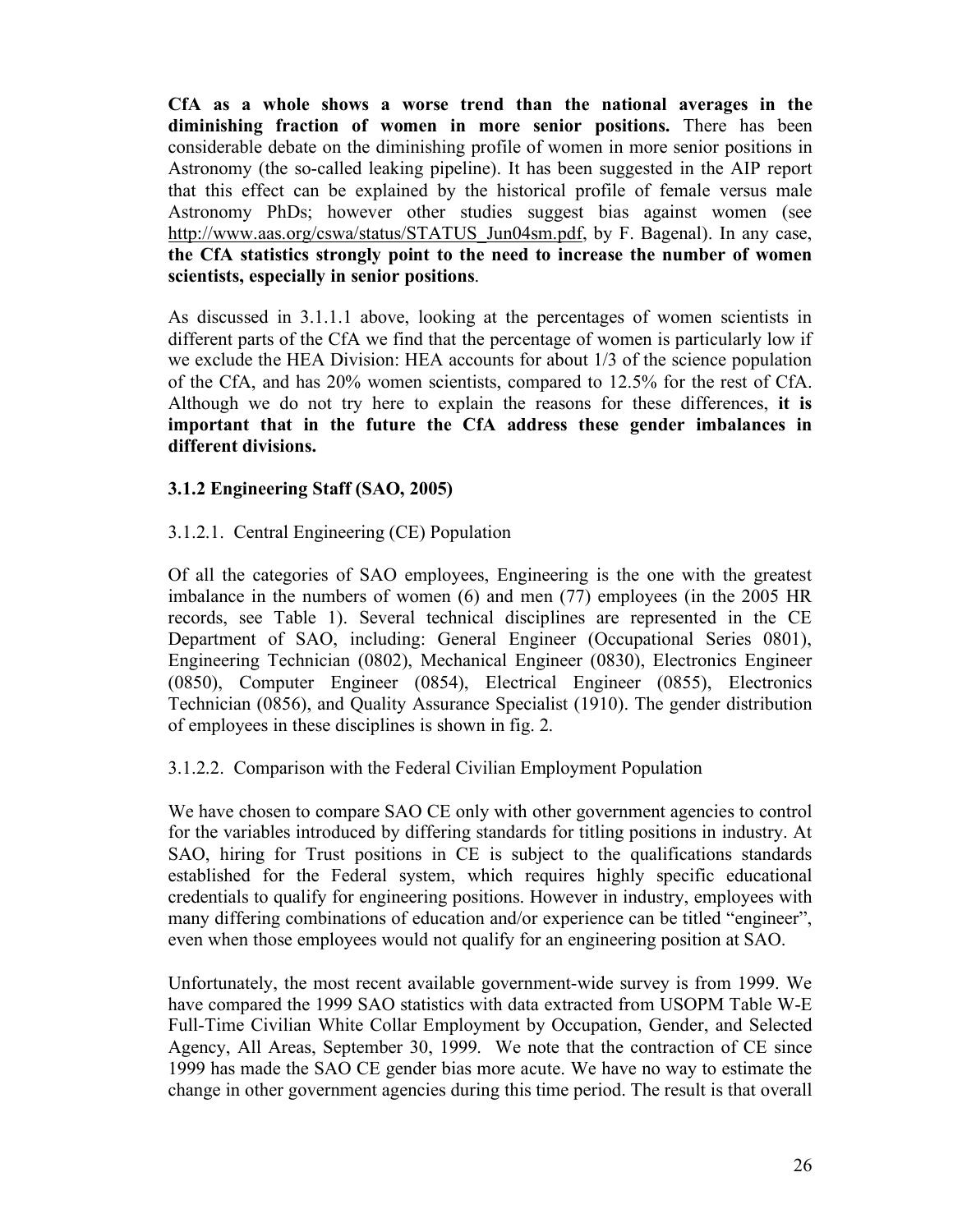SAO CE is not worse than all the government agencies taken together. Since of all the civilian agencies the nature of the work at NASA most closely compares to the work conducted at SAO, we also compared the SAO 1999 and NASA data. We found that the percentage of women in software engineering positions in CE is consistent with that in NASA, and better than the government as a whole. However, **given the number of women graduating from engineering schools nowadays, we are concerned with the under representation of women in engineering positions in CE**.



#### **CENTRAL ENGINEERING FY 2005**

Figure 2. Distribution of types of engineers at SAO

#### **3.1.3 IT Staff (SAO, 2005)**

There are 134 IT employees in the SAO 2005 HR database, 52 women and 82 men. IT employees include software engineers/programmers, the groups in charge of computer systems and hardware, and operation support personnel (e.g. the people that support data processing, archives, and satellite operations in the Chandra X-ray Center). The demographics of SAO IT employees are shown in fig. 3 as a function of grade in the US Federal pay scale, which is used at SAO for both Trust and Federal employees. Note that there are a number of contractors providing IT services at SAO. They are not included in these statistics.

This snapshot shows a noticeable bias favoring male IT employees in the more senior positions. At grades 9 and below the two distributions track, and there is a larger overall percentage of women. However, starting with grade 11, the percentage of male employees grows, while that of female employees tapers down. The pile-up of employees (male) at the higher grades suggests that these are long-term employees that have reached the top grade allowed for their type of job. These trends suggest that IT women are either not hired or not promoted to more senior position at the same rate as men; another possibility is that IT women may have shorter stays at SAO than men. The different jobs in the IT area, and the different availability of women in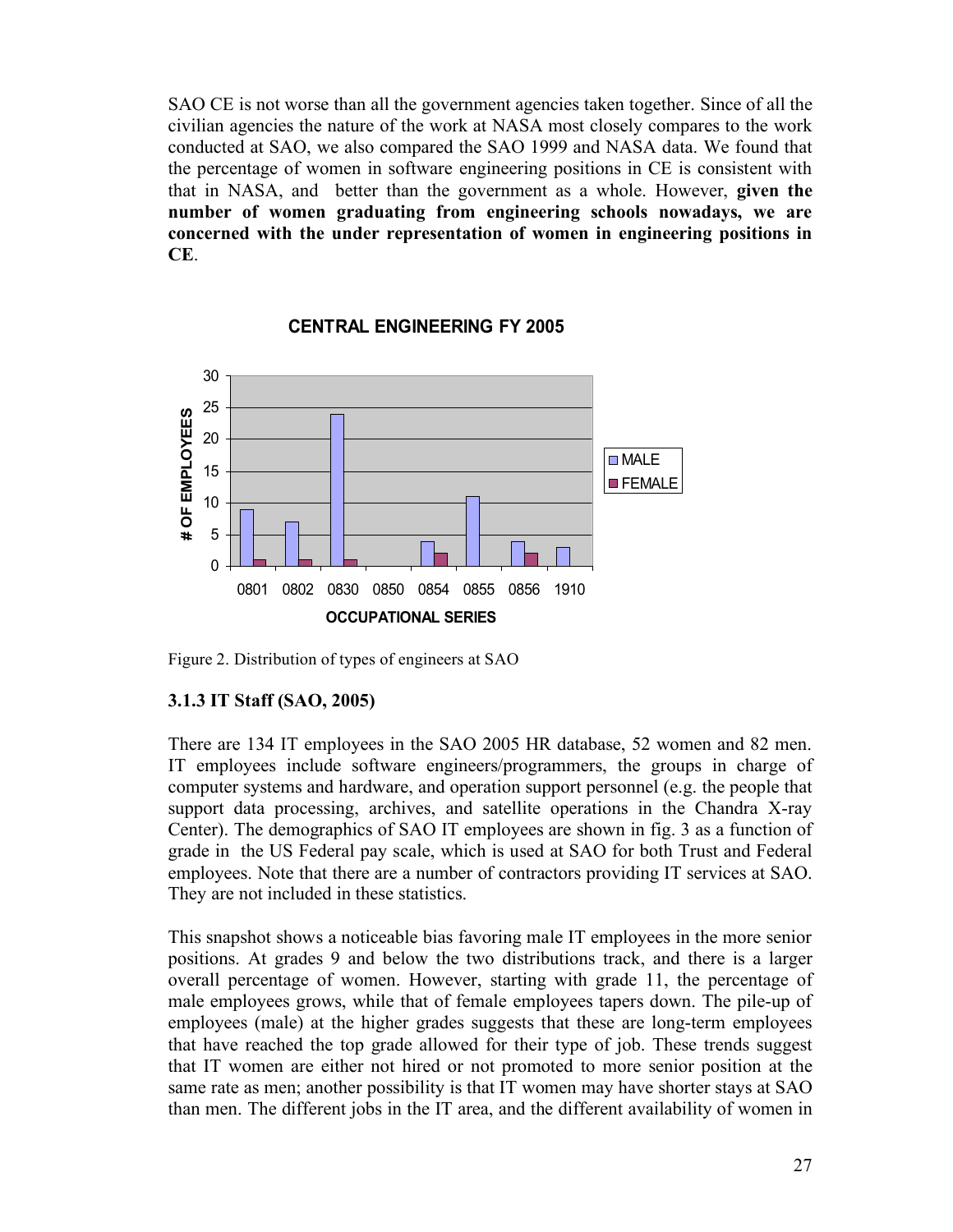the different job markets may also play a role. **A longitudinal study is needed to investigate the IT population, and statistics of job applicants should be kept, to monitor the available pool.**



Figure 3. Distributions of the male (red) and female (blue) IT SAO employees as a function of grade, in 2005.

#### **3.1.4 Administrative and Support Staff**

The 2005 SAO database shows 141 employees working in Administrative and Support positions, 90 (64%) women and 51 (36%) men. These include administrators regardless of grade, and other administrative support positions. Figure 4 gives the distribution of these employees with grade. Analysis of these data shows that 59% of women administrators and support staff are working at grades 10 and below, compared to 43% of men. Above grade 10, women administrators are concentrated at grades 11 and 12 (26 total), while the number of women at grades 13 and 14 drops to 10. There is no woman administrator at the grade 15 level.

By contrast, men administrators and support staff are evenly distributed across grades 11 and 12 (9 total) and grades 13 and 14 (8 total), but the number of men in grade 15 increases dramatically to 12.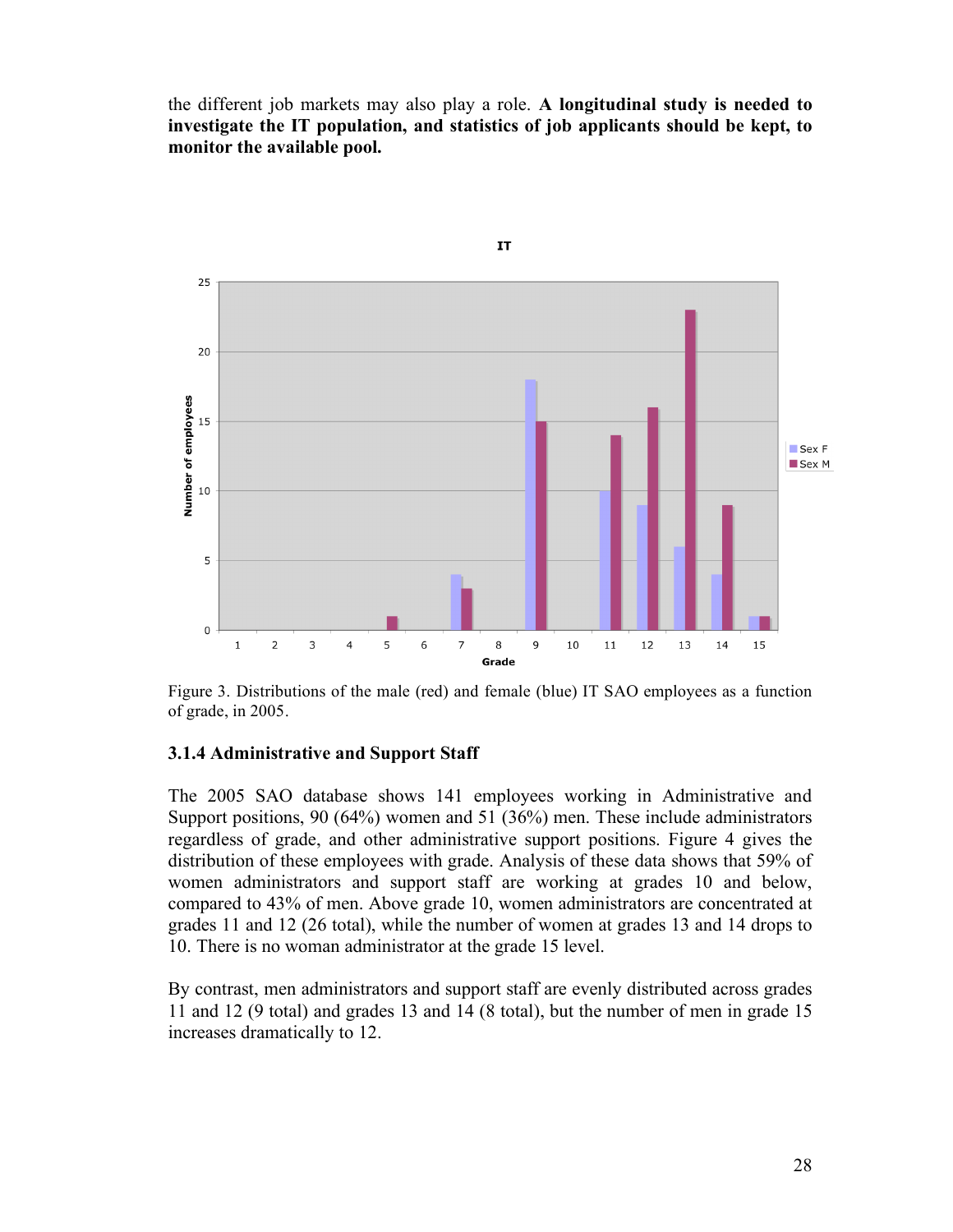Despite the fact that, overall, women administrators outnumber men administrators by nearly two to one, there are only 5 women in senior administrative positions (grades 14, 15 and 16) vs. 15 men at these levels.

**These data clearly highlight inequities between the status of men and women administrators and should be further explored to determine the source of these disparities**, including for example, whether men are hired at higher grade levels and/or different titles than women, and whether opportunities exist for job growth and promotion for current women employees, among other issues.

20 18 16 14 Number of employees  $12$  $SexF$ 10 Sex M  $\,8\,$  $\,$  6  $\,$  $\overline{\mathbf{4}}$  $\overline{2}$  $\mathbf 0$  $\overline{7}$  $\mathbf{1}$  $\overline{2}$ 3  $\overline{4}$ 5 6  $\mathbf{8}$  $\overline{9}$ 10  $11$  $12$  $13$ 14 15 16 Grade

**Administrative & Support** 

Figure 4. Distributions of the male (red) and female (blue) Administrative and Support SAO employees as a function of grade, in 2005.

#### **3.2 Summary of the results of Study 1, Analysis of Institutional Data**

The original aim of the CGEC was to obtain institutional records, from SAO, HCO, and Harvard Astronomy; to explore if any gender-based inequity transpired in the way these institutions treated their employees as regards salary, promotions, incentives, and office and lab space. Moreover, the study intended to investigate possible gender differences in scientists' performance as measured by the grants and contracts awarded to individuals, and their publication and citation records. The purpose of the study was to obtain these records for a 5-year period, so as to perform a limited longitudinal investigation of the CfA population.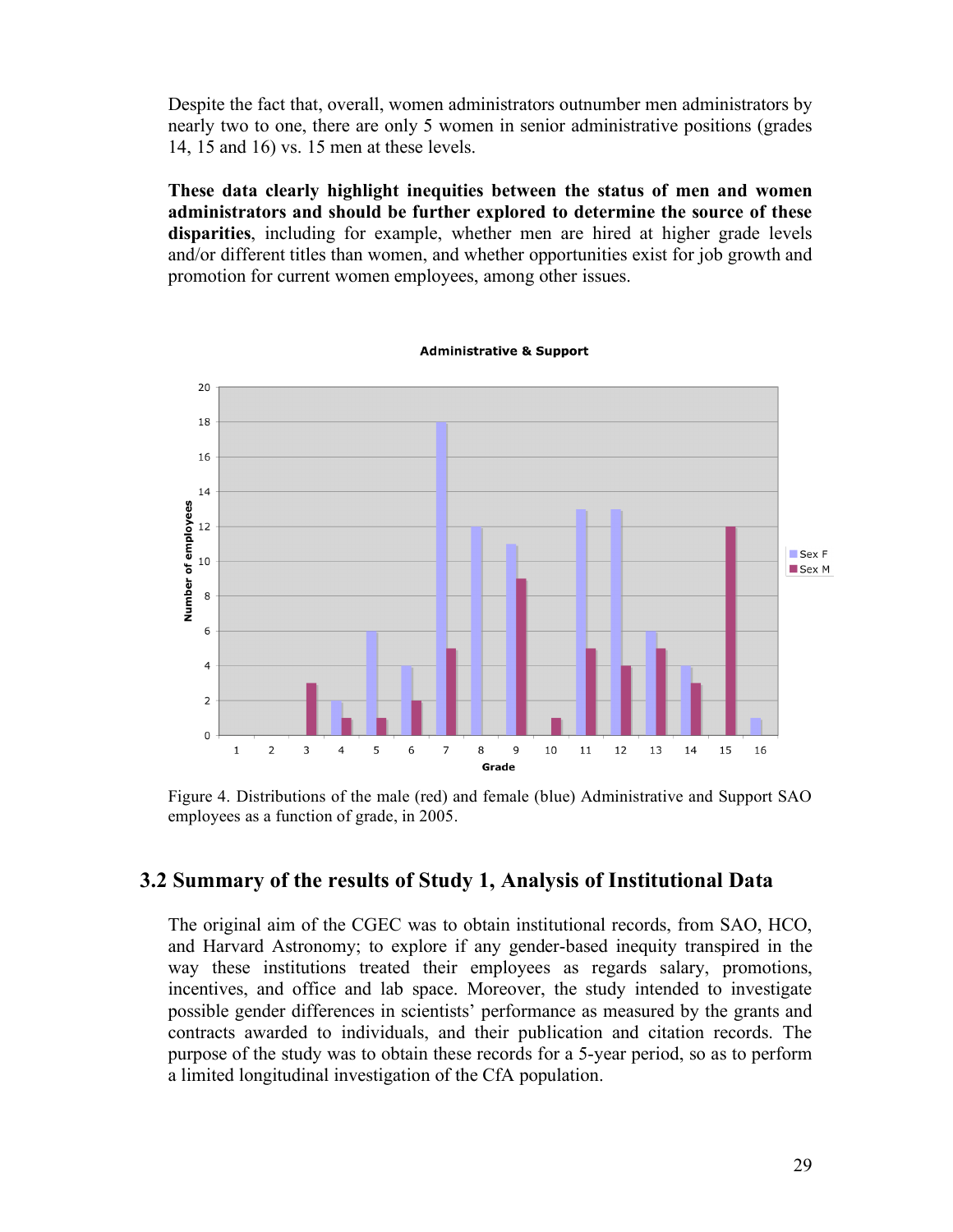#### **3.2.1 Data Mining Issues**

The CGEC presented to then Director Irwin Shapiro a data request, detailing the information requested for the study, in 2003. A first detailed memo was generated and addressed to the SAO HR manager and to the CfA personnel in charge of the institutional database (see Appendix F). After negotiations (but no data access), a new request was generated (Appendix G) and addressed to the new CfA Director (Charles Alcock), in 2005.

The difficulty in obtaining institutional records arose for several reasons:

- 1. The CGEQ was requesting data that SAO HR had not been called upon to provide in the past, so it represented a new form of database query.
- 2. The HR department had to change their information management system contemporaneously with the Gender Equity Study, making it hard to merge data from new and old, obsolete, systems.
- 3. Longitudinal (i.e. multi-year) databases are not maintained in a format that renders it amenable to analysis.
- 4. The SAO HR manager had serious concerns about providing confidential personnel records.
- 5. Harvard University is a private institution that does not share personnel information with external agencies.

In 2006, the CGEC was able to obtain only a snapshot of the requested data, relating to the year 2005, and including: SAO HR information, SAO Contract and Grants information, and CfA space allocation. To overcome the concern of the SAO HR manager about the confidentiality of the HR data, the HR data was directly transferred to the CGEC consultant (Dr. Sonnert) for analysis, who also set up a confidentiality protocol.

The scientist publication and citation data was obtained by the CGEC from the NASA ADS database (http://ads.cfa.harvard.edu), which is publicly available, with the assistance of the ADS group, located at CfA. This data is relevant for the entire science population of CfA in the 2006 census database (SAO, HCO, and Harvard Astronomy).

Besides the 5-year data needed for the longitudinal study, data not available included information as to the supervisory status of an SAO employee, number of employees supervised, and rank of employees in the supervisory chain; and amount of internal Smithsonian Institution/SAO funding. The lack of central coordination at the CfA also prevented the collection of data regarding percent of employment by external institutions, history of nominations (by gender) by the science prize committee, and data on postdocs.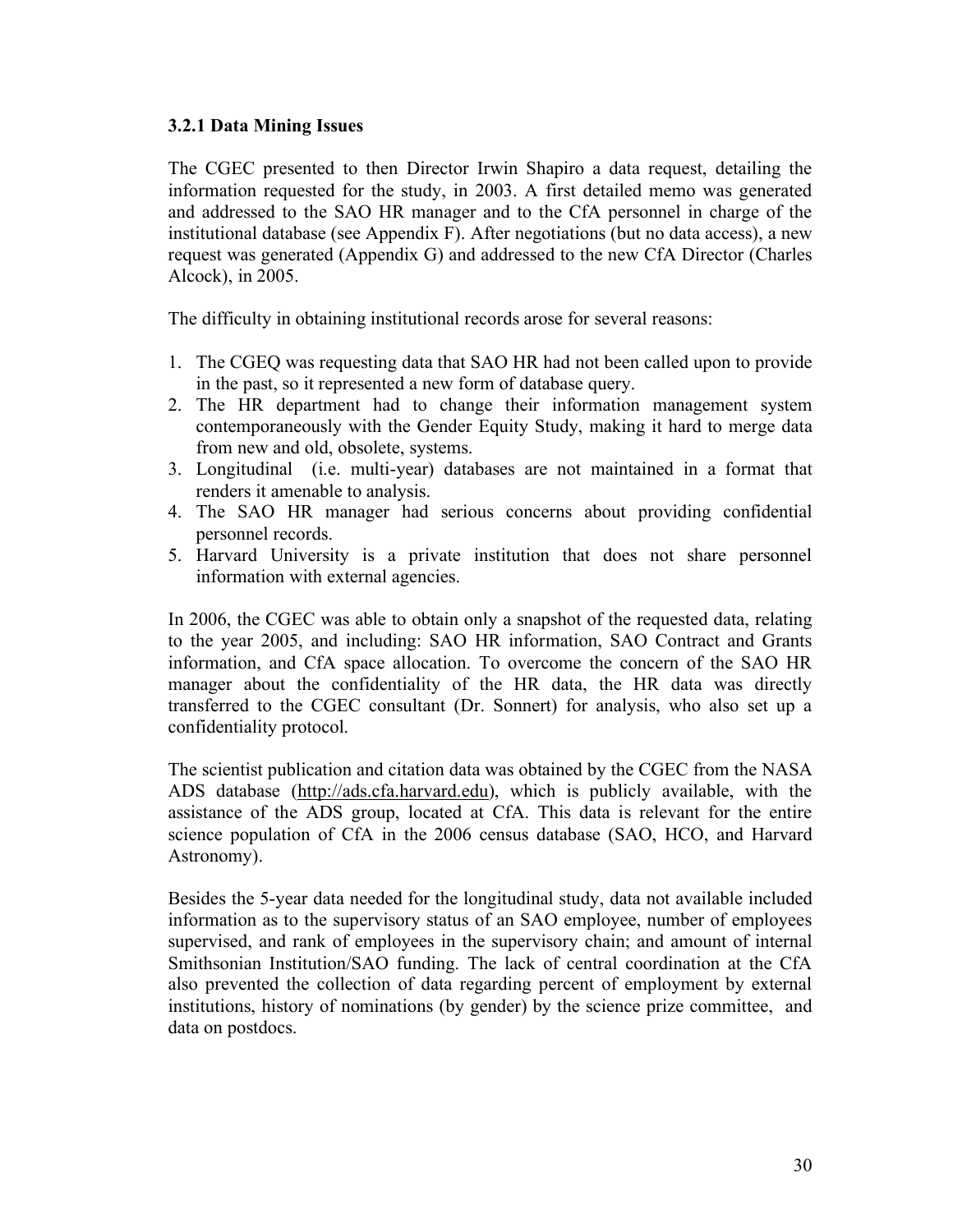### **3.2.2 Analysis and results**

Dr. Sonnert analyzed these data and reported the results to the CfA in September 2006. Given the limitations of the data set, this study is only relevant for the SAO population, with the exception of the work space and of the publication study for scientists, which include Harvard scientists and faculty. Also the study, based on snapshot (cross-sectional) data, cannot provide unequivocal conclusions about longitudinal processes (e.g., how employees move through the ranks); because time and cohort effect are potentially confounded.

Dr. Sonnert's report covers: (1) employment and rank, (2) extra compensation, (3) work space, (4) publication productivity for scientists, and (5) external funding, also for scientists. In summary:

- Employment and rank (SAO only)
	- o Men have attained a higher average grade than women
		- Highly significant at BA and lower educational level
		- Not significant at PhD level (but present)
- Extra compensation (SAO only)
	- o No difference in cash awards (taking into account salary)
	- o Time off awards were mostly awarded to women and administrators.
	- o Although this was not included in Study 1, the CGEC points out that 5 senior SAO scientists, all male, receive extra compensation in the form of joint Harvard appointments.
- Work space (CfA)
	- o Controlling for other factors (division, occupation, grade, professional age) the average work space of women is 13.2 sq ft smaller than that of men
- Publication productivity (scientists, CfA)
	- o Overall, men did publish slightly more papers per year than women (5.6 versus 4.9 papers per year on average; 1.9 versus 1.4 if normalized to take into account multiple authorship)
	- o Men also had more citations than women (130 versus 112 average citation per year), with the exception of the cohort of more senior employees (senior grades), where women outdid the men in citations (202 vs 177 citation per year), even if their publication rate is smaller (4.2 versus 5.0 papers per year).
	- o A trend was apparent, suggesting that the publication and citation rates of men are in part due to more collaborative works
		- Women are first author of 35.5% of their publications (particularly in grade 13, the lowest considered)
		- $\blacksquare$  Men are first authors of 28.4% of their publications
- External funding (SAO)
	- o Considering the whole body of SAO scientists, more women than men obtained external funding
		- 69% of all PhD women had external funding
		- 58% of PhD men had external funding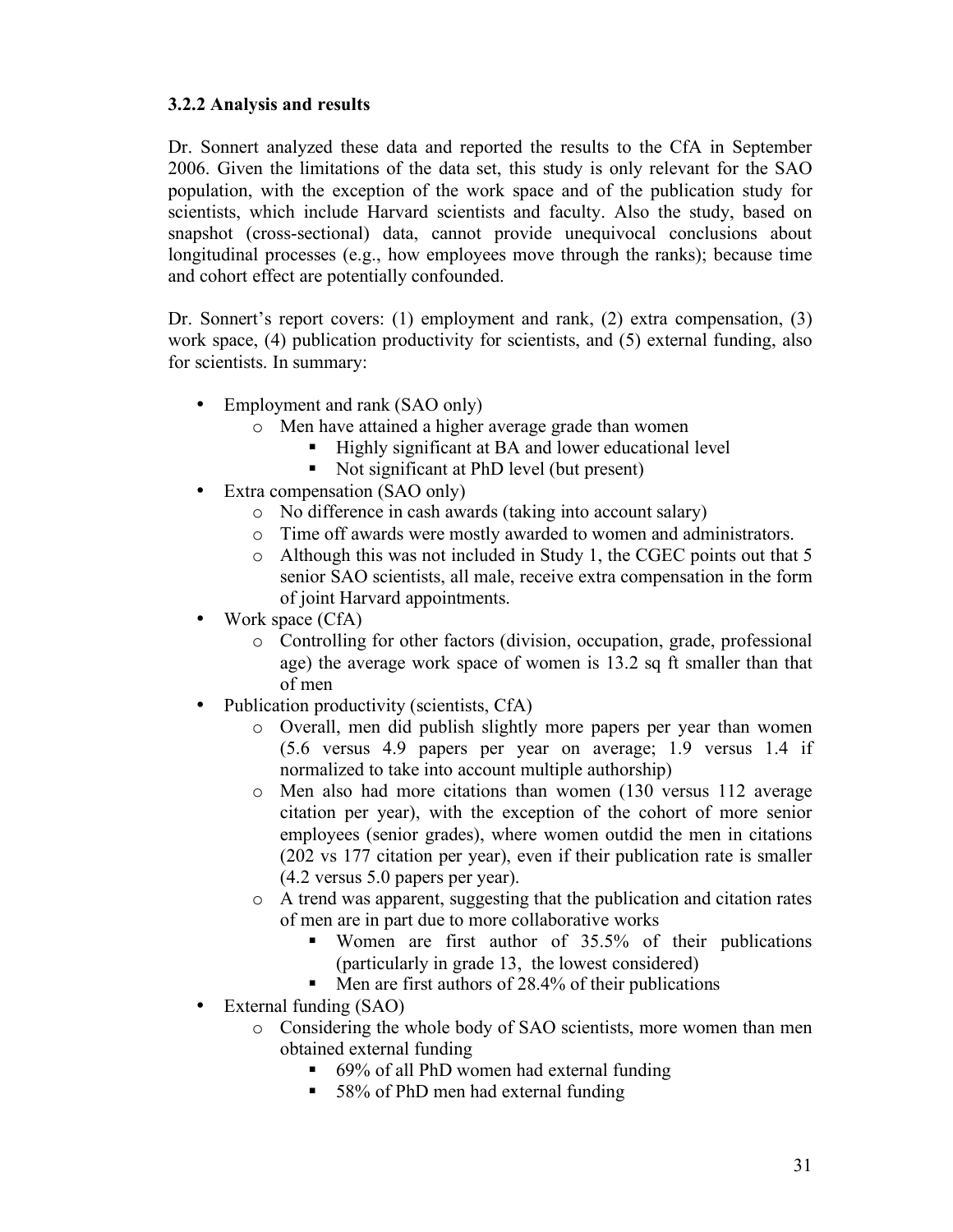- o The median amount of the grant or contract is larger for women, considering the entire SAO scientist population
	- Total per individual \$42K (women) versus \$31K (men)
- o But the average total funds is much larger for men, because of a few very large grants (the median above is not affected by these)
	- \$534K (men) versus \$92K (women)
- o Including all the employees with doctorates (178 men and 32 women), the average number of grants received was 1.1 for the men and 1.5 for the women. Considering only the grant recipients, the average number of grants received were 1.9 for the men and 2.2 for the women.

The paper by Dr. Sonnert and associated charts, reporting the results of this study, can be found in Appendices H1 and H2, respectively.

### **3.3 Summary of the results of Study 2: Web Survey**

The CGEC conducted an anonymous electronic survey of CfA employees in early 2004. The questionnaire was based on a survey prepared by the Women in Science and Engineering Leadership Institute (WISELI), a research center at the University of Wisconsin, Madison, to study the problem of the lack of diversity in the sciences and engineering. WISELI is a program funded by a 5 year Institutional Transformation Award from the National Science Foundation ADVANCE program. The questionnaire was modified by the CGEC to reflect the reality of the CfA. It was also pilot-tested internally before deployment. The questionnaire covered the following areas:

- The hiring process
- The promotion process
- Compensation
- Professional activities
- Satisfaction with the Center for Astrophysics
- Center for Astrophysics programs and resources
- Perceived gender biases<br>• Balancing personal and u
- Balancing personal and professional life
- Spouse/Partner's career
- Gender issues at the Center for Astrophysics
- Personal demographics

To ensure complete confidentiality, the resulting data were given directly to Dr. Sonnert for analysis. This procedure avoided the possibility that the pattern of replies could lead to the identification of specific employees by CGEC members.

We received 308 responses out of 944 employees (in the Census database at the time of the survey, 2003), giving a response rate of 32.6%. Of the respondents, 10 did not reveal their gender. Of the remaining 298 employees who responded to the survey, 121 (40.6%) were women, and 177 (59.4%) were men. Overall, the breakdown of the responding sample is a good representation of the entire CfA employee population.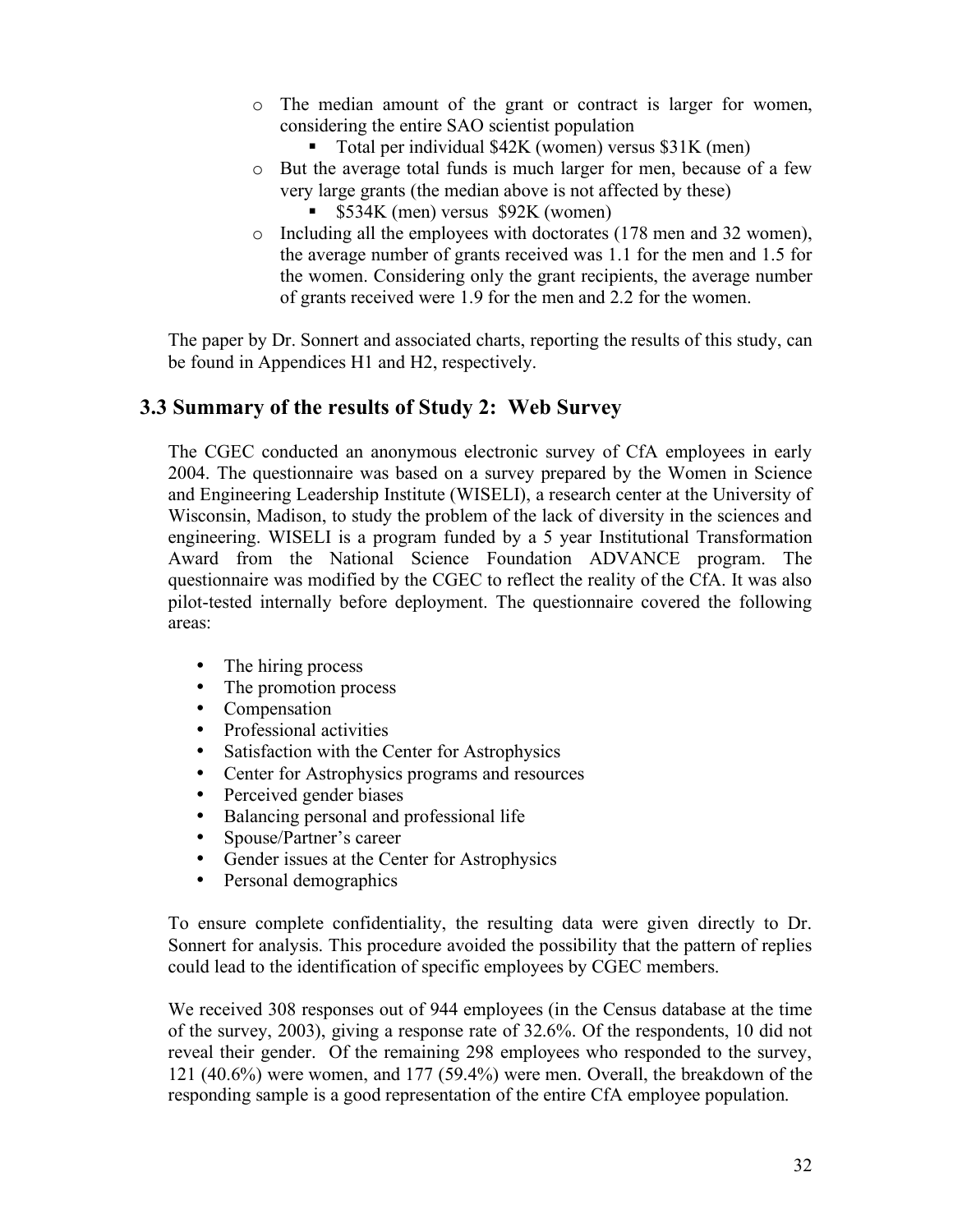The main result of the web survey is that the CfA community is satisfied with their institution and their work environment. The strongest contrast in the pattern of replies was between scientists and non-scientists, considerably overshadowing gender differences.

However, significant gender differences appeared in the areas of 'perceived gender biases':

- Women, especially women scientists and women who had been at the CfA for some time, did not feel that they were treated without regard to gender over the course of their careers here.
- The questions related to leadership and promotion opportunities also revealed less satisfaction on the women's side, although the overall sense of the replies was positive in all cases.
- Women, more than men, raised the issue of unwritten rules and communication problems at the CfA.
- Responses to open-ended questions on job satisfaction identified the following positive factors
	- o Enthusiasm for the scientific activities of the CfA
	- o Appreciation of specifics aspects of one's job or career
	- o Happiness with the general atmosphere at the CfA
- Negative factors cited
	- o Burdensome and inefficient bureaucratic processes
	- o Low levels of compensation
	- o Specific aspects of one's job or career
	- o Belief that the CfA paid too little attention to gender and family issues

A copy of the questionnaire and the spreadsheet containing the results can be found in Appendix I1. The paper by Dr. Sonnert, reporting the results of the analysis of the Web Survey data, and the attached spreadsheet, can be found in Appendices I2 and I3.

### **3.4 Summary of Study 3: Employee Interviews**

The purpose of these interviews was to follow up on the issues raised by the results of Study 2.

At the suggestion of Dr. Sonnert, who supervised the statistical evaluation study, the CGEC hired Ms. Wendy Roth, then a Harvard Sociology graduate student, who had extensive experience in designing and conducting interviews.

To ensure absolute confidentiality and proper protocols, Ms. Roth submitted the study to the Harvard Committee on the Use of Human Subjects for approval. The interviews were conducted during the summer of 2004, and the results were presented at the CfA in December 2004.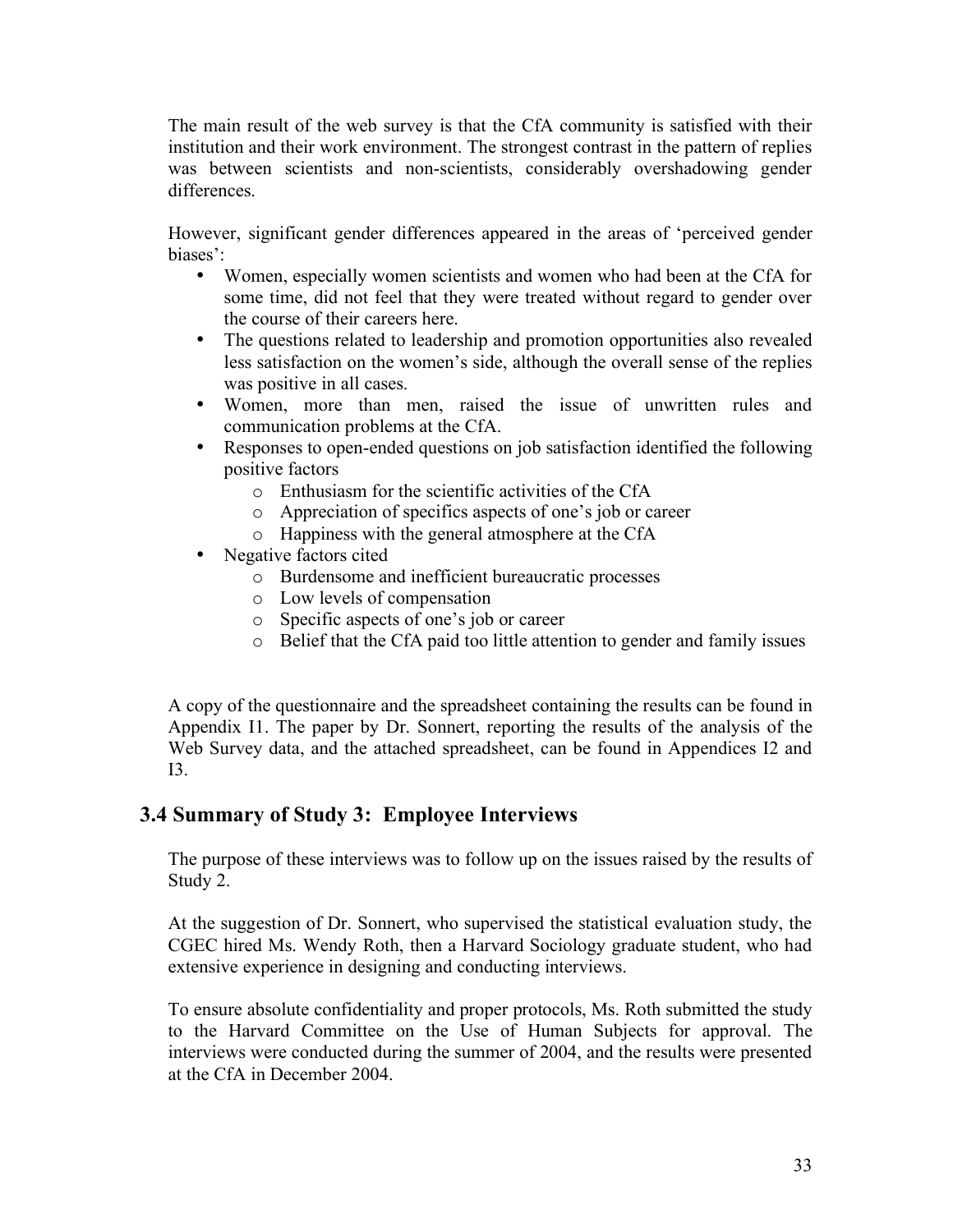Sixty employees, selected at random from the CfA census database, and evenly distributed among women scientists, women non-scientists, men scientists and men non-scientists, were interviewed. No effort was made to differentiate between SAO and Harvard staff. The interviews lasted approximately one hour and covered the areas of gender equity at the CfA, career advancement and the promotion process, work climate, the organizational structure of the CfA, and balancing work and family.

In brief, the findings of this qualitative study are:

- Most female scientists believed that women are not treated equitably to their male colleagues at CfA. Almost all the female scientists with 5 years or more of service at CfA reported negative experiences dealing with colleagues and supervisors.
- Female scientists who had been at CfA less than 5 years had more varied experiences; some repeated the discomfort noted by their more senior peers, others did not report any feeling of gender bias.
- The work-related experiences of female non-scientists were also diverse. Some, however, reported antagonistic or condescending treatment from their superiors.
- Overt discrimination, sexual harassment, or inappropriate comments by male colleagues were rare.
- Women (scientists and non-scientists), instead frequently reported subtle discrimination and disrespectful treatment.
- Some women believed that their gender biased the evaluation of their performance, that supervisors did not put them forward and favored their male colleagues. Some reported instances of disrespectful or condescending behavior by the supervisor in the presence of their peers.
- Male scientists and non-scientists had a higher level of satisfaction than women. Some reported disrespectful behavior, but felt that this was part of the 'initiation' process at CfA. No major differences were found between male scientists who had been at CfA more than 5 years and more junior scientists.
- Most male non-scientists did not perceive any gender bias against women.
- Some male scientists were aware of gender bias against women at CfA.<br>• The subtle disadvantages perceived by women were related to
- The subtle disadvantages perceived by women were related to various organizational and structural aspects of CfA, including
	- o Isolation of divisions and departments
	- o Lack of systematic CfA-wide policies
	- o Culture of unwritten rules
	- o Lack of mentoring and useful networks for women
	- o Poor managerial skill of some supervisors
- Finally, there was no general consensus on family issues: Some employees were very happy with their supervisor's support, others with small children complained about the lack of daycare facilities.

The description of the project, the employee consent form, and the report on the results of the study by Ms. Roth are attached in Appendices J1-J3.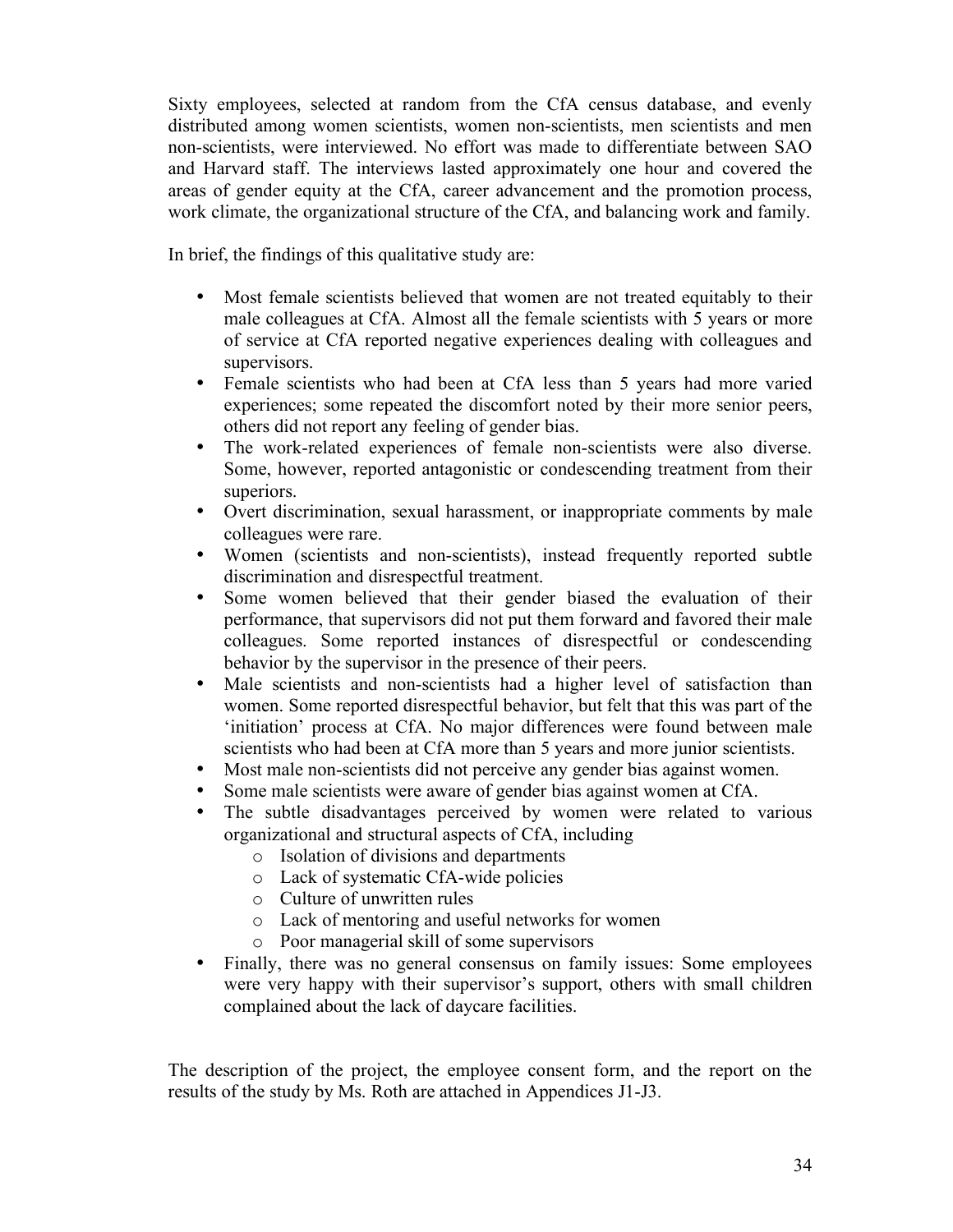### **3.5 Solicited and unsolicited input from colleagues**

The CGEC invited any member of the CfA community to send anonymous confidential comments, or to meet confidentially with either the entire CGEC or any of its members, to discuss individual experiences at the CfA. The additional information and suggestions resulting from these inputs are folded into the CGEC recommendations.

### **3.6 CGEC Comments on the Studies**

#### **3.6.1 Analysis of Institutional Data**

The results of the Institutional Data investigation do not reveal major hidden gender biases at the CfA. **However there are some worrisome results, including the finding that women lag behind men in rank**. This discrepancy is particularly evident in the non-PhD population, and it could be due to different career tracks. However the concern about dead-end careers expressed by women non-scientists in the other two CGEC studies suggests a problem.

The rank discrepancy is small, but still present, in the PhD population. While this result may be considered not statistically significant, as noted by Dr. Sonnert, it is what it is; because strictly speaking statistical variance analysis does not apply to population analysis (which is what we have here) but to the analysis of samples, representative of a parent population. Even a small difference in rank will translate into a sizeable difference in earnings over an entire career. **A smaller office space allotment was also found for SAO women scientists, when compared to their male counterparts**. These results go in the direction found by other gender bias studies, such as the MIT study, the study at the Karolinska Institute in Sweden, and the recent report of the National Academy of Sciences, which found that women scientists are at a disadvantage compared to their male peers regarding compensation, career and available facilities

(http://www8.nationalacademies.org/onpinews/newsitem.aspx?RecordID=11741).

Gender-related differences are also found in the analysis of publication rates and citation indices for scientists, suggesting that women scientists, especially junior ones, tend to collaborate less than their male colleagues. This suggests an isolation of female scientists that has an adverse effect on their publication rates. More women scientists than men obtain external funding at SAO (but the few very large grants are male-dominated). This is an interesting result that may point to a higher level of entrepreneurship among women, but can also be explained by a sense of isolation. Since most SAO scientists work in mid to large size projects, if male scientists feel part of the team (and women do not), they are less motivated than women to apply for individual funding.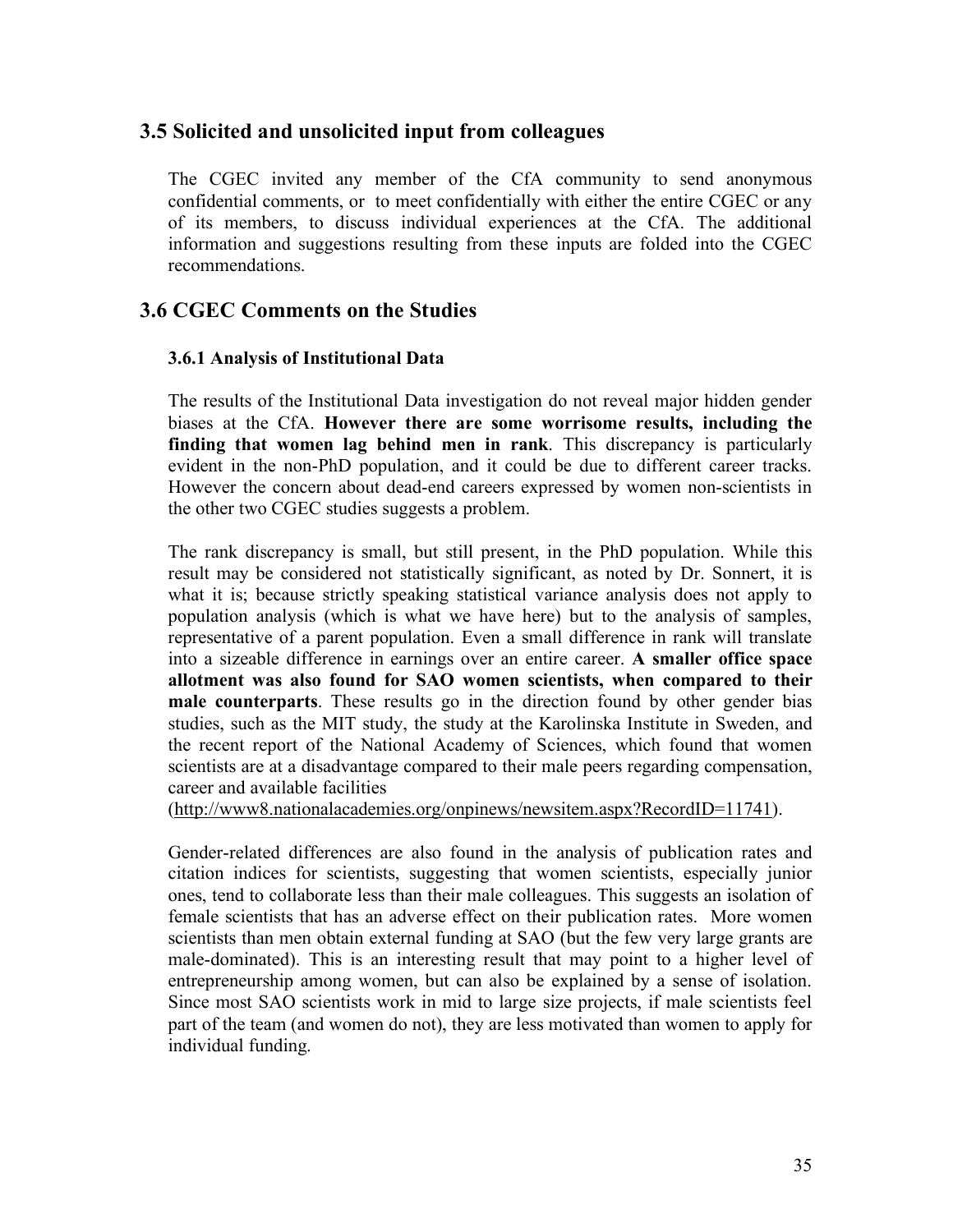As already noted, **Study 1 (as executed) is not a longitudinal study, and does not include the Harvard side of the CfA. As such it does not provide a full picture of the gender-dependence of the career histories of the CfA employees. Moreover, even for the SAO side, some data originally requested by the CGEC was not provided, so the results of Study 1 cannot address the full range of questions asked by the CGEC.**

#### **3.6.2 Web Survey and Interviews**

The Web survey and employee interviews give a more negative view of the gender equity situation at the CfA than suggested by the analysis of the institutional SAO records. Given the subjective nature of the data collected by these two CGEC investigations, these findings are, for the most part, reflective of employees' **perceptions** of gender equity at the CfA: While we recognize that perceptions alone are not necessarily direct evidence of gender discrimination, nonetheless, a systematic or pervasive perception of gender inequity within an organization is symptomatic of a dysfunctional work environment that must be taken seriously by both management and the community at large.

The main result of the web survey is that the CfA community is satisfied with their institution and their work environment. The strongest contrast in the pattern of replies was between scientists and non-scientists, considerably overshadowing gender differences. However, significant gender differences appeared in the areas of 'perceived gender biases'. Women, especially women scientists and women who had been at the CfA for some time, do not feel that they were treated without regard to gender over the course of their careers here. The questions related to leadership and promotion opportunities also revealed less satisfaction on the women's side, although the overall sense of the replies was positive in all cases. Women, more than men, also raised the issue of unwritten rules and communication problems at the CfA.

**Symptoms of gender imbalance suggested by the Web Survey were more evident in the Interview Project and in the personal communications of employees with the CGEC.** While both women and men (scientists and non-scientists), raised these issues, in general women felt that these problems affected them seriously, both in terms of career advancement and job satisfaction. We list these issues below:

#### **1) Small number of women in federal jobs and in high-level positions**

It was noted in the interviews that having relatively few women in visible senior positions within the CfA sends a negative message to junior women and to the CfA community as a whole. This is a concern mostly--but not only--for scientists. Only six women scientists have senior federal positions at SAO, positions that are comparable to tenured full-professorships at major universities. There is one woman full professor and one woman assistant professor on the Harvard side. Women are also underrepresented in technical positions in Central Engineering.

#### **2) Problems with upward mobility**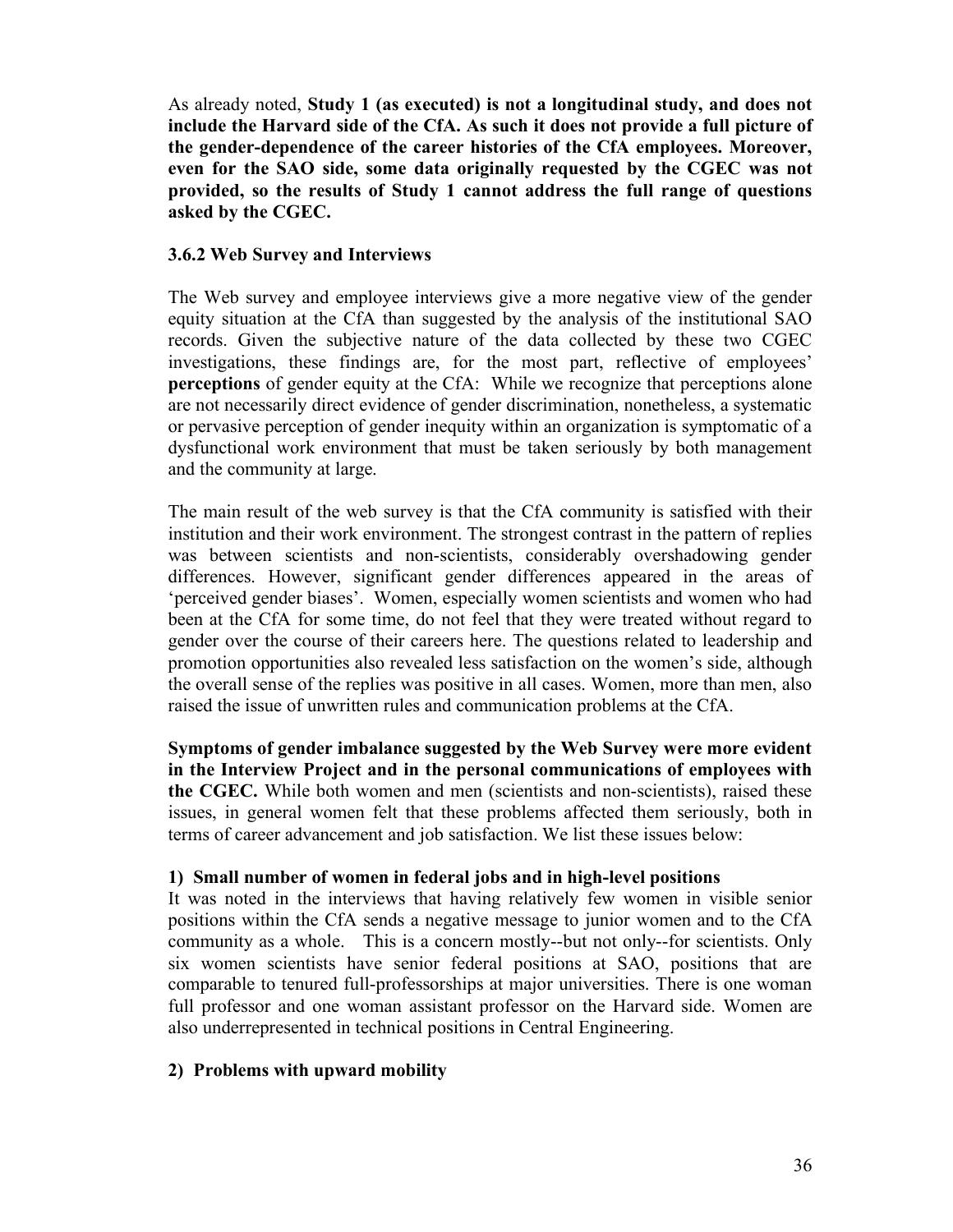There is a perception by some employees of a lack of opportunity or training that would allow upward career mobility. This perception is widespread, but women raised it more forcefully.

#### **3) Lack of information and/or unwritten rules (SAO)**

Women especially raised the issue of unwritten rules, and/or the absence of a consistent system of distributing clear information about organizational policies and procedures, as crippling to their career advancement within the CfA. While the CGEC is aware that most, if not all, rules as regards personnel actions, funding opportunities, leave, etc. are documented and available on the web, the overwhelming employees' perception is that this information is archived in a confusing and impenetrable way, difficult to find even if you know what to look for, and impossible if you don't.

#### **4) Lack of adequate mentoring**

The lack of mentoring, and of access to the informal political information and other advantages that mentoring provides, was found to have a particularly negative impact on women, especially younger women. In addition, some male respondents to the CGEC survey commented that they felt reluctant to mentor female colleagues informally out of fear that their attentions could be misinterpreted as some form of sexual harassment. [Harvard has recently instituted an enhanced mentoring program for junior faculty. There is now an individual mentor for each junior faculty member in the Astronomy Department, along with a standing Mentor Oversight Committee.]

#### **5) Unfriendly culture, male cliques**

This issue was advanced both in relation with work group dynamics and more relaxed scientific conversations. Issues included perceived exclusion from decision making, perceived unfriendly or rough conversations, verbal challenges and being overlooked and/or ignored. Both male and female employees reported this type of behavior, but while men considered it a temporary problem for new employees that went away once people established themselves in the group, women found it an obstacle to becoming full fledged group members. It was also noted that male and female colloquium speakers may receive different treatment in terms of introductions and questions.

#### **6) Lack of management training for supervisors (SAO)**

A recurring theme in the interviews was that many supervisors have little management training or skills. The point was made that while there is not necessarily any correlation between professional accomplishments and supervisory skills, nonetheless, SAO staff are often promoted to supervisory positions based upon their technical or administrative achievements rather than their supervisory potential. While there was a policy of management training for new supervisors in the past, it has not always been enforced, especially in more recent years. Further, the training that has been offered to supervisors on an *ad hoc* basis (e.g. equal opportunity, sexual harassment), has not always been developed or presented in a way that was relevant to SAO staff, and because of this is often not taken seriously. This is not strictly a gender equity issue because men as well as women can be affected.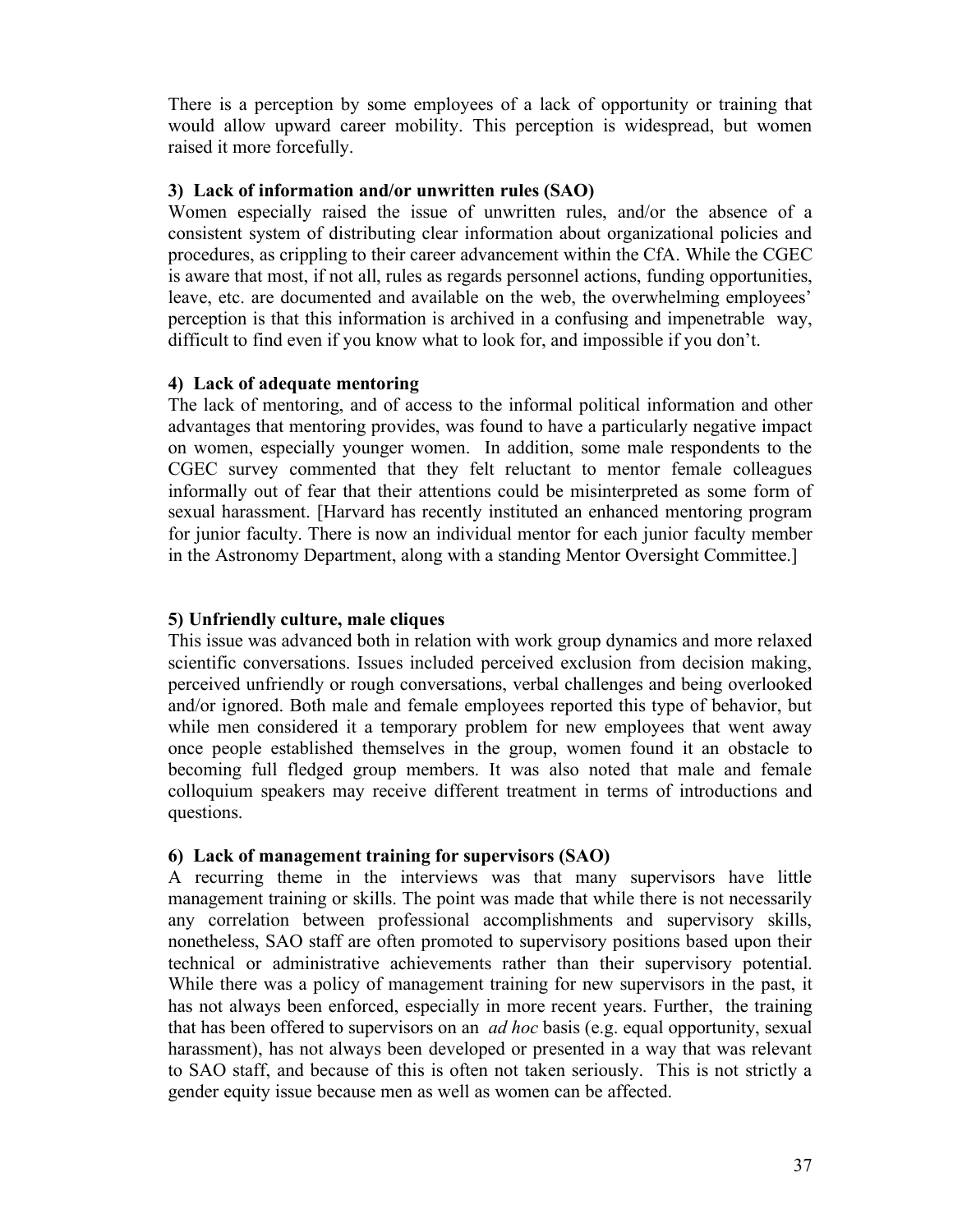#### **7) The Performance Evaluation Process (SAO)**

Many concerns were raised about seeming inconsistencies in the performance evaluation process, particularly in the way some performance reviews were conducted. Some employees reported delays in the performance process that would have repercussions on their overall compensation profile. There was also a prevalent feeling that a supervisor's personality--rather than an employee's achievements- plays a large role in personnel actions, resulting in an uneven playing field. On the SAO side, technically employees can take their grievances to their reviewing official but most people are afraid of (or feel awkward) taking this step since it means going 'over the head' of their own supervisor to his or her boss.

#### **8) Family support**

While in general employees were happy with the family-friendly atmosphere at the CfA, recent parents or parents-to-be raised strong concern on family leave and child care support at SAO, which fall short of what is available at some universities, including Harvard and MIT, and even that there are differences between SAO Federal and Trust employees, for example in the availability of flexible spending accounts for dependent care. Another area of concern is the lack of appropriate on site facilities that can be used by expectant or breast-feeding mothers. While child rearing is an issue for all parents, it has been raised as an area of particular concern for young women scientists, given the conflicting demands of family and the critical early stage of their careers. Elder care support has also been raised as an issue that particularly affects female employees.

### **3.7 Preliminary Report of the CGEC**

A preliminary report was prepared following the completion of the web survey and interview projects. This report was released via the CfA internal web page in April 2005. The preliminary report is attached in Appendix K.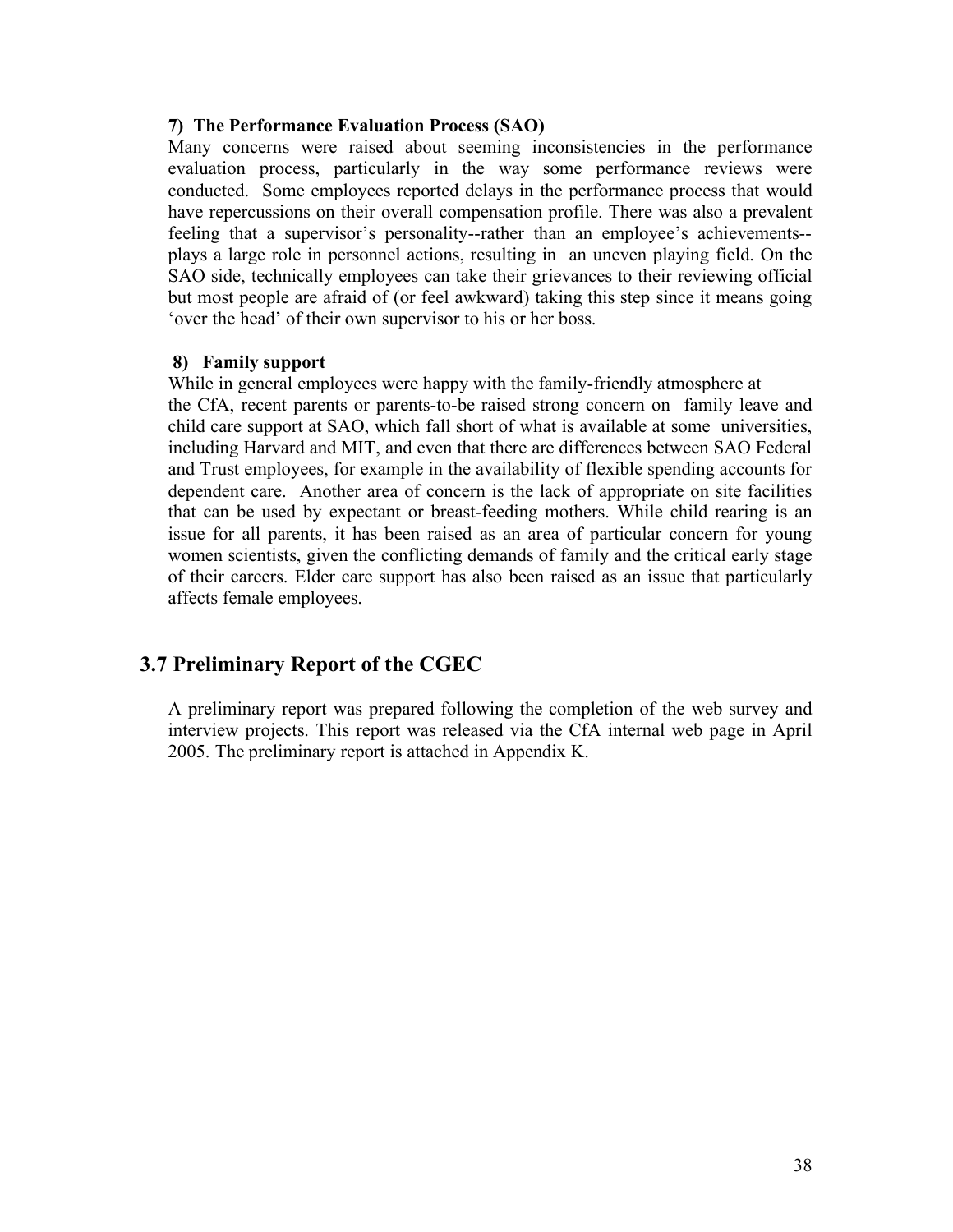### **Acknowledgments**

This study could not have happened without the leadership of the former CfA Director Irwin Shapiro and CfA Director Charles Alcock. We acknowledge the continuing support of the Deputy Director for Administration Pat Kennedy Graham. We thank the SAO HR Manager Laura Conway, for her assistance in the data mining effort; Julie Shaw and Michael Chesleigh, for giving us input to the CfA Census database and setting up the web interface for the employee survey; Julie Shaw and Mary Juliano, for setting up and managing the CGEC web pages in the internal CfA web; Nayla Rathle, for administrative assistance; Christine Crowley, for providing the SAO fellowship statistics; Saku Vrtilek, for providing national science statistics; and Alberto Accomazzi, for providing scientific publication and citation data. We are grateful to our colleagues Andrea Dupree, Margaret Geller, Kate Kirby, Nancy Brickhouse, and Antonella Fruscione for constructive criticism and input on the issues facing female scientists at CfA. We thank, while preserving their anonymity, all our CfA colleagues who participated in the studies, and those that sent us comments or talked to us on gender equity issues. We thank Jean Jackson of MIT for early advice to our study and Lorna Gibson of MIT, who gave the CGEC a presentation on the MIT women's gender equity activities. We thank Bernice Durand, Vice Provost for Diversity and Climate and Professor of Physics, University of Wisconsin - Madison, for advice and guidance in the earliest phases of this study. Our web-based survey was modeled on a similar survey conducted by the Women in Science & Engineering Leadership Institute (WISELI) at the University of Wisconsin - Madison. We thank Frank Dobbin of Harvard University, for discussing with us his study on programs for redressing inequities in the workplace. We are deeply indebted to our consultants, Gerhard Sonnert and Wendy Roth, for their expert advice in setting up our studies, and for their work in analyzing the data and summarizing their findings.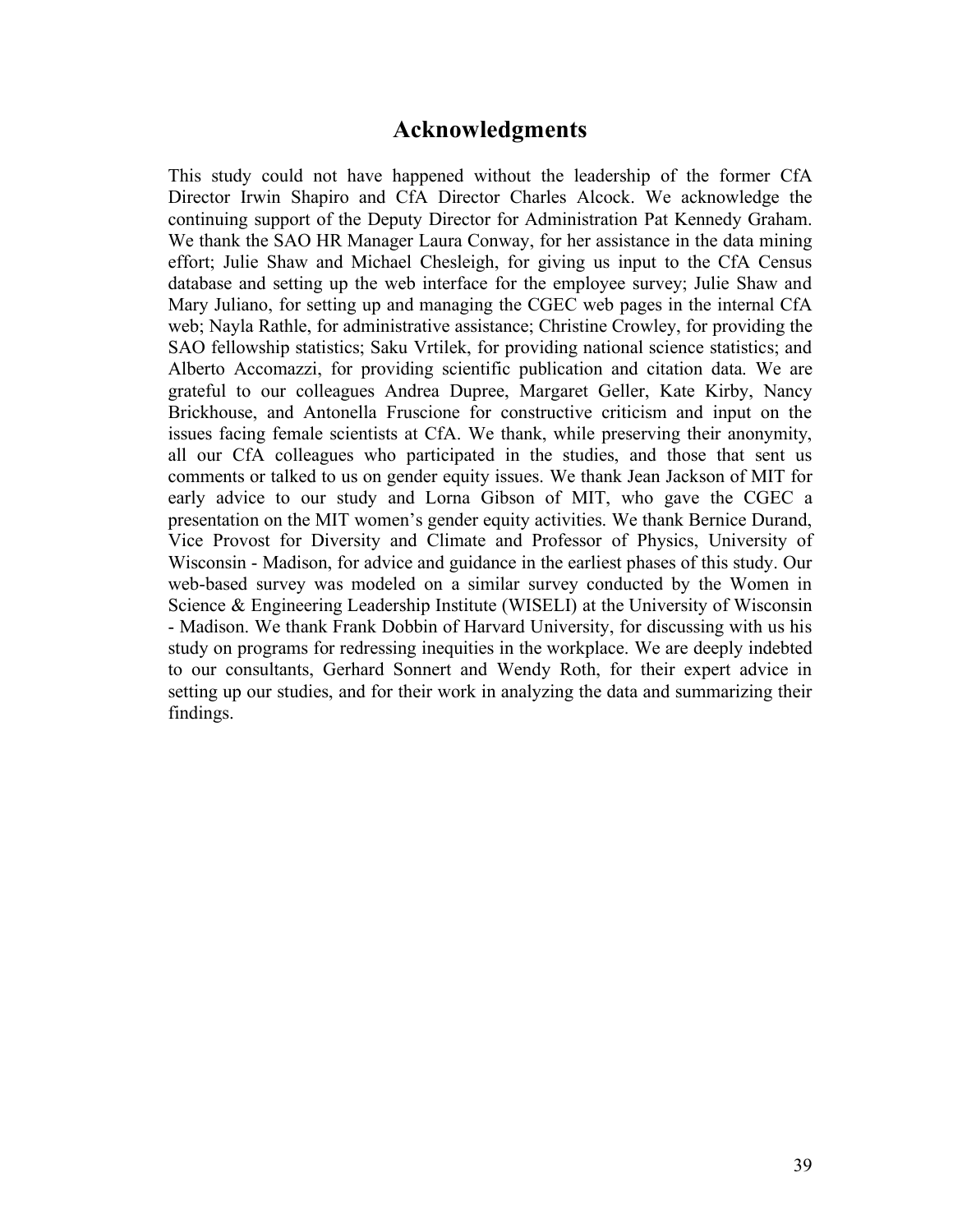| Datum                                                                     | Comment                                                                             |
|---------------------------------------------------------------------------|-------------------------------------------------------------------------------------|
| Name or number                                                            | Must be consistent year to year                                                     |
| Gender                                                                    |                                                                                     |
| Age                                                                       |                                                                                     |
| Organization Affiliation                                                  | HEAD, SED, SSPP,                                                                    |
| Classification                                                            | Administrator, Scientist, Engineering                                               |
| Nature of Position                                                        | (Fed/Trust/WAE/Stipend/Indefinite/&c.)                                              |
| Pool of Applicants                                                        | For new hires, statistics on the qualified applicants to the position, at different |
|                                                                           | steps of the selection process if appropriate, and information on how/where the     |
|                                                                           | job was advertised                                                                  |
| Years of Service at CfA                                                   |                                                                                     |
| Source of Support                                                         | Contract, Grant or Federal                                                          |
| Separation Information                                                    | Institution's reason; Employee's comments                                           |
| <b>Highest Degree</b>                                                     |                                                                                     |
| Years Past Degree/Date of                                                 |                                                                                     |
| Degree                                                                    |                                                                                     |
| Step/Grade or Rank                                                        |                                                                                     |
| <b>Annual Performance Rating</b>                                          | This will change this year to four levels.                                          |
| <b>Years Since Last Evaluation</b>                                        |                                                                                     |
| Years Since Step Increase                                                 |                                                                                     |
| Years Since Two Step Increase                                             |                                                                                     |
| <b>Years Since Promotion</b>                                              |                                                                                     |
| Cash Award This Year?                                                     | Amount                                                                              |
| Time Off Awards?                                                          | Amount                                                                              |
| Retention Bonus?                                                          | Amount                                                                              |
| <b>Signing Bonus?</b>                                                     | Amount                                                                              |
| Supplemental Funding?                                                     | Assigned federal travel funds, etc.                                                 |
| Number of Employees                                                       |                                                                                     |
| Supervised                                                                |                                                                                     |
| Grade and Step of Employees                                               |                                                                                     |
| Supervised                                                                |                                                                                     |
| Supervisor Grade and Step                                                 |                                                                                     |
| Number of Internally Supported                                            |                                                                                     |
| <b>Research Assistants and Postdocs</b>                                   |                                                                                     |
| Number of Externally Supported<br><b>Research Assistants and Postdocs</b> |                                                                                     |
| Office Space Square Footage                                               |                                                                                     |
| Office Location                                                           | 60, 160, CDP,                                                                       |
| <b>Duty Station</b>                                                       | Cambridge, Arizona, Hawaii,                                                         |
| Source of SAO Salary                                                      | Fed, Contracts & Grants, Overhead, Harvard, Other                                   |
| Amount of Internal Support                                                | IR&D, RE, Proposal Prep funds, etc.                                                 |
| Amount of External Support                                                | From successful Grant or Contracts                                                  |
| Received                                                                  |                                                                                     |
| Percentage Employment at Other                                            |                                                                                     |
| Institution                                                               |                                                                                     |
| Amount of External Salary                                                 |                                                                                     |
|                                                                           |                                                                                     |
| <b>Prize Nominations</b>                                                  |                                                                                     |
| Committee Membership                                                      |                                                                                     |
| Publication and citation records                                          | From ADS, most relevant for scientists                                              |
|                                                                           |                                                                                     |

## **APPENDIX A – Data Matrix for Institutional Data Mining**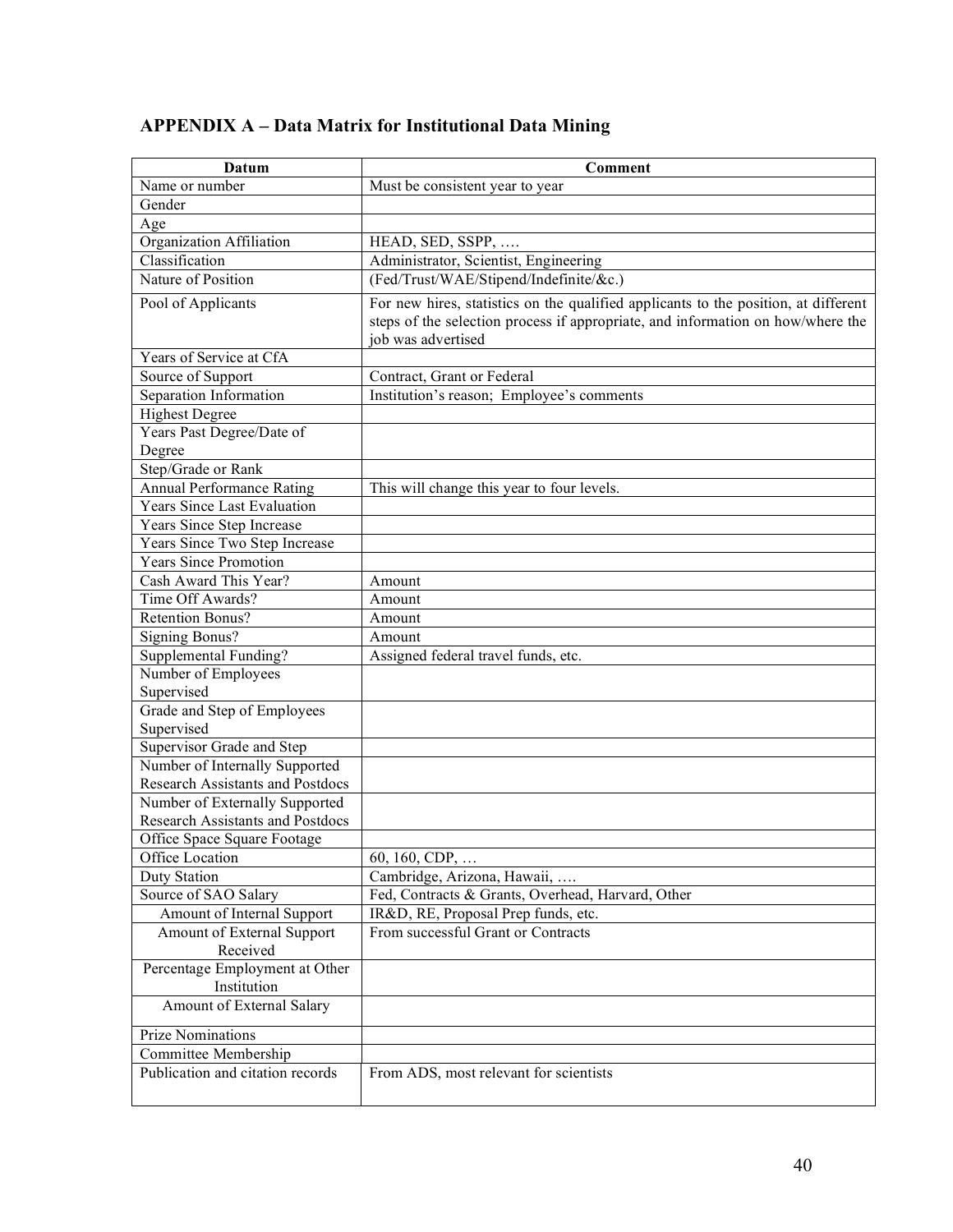#### **APPENDIX B - Short CVs of CGEC Members**

Giuseppina Fabbiano. Physics Doctorate, University of Palermo, Italy (1973). Senior Astrophysicist, joined SAO in 1975. Scientific interests include the study of normal galaxies, their evolution, and the galaxy-nuclear activity connection, by means of X-ray observations. Fabbiano has published a number of highly cited research and review papers in this subject. She has been involved in observational X-ray astronomy and space data management throughout her career, and is presently the Head of the Data Systems Division of the Chandra X-ray Center. She is the CfA lead for the Virtual Observatory, a project aimed at making astronomical data archives inter-operable and accessible to the wider public and the member of a team investigating future high resolution X-ray telescopes. She has long been an advocate of high resolution, large collecting area X-ray telescopes and is investigating future space missions in this area.

Andrew Szentgyorgyi. Physics Doctorate. University of Wisconsin - Madison (1986). Assistant Professor, Columbia University Physics Department (1986-1990), Astrophysicist, SAO (1989-Present). Current scientific interests are open star clusters, star formation and exoplanets, as well as astronomical instrumentation, especially highdispersion optical spectroscopy. Szentgyorgyi has recently led efforts to build large instruments for the MMT in Arizona, the Magellan telescope in Chile, the Herschel telescope on La Palma as well as a number of instruments for smaller SAO facilities.

Nancy Adler, BA in English, University of Pennsylvania; MBA, Boston University. Manager, Travel and Special Events Department. She has been employed by SAO for over 30 years, served on a number of Observatory wide administrative search committees, and was Women's Program Coordinator for the CFA in the early 1980s.

Pat Brennan, BA, University of New Hampshire. Administrator, Central Engineering. She has been administrator of the Central Engineering Cost Center since its formation in 1982, and served several terms on the Women's Program Committee.

Peg Herlihy, B.A. in English, Art, and Theater from Amherst College. Division Administrator in the Department of Astronomy since 1999. She held several positions in the HCO Business Office from 1983 through 1999, served on various CfA committees including the CfA Women's Program Committee, and is currently a member of both the Steering Committee for the Harvard Administrator's Forum and the Transportation Committee.

Muriel Hodges joined the Radio and Geoastronomy Division as a Staff Assistant in 1999 and is past coordinator of the Women's Program Committee.

Christine Jones is a Senior Astrophysicist at SAO, where she has worked since 1978. She received her AB (1971), AM (1972), and PhD (1974) degrees from Harvard University. Before joining SAO, she was a CfA Post-doctoral Fellow (1974-1975) and a Harvard Junior Fellow (1975-1978). Jones has published nearly 200 papers on a wide range of science topics from early work on X-ray binaries to her current research on the evolution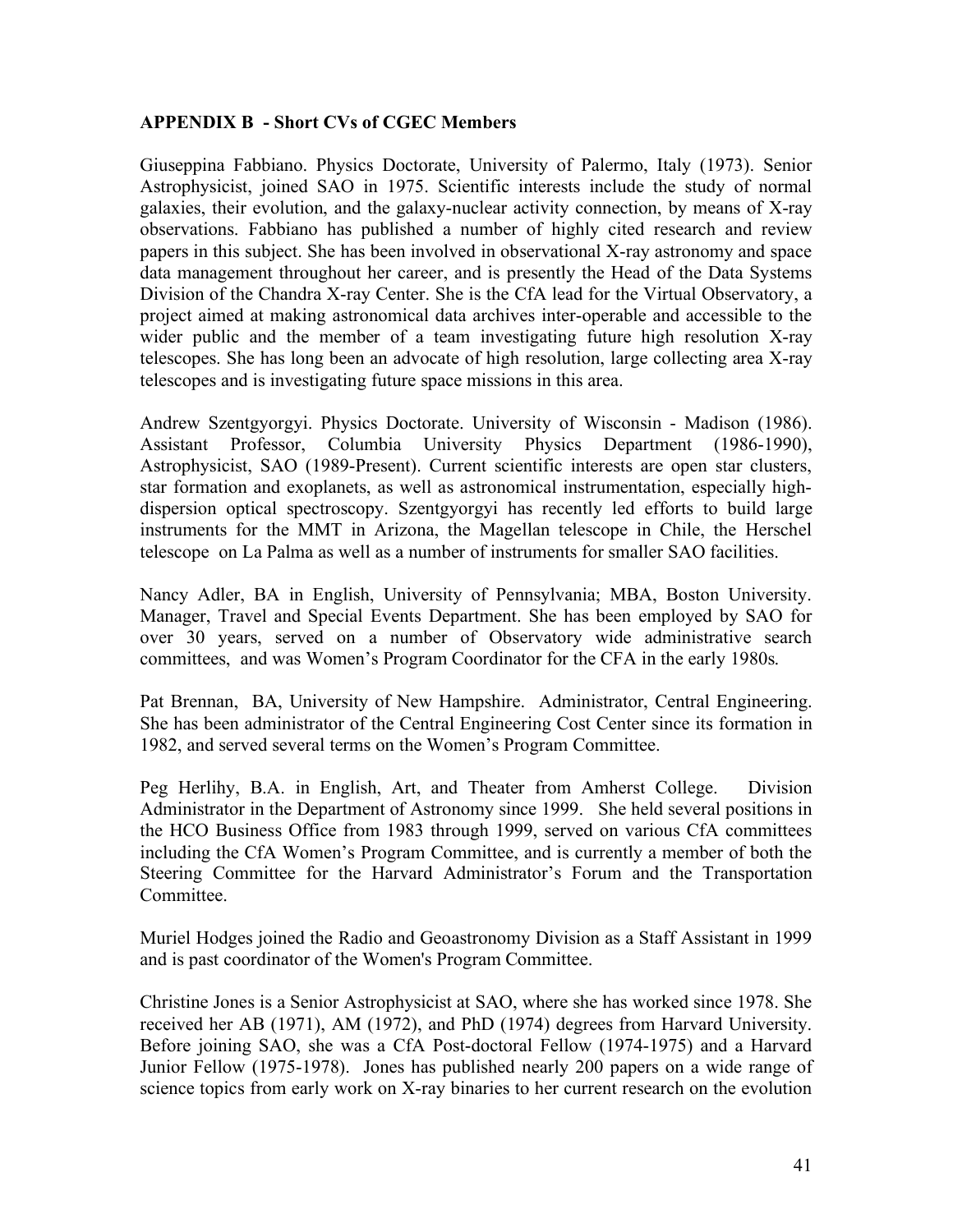of galaxies and clusters, large scale structures, and accretion onto and feedback from supermassive black holes in galaxies. She works with scientific colleagues at the CfA and around the world. Since 1990, Jones has led the CXC work to calibrate the Chandra science instruments and telescope. For the past 15 years, she has been the PI of the NSF supported program to bring summer interns to the CfA. Jones has served on the AAS Council, on the HEAD Executive Committee, on advisory and review panels for NASA and the Space Telescope Institute and on the organizing committees for international conferences. She also works to improve science education in elementary and high schools.

Jonathan Grindlay is the Paine Professor of Astronomy at Harvard, where he has been on the faculty since 1976. He received his Ph.D. in astrophysics from Harvard in 1971, was then a Harvard Junior Fellow (1971-74) and then a SAO research scientist (1974-76). He served as Department of Astronomy chair from 1985-1990 and 2000-2002. His major scientific interests are in studies of compact accreting objects (white dwarfs, neutron stars and black holes) as well as large scale surveys and instrumentation. He leads several current large survey projects and associated instrumentation development for temporalspatial studies of compact objects.

Donna Thompson, MS, Library Sciences, Simmons. Technical Information Specialist with the NASA Astrophysics Data System. She has had several different positions in various departments and Divisions since coming to SAO in 1985, and has been active in the Women's Program Committee.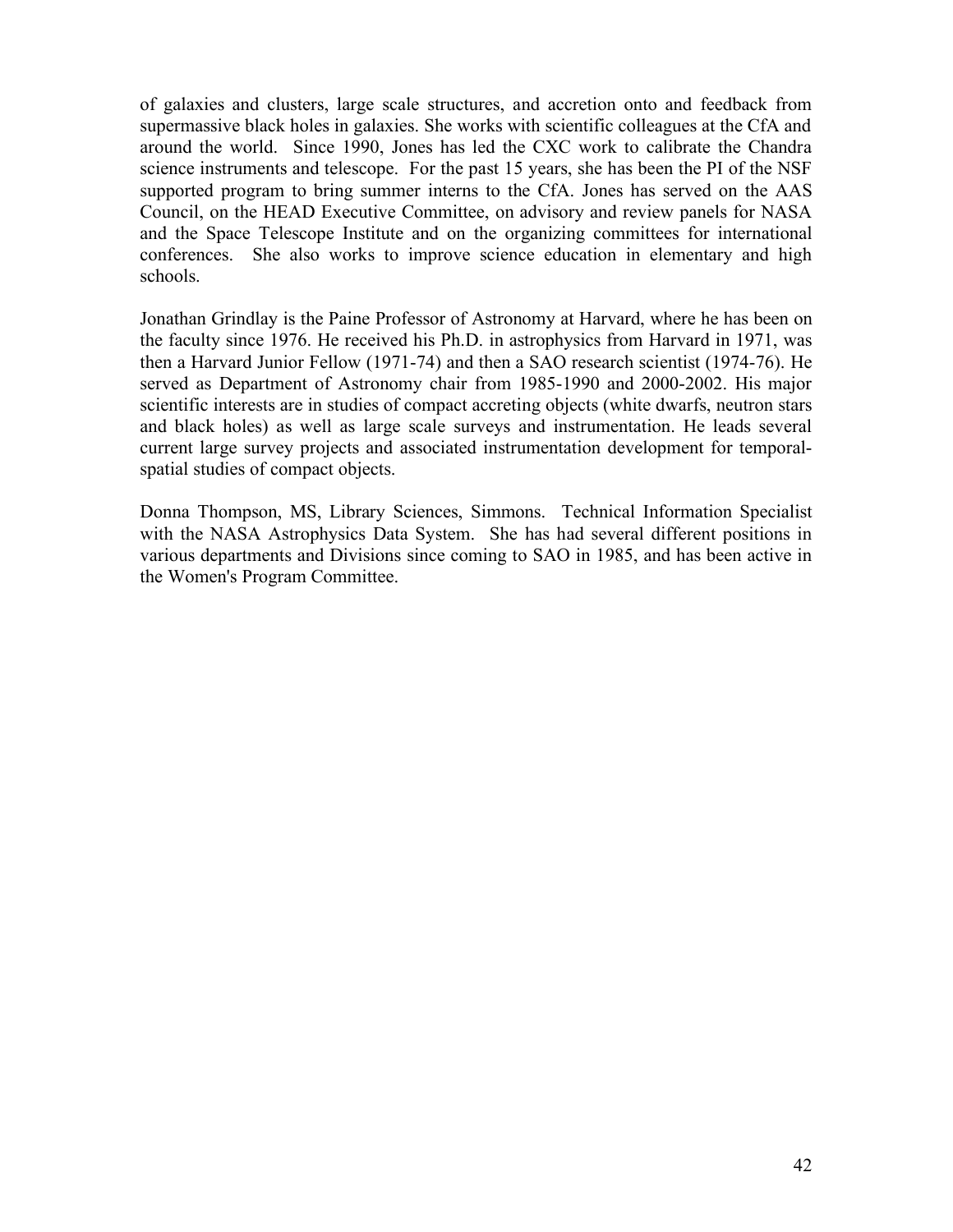### **GERHARD SONNERT**

Cambridge, MA 02138 Harvard University

Home: 16 Chauncy St., #33 Office: 355 Jefferson Laboratory Tel.: 617-876-4843 Cambridge, MA 02138 Tel.: 617-495-4475 Fax: 617-495-0416 E-mail: sonnert@physics.harvard.edu

### VITA

#### **EDUCATION**

- 1988 *Master in Public Administration*, Harvard University
- 1986 *Doctor of Philosophy* in sociology, University of Erlangen-Nürnberg, Germany
- 1982 *Master of Arts* (Magister Artium) in sociology, modern history and human geography, University of Erlangen-Nürnberg, Germany
- 1980-81 Exchange student in economic history and sociology, University of Manchester, England

#### **FELLOWSHIPS AND AWARDS**

- 1995 *Choice* magazine's "Outstanding Academic Book of 1995" selection for *Gender Differences in Science Careers*
- 1986-88 McCloy Scholarship at Harvard University
- 1984-86 Doctoral Fellowship of the German National Scholarship Foundation
- 1976-82 Bavarian State Scholarship and German National Scholarship Foundation Fellowship

#### **RESEARCH POSITIONS**

- 1988- *Research Associate*, Department of Physics, Harvard University
- 1985 *Postgraduate Worker*, Department of Sociology, University of Edinburgh, Scotland
- 1982-84 *Research Associate*, Research Project on Regionalism in Western Europe, Departments of Sociology and Political Science, University of Erlangen-Nürnberg, Germany

#### **TEACHING POSITIONS**

1999- *Senior Lecturer*, Program in Human Services and Social Science in the Women's College, Lesley University, Cambridge, MA

1998-2001 *Lecturer*, Department of Social and Behavioral Sciences, Rivier College, Nashua, NH

#### **NUMEROUS SCHOLARLY PUBLICATIONS, INCLUDING THE FOLLOWING BOOKS**

G. Sonnert and G. Holton. *What Happened to the Children Who Fled Nazi Persecution*. New York: Palgrave Macmillan (scheduled for December 2006).

G. Sonnert. *Einstein and Culture*. Amherst, NY: Prometheus Books, 2005.

G. Sonnert, with the assistance of G. Holton. *Ivory Bridges: Connecting Science and Society*. Cambridge, MA:

MIT Press, 2002.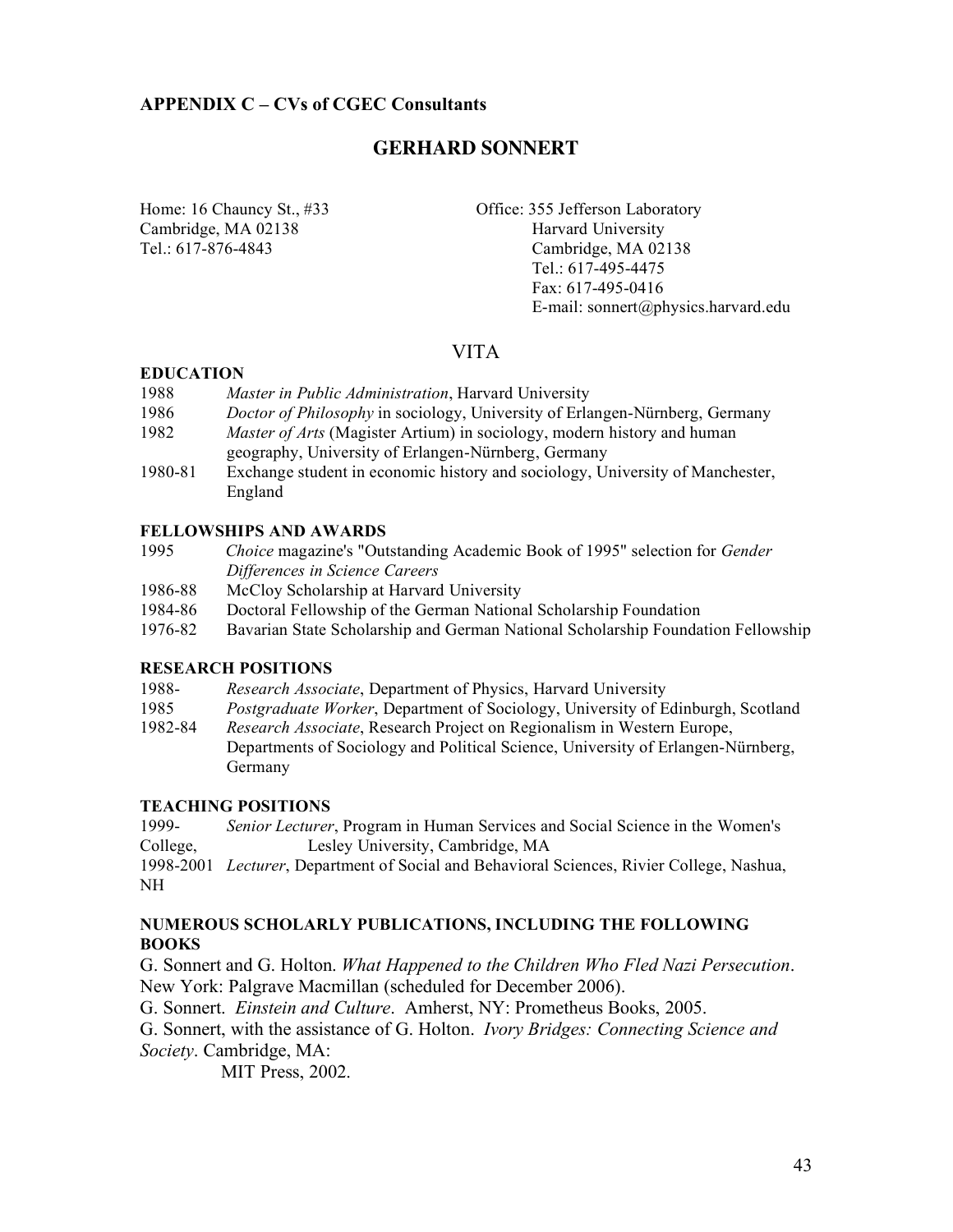G. Sonnert, with the assistance of G. Holton. *Gender Differences in Science Careers: The Project Access Study*.

ASA Rose Book Series. New Brunswick, NJ: Rutgers University Press, 1995. G. Sonnert, with the assistance of G. Holton. *Who Succeeds in Science? The Gender Dimension*. New

Brunswick, NJ: Rutgers University Press, 1995.

G. Sonnert. *Nationalismus und Krise der Moderne. Theoretische Argumentation und empirische Analyse am*

*Beispiel des neueren schottischen Nationalismus*. Frankfurt: Athenaeum, 1987.

R. Kreckel, F. von Krosigk, G. Ritzer, R. Schütz, G. Sonnert. *Regionalistische Bewegungen in Westeuropa.*

*Zum Struktur-und Wertwandel in fortgeschrittenen Industriegesellschaften*. Opladen: Leske, 1986.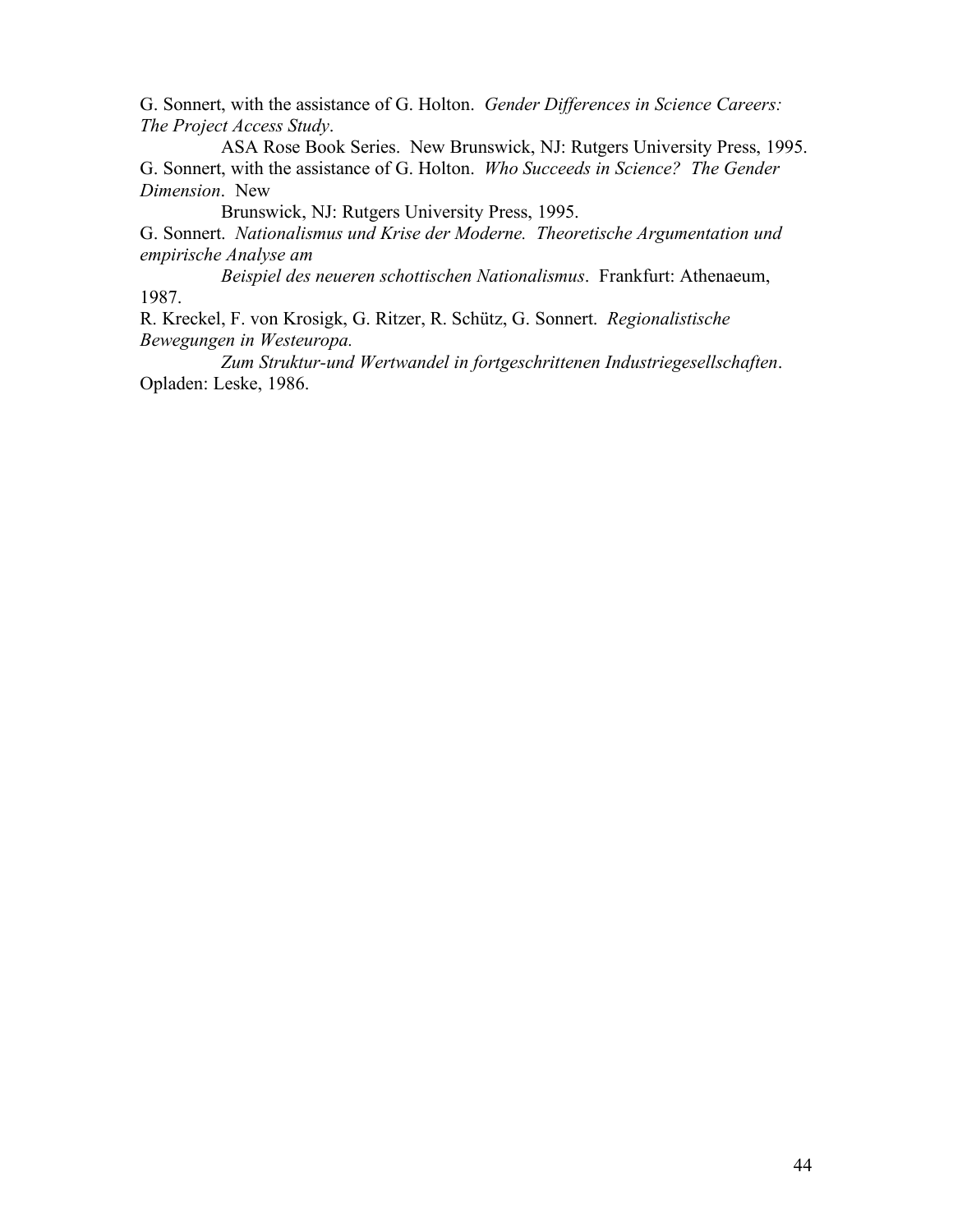# WENDY D. ROTH

Harvard University 79 John F. Kennedy Street 124 Mt. Auburn, Suite 100 Cambridge, MA 02138 (617) 384-9505 e-mail: wroth@wjh.harvard.edu

\_\_\_\_\_\_\_\_\_\_\_\_\_\_\_\_\_\_\_\_\_\_\_\_\_\_\_\_\_\_\_\_\_\_\_\_\_\_\_\_\_\_\_\_\_\_\_\_\_\_\_\_\_\_\_\_\_\_\_\_\_\_\_\_\_\_\_\_\_\_\_\_\_\_\_\_\_\_\_\_\_\_\_\_\_\_\_\_\_\_\_\_\_\_\_\_\_\_\_\_\_\_\_\_\_\_\_\_\_\_\_\_\_\_\_\_\_\_\_\_\_\_\_\_\_\_\_\_\_\_\_\_\_\_\_\_\_\_\_\_\_\_\_\_\_\_\_\_\_\_\_\_\_\_\_\_\_\_\_\_\_\_\_\_\_\_\_\_\_\_\_\_\_\_\_\_\_\_\_\_\_\_\_\_\_\_\_\_\_\_\_\_\_\_\_\_\_\_\_\_\_\_\_\_\_\_\_\_\_\_\_\_\_\_

#### **EDUCATION** \_\_\_\_\_\_\_\_\_\_\_\_\_\_\_\_\_\_\_\_\_\_\_\_\_\_\_\_\_

\_\_\_\_\_\_\_\_\_\_\_\_\_\_\_\_\_\_\_\_\_\_\_\_\_\_\_\_\_

| 2005 (expected) | Harvard University, Cambridge, MA<br><b>Ph.D.</b> in Sociology and Social Policy<br>Passed Oral Exam with Distinction, May 2002<br><b>A.M.</b> received June 2002<br><i>Dissertation</i> : "Racial Identity at Home and Abroad: Its Impact on<br>Puerto Ricans' and Dominicans' Social Networks and Economic<br>Mobility." Committee: Mary C. Waters (advisor), Katherine S.<br>Newman, Peggy Levitt, Prudence L. Carter |
|-----------------|--------------------------------------------------------------------------------------------------------------------------------------------------------------------------------------------------------------------------------------------------------------------------------------------------------------------------------------------------------------------------------------------------------------------------|
| 1997            | <b>Oxford University, Nuffield College, Oxford, UK</b><br><b>M.Phil.</b> in Sociology, with Distinction<br><i>M.Phil. Thesis:</i> "Homelessness and Social Networks: Comparing<br>Informal Support in Britain and the United States." Committee:<br>John Goldthorpe (advisor), Duncan Gallie, Michael Noble                                                                                                              |
| 1995            | <b>Yale University, New Haven, CT</b><br><b>B.A.</b> in Sociology, Magna Cum Laude<br>Senior Thesis: "The Ties that Provide: The Use of Social<br>Networks by Homeless Families." Committee: Robert Jenkins<br>(advisor), Josh Gamson                                                                                                                                                                                    |

#### **SOCIAL RESEARCH WORK EXPERIENCE**

2003-2004 *Research Assistant* **to Prof. Susan Eckstein,** Professor of Sociology, Boston University. Conducted demographic and statistical analysis of Cuban-American population using the 2000 Census for forthcoming book, *Ties That Bind and Transnational Transformations: Cuban Migration, Miami, and the Remaking of Cuba.*

\_\_\_\_\_\_\_\_\_\_\_\_\_\_\_\_\_\_\_\_\_\_\_\_\_\_\_\_\_\_\_\_\_\_\_\_\_\_\_\_\_\_\_\_\_\_\_\_\_\_\_\_\_\_\_\_\_\_\_\_\_\_\_\_\_\_\_\_\_\_\_\_\_\_\_\_\_\_\_\_\_\_\_\_\_\_\_\_\_\_\_\_\_\_\_\_\_\_\_\_\_\_\_\_\_\_\_\_\_\_\_\_\_\_\_\_\_\_\_\_\_\_\_\_\_\_\_\_\_\_\_\_\_\_\_\_\_\_\_\_\_\_\_\_\_\_\_\_\_\_\_\_\_\_\_\_\_\_\_\_\_\_\_\_\_\_\_\_\_\_\_\_\_\_\_\_\_\_\_\_\_\_\_\_\_\_\_\_\_\_\_\_\_\_\_\_\_\_\_\_\_\_\_\_\_\_\_\_\_\_\_\_\_\_

2001-2002 *Interviewer***, The New York Second-Generation Project,** New York, NY. Interviewed Puerto Rican second-generation immigrants and an American control sample for a qualitative follow-up study of assimilation and transitions to adulthood, led by Prof. Mary C. Waters (Harvard University), Prof. Philip Kasinitz and Prof. John Mollenkopf (CUNY Graduate Center).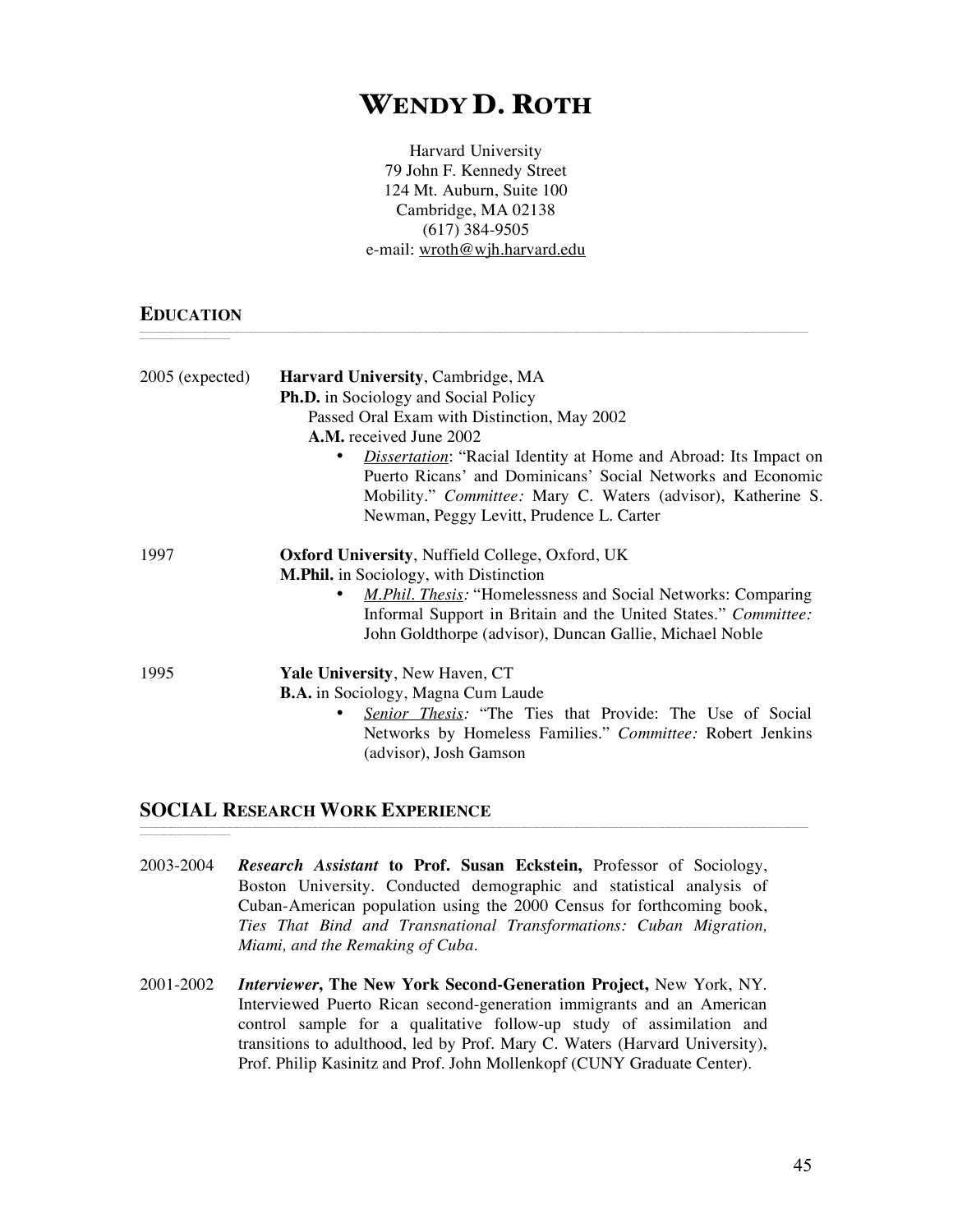- 2001-2002 *Researcher***, National Academy of Sciences, Committee on Case Studies on School Violence**, Jonesboro, AR. Conducted a case study of the school shooting in Jonesboro, AR for a government research project on school violence, mandated by Congressional Act. Led qualitative interviews, ethnographic fieldwork, and archival research. Analyzed and reported findings in a volume emphasizing policy implications.
- 1999-2000 *Research Assistant* **to Prof. Katherine Newman**, Malcolm Wiener Professor of Urban Studies, Harvard University, Cambridge, MA. Carried out research on projects relating to low-wage work and job-seeking. Created a coding scheme and data entry program for job application data, managed two student employees, sorted and coded qualitative interview data, reported findings for grant proposal.
- 2000 *Research Assistant* **to Visiting Prof. Victor Nee**, Cornell University Goldwin Smith Professor of Sociology and Sociology Department Chair, Cambridge, MA. Analyzed statistical data on indicators of ethnic assimilation for Prof. Nee, a visiting professor from Cornell University. Analysis contributed to the book *Remaking the American Mainstream: Assimilation and Contemporary Immigration* by Victor Nee and Richard Alba, professor at SUNY Albany.
- 1997-1999 *Quantitative Researcher***, National Centre for Social Research** (formerly Social and Community Planning Research), London, UK. Designed and managed quantitative survey research projects for UK government sponsors. Responsible for all aspects of research, including proposal writing, survey design and management, CAPI questionnaire development in Blaise III, briefing of interviewers, data editing and coding, preparation of data, analysis and reporting.

Projects included:

• New Deal for Lone Parents (August 1997 - June 1999; Directed fieldwork from October 1998 - June 1999) Evaluation of the pilot phase of a Department of Social Security welfare-to-work program. The evaluation involved CAPI survey research with 4,000 single parents, site visits to program areas, qualitative interviews, and analysis of administrative data from benefits records.

• Youth Lifestyles Survey (March 1998 - June 1999) Home Office survey of 12-30 year olds in England and Wales on drug and alcohol use, selfreported offending, school bullying, attitudes to crime and the police, and many other aspects of young people's lives. 5,000 interviews were conducted both face-to-face and in self-completion. Survey design included both random and focused enumeration samples, and a split-sample experiment between paper and computerized modes of interview.

1993-1994 *Student Fellow***, National Science Foundation Research Experience for Undergraduates Program**, SUNY Stony Brook, Stony Brook, NY. Participated in a quantitative study of homelessness in the Institute for Social Analysis. Conducted quantitative and qualitative interviews, wrote computer analysis programs, coordinated data management, and conducted an independent research project.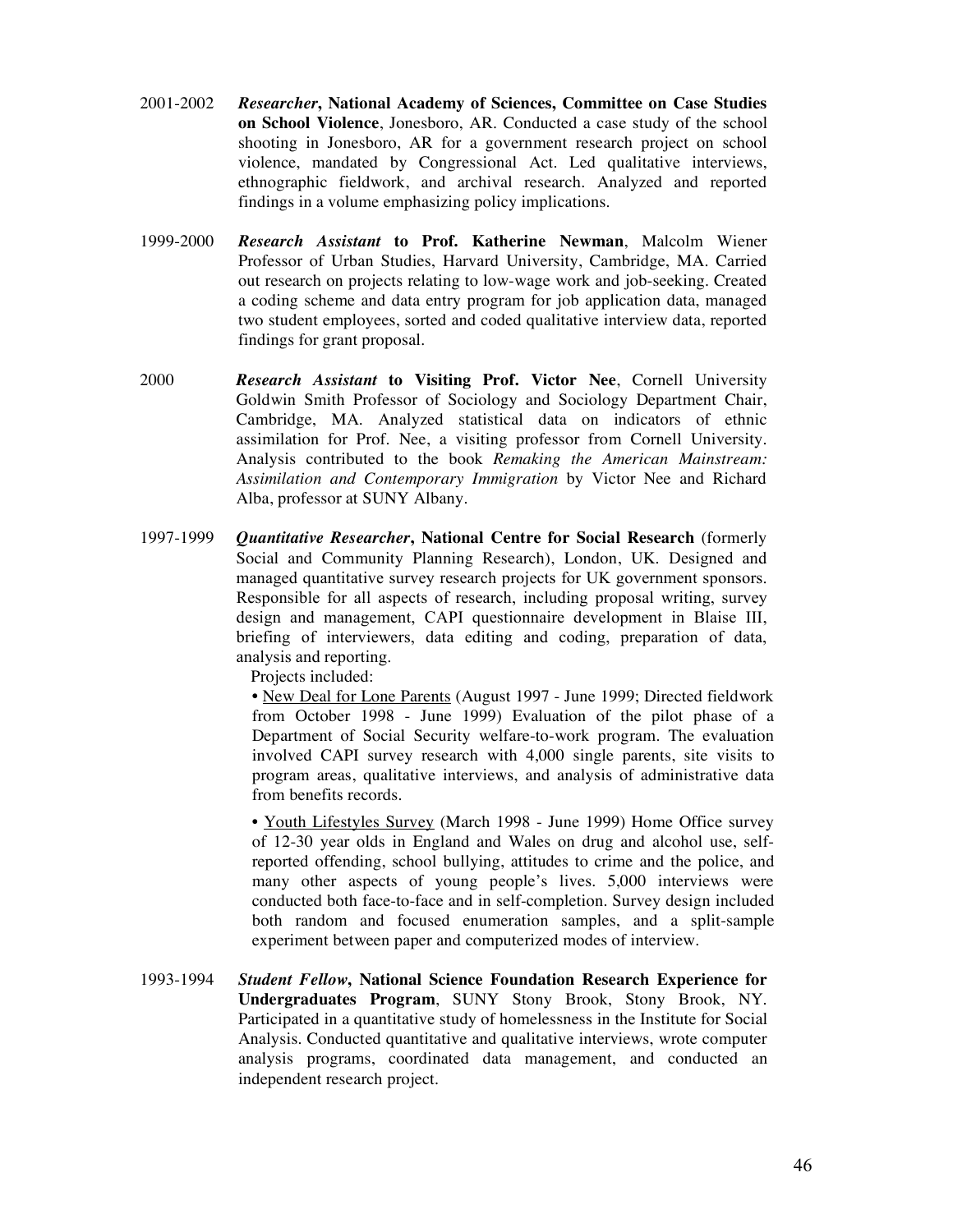\_\_\_\_\_\_\_\_\_\_\_\_\_\_\_\_\_\_\_\_\_\_\_\_\_\_\_\_\_

#### *Peer-Reviewed Journal Articles:*

2002 Roth, Wendy D. and Jal D. Mehta. "The *Rashomon* Effect: Combining Positivist and Interpretive Approaches in the Analysis of Contested Events." *Sociological Methods*

\_\_\_\_\_\_\_\_\_\_\_\_\_\_\_\_\_\_\_\_\_\_\_\_\_\_\_\_\_\_\_\_\_\_\_\_\_\_\_\_\_\_\_\_\_\_\_\_\_\_\_\_\_\_\_\_\_\_\_\_\_\_\_\_\_\_\_\_\_\_\_\_\_\_\_\_\_\_\_\_\_\_\_\_\_\_\_\_\_\_\_\_\_\_\_\_\_\_\_\_\_\_\_\_\_\_\_\_\_\_\_\_\_\_\_\_\_\_\_\_\_\_\_\_\_\_\_\_\_\_\_\_\_\_\_\_\_\_\_\_\_\_\_\_\_\_\_\_\_\_\_\_\_\_\_\_\_\_\_\_\_\_\_\_\_\_\_\_\_\_\_\_\_\_\_\_\_\_\_\_\_\_\_\_\_\_\_\_\_\_\_\_\_\_\_\_\_\_\_\_\_\_\_\_\_\_\_\_\_\_\_\_\_\_

*and Research*, 31(2): pp.131-173.

#### *Books:*

| 2004        | Newman, Katherine S., Cybelle Fox, David Harding, Jal Mehta, and |  |  |  |  |  |
|-------------|------------------------------------------------------------------|--|--|--|--|--|
| Wendy Roth. | Rampage: The Social Roots of School Shootings. New York: Basic   |  |  |  |  |  |
| Books.      |                                                                  |  |  |  |  |  |

#### *Chapters in Edited Volumes:*

2002 Fox, Cybelle, Wendy D. Roth, and Katherine S. Newman. "A Deadly Partnership: Lethal Violence in an Arkansas Middle School." Pp. 91-116 in *Deadly Lessons: Understanding Lethal School Violence,* Case Studies of School Violence Committee, edited by Mark H. Moore, Carol V. Petrie, Anthony A. Braga, and Brenda L. McLaughlin. Division of Behavioral and Social Sciences and Education. Washington, D.C.: National Academy Press.

#### *Other Publications:*

- 2000 Hales, Jon, Wendy Roth, Matt Barnes, Jane Millar, Carli Lessof, Mandy Gloyer and Andrew Shaw. *Evaluation of the New Deal for Lone Parents: Early Lessons from the Phase One Prototype--Findings of Surveys*. Department of Social Security (UK), Research Report No. 109.
- 2000 Hales, Jon, Carli Lessof, Wendy Roth, Mandy Gloyer, Andrew Shaw, Jane Millar, Matt Barnes, Peter Elias, Chris Hasluck, Abigail McKnight, and Anne Green. *Evaluation of the New Deal for Lone Parents: Early Lessons from the Phase One Prototype--Synthesis Report*. Department of Social Security (UK), Research Report No. 108.
- 1999 Finch, Helen and William O'Connor with Jane Millar, Jon Hales, Andrew Shaw, and Wendy Roth. *The New Deal for Lone Parents: Learning from the Prototype Areas*. Department of Social Security (UK), Research Report No. 92.
- 1998 Hales, Jon, Andrew Shaw and Wendy Roth. 1998. *Evaluation of the New Deal for Lone Parents: A Preliminary Assessment of the Counterfactual*. Department of Social Security (UK), In-house Report 42.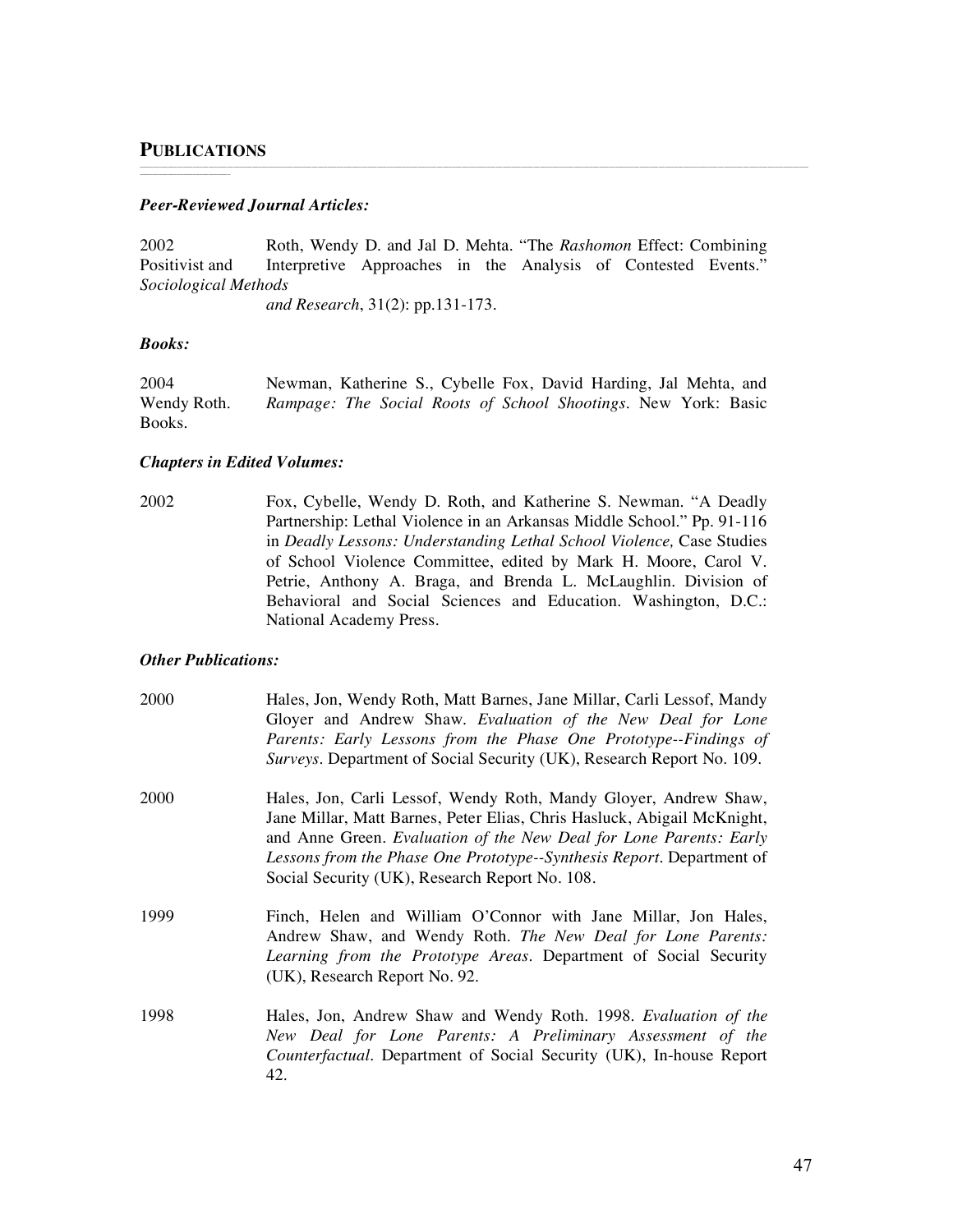1995 Roth, Wendy D. "The Strength of Social Ties Among the Homeless: A Concentration on Network Content over Size." *Journal of Undergraduate Research* 1: 1-12.

\_\_\_\_\_\_\_\_\_\_\_\_\_\_\_\_\_\_\_\_\_\_\_\_\_\_\_\_\_\_\_\_\_\_\_\_\_\_\_\_\_\_\_\_\_\_\_\_\_\_\_\_\_\_\_\_\_\_\_\_\_\_\_\_\_\_\_\_\_\_\_\_\_\_\_\_\_\_\_\_\_\_\_\_\_\_\_\_\_\_\_\_\_\_\_\_\_\_\_\_\_\_\_\_\_\_\_\_\_\_\_\_\_\_\_\_\_\_\_\_\_\_\_\_\_\_\_\_\_\_\_\_\_\_\_\_\_\_\_\_\_\_\_\_\_\_\_\_\_\_\_\_\_\_\_\_\_\_\_\_\_\_\_\_\_\_\_\_\_\_\_\_\_\_\_\_\_\_\_\_\_\_\_\_\_\_\_\_\_\_\_\_\_\_\_\_\_\_\_\_\_\_\_\_\_\_\_\_\_\_\_\_\_\_

### **WORKS IN PROGRESS**

\_\_\_\_\_\_\_\_\_\_\_\_\_\_\_\_\_\_\_\_\_\_\_\_\_\_\_\_\_

\_\_\_\_\_\_\_\_\_\_\_\_\_\_\_\_\_\_\_\_\_\_\_\_\_\_\_\_\_

Roth, Wendy D. "The End of the One-Drop Rule? Labeling of Multiracial Children in Black Intermarriages." Revise and Resubmit at *Sociological Forum.*

Roth, Wendy D. "The British Are Still Coming: Contemporary United Kingdom

\_\_\_\_\_\_\_\_\_\_\_\_\_\_\_\_\_\_\_\_\_\_\_\_\_\_\_\_\_\_\_\_\_\_\_\_\_\_\_\_\_\_\_\_\_\_\_\_\_\_\_\_\_\_\_\_\_\_\_\_\_\_\_\_\_\_\_\_\_\_\_\_\_\_\_\_\_\_\_\_\_\_\_\_\_\_\_\_\_\_\_\_\_\_\_\_\_\_\_\_\_\_\_\_\_\_\_\_\_\_\_\_\_\_\_\_\_\_\_\_\_\_\_\_\_\_\_\_\_\_\_\_\_\_\_\_\_\_\_\_\_\_\_\_\_\_\_\_\_\_\_\_\_\_\_\_\_\_\_\_\_\_\_\_\_\_\_\_\_\_\_\_\_\_\_\_\_\_\_\_\_\_\_\_\_\_\_\_\_\_\_\_\_\_\_\_\_\_\_\_\_\_\_\_\_\_\_\_\_\_\_\_\_\_

Immigration to the United States." Chapter in preparation for *The New Americans,* edited by Mary C. Waters and Reed Ueda. Cambridge, MA: Harvard University Press.

#### **SELECTED AWARDS, GRANTS & FELLOWSHIPS**

| 2002         | National Science Foundation Doctoral Dissertation Research Improvement<br>Grant,<br>and Grant Supplement for International Academic Collaboration (\$12,500) |
|--------------|--------------------------------------------------------------------------------------------------------------------------------------------------------------|
| 2002         | Frederick Sheldon Traveling Fellowship, Harvard University (\$18,000)                                                                                        |
| 2001         | Weatherhead Center Pre-dissertation Fellowship, Harvard University (\$3,000)                                                                                 |
| 2001         | Graduate Society Summer Fellowship, Harvard University (\$2,500)                                                                                             |
| 2001         | David Rockefeller Center for Latin American Studies Summer Field Research<br>Travel Grant, Harvard University (declined)                                     |
| 2000-present | Doctoral Fellow, Multidisciplinary Program in Inequality and Social Policy,<br>Kennedy School of Government, Harvard University (\$21,000)                   |
| 2000         | Sociology Department Conference Travel Grant, Harvard University                                                                                             |
| 1995-1997    | Economic & Social Research Council Overseas Research Scheme Award,<br>United Kingdom                                                                         |
| 1995-1997    | Nuffield College Funded Studentship, Oxford University (2 years of full<br>tuition, room $&$ board, + stipend)                                               |
| 1995         | Charles P. Howland Fellowship for Post-Graduate Research                                                                                                     |
| 1995         | Phi Beta Kappa Honor Society                                                                                                                                 |
| 1995         | Mildred Priest Frank Memorial Prize in Sociology, Yale University                                                                                            |
| 1995         | Honors in Sociology, Yale University                                                                                                                         |

48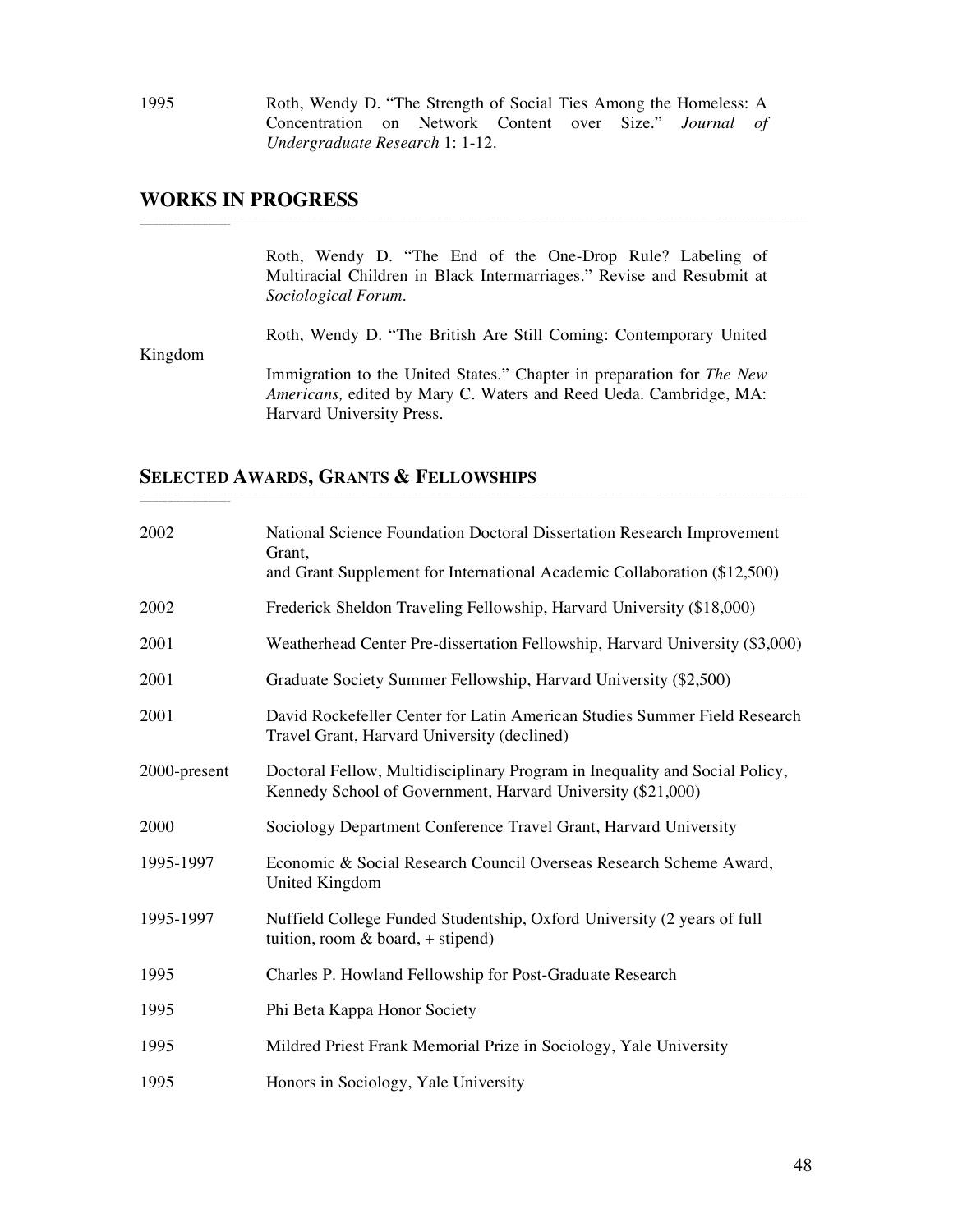| 1994 | Richter Fellowship for Summer Research, Yale University |
|------|---------------------------------------------------------|
| 1991 | Robert L. Byrd Honors Scholarship                       |
| 1991 | Governor's Committee on Scholastic Achievement Award    |

### **Selected Presentations**

| 2004 | "The End of the One-Drop Rule? Labeling of Multiracial Children in<br>Black Intermarriages," paper presented at Harvard-Oxford-Stockholm<br>Graduate Student Conference, March 17-18, Oxford, UK                                                   |
|------|----------------------------------------------------------------------------------------------------------------------------------------------------------------------------------------------------------------------------------------------------|
| 2003 | "Creating Racial Options: Labeling of Multiracial Children in Black<br>Intermarriages," paper presented at The Harvard Color Lines<br>Conference, The Civil Rights Project, Harvard University, August 30 -<br>September 1, Cambridge, MA          |
| 2002 | "Racial Options in Socialization: Parents' Racial Designation of<br>Multiracial Children with Black Heritage," paper presented at the annual<br>meeting of the American Sociological Association, Regular Session,<br>August 16-19, Chicago, IL    |
| 2001 | "The Racial Identification of Mixed-Race Children," paper presented at<br>Harvard-Oxford-Stockholm Graduate Student Conference, March 16-17,<br>Oxford, UK                                                                                         |
| 2000 | "Homelessness and Social Networks: Comparing Informal Support in<br>Britain and the United States," paper presented at the annual meeting of<br>the American Sociological Association, Student Roundtable Session,<br>August 12-16, Washington, DC |
| 1998 | "The New Deal for Lone Parents: Preliminary Assessment of the<br>Impact," report presented at the Department of Social Security (UK)<br>policy briefing, July, London, UK                                                                          |
| 1996 | "The Ties that Provide: The Use of Social Networks by Homeless<br>Families," paper presented at the Harvard-Oxford-Stockholm Graduate<br>Student Conference, October 9-11, Stockholm, Sweden                                                       |
| 1994 | "The Strength of Social Ties Among the Homeless: A Concentration on<br>Network Content over Size," paper presented at the annual meeting of<br>the Eastern Sociological Society, Regular Session, March 17-20,<br>Baltimore, MD                    |
| 1992 | "Television Use by the Institutionalized Elderly and its Effect on Their<br>Conceptions of Reality," poster presented at the annual meeting of the<br>Connecticut Psychological Association, April 30-May 1, Stamford, CT                          |

\_\_\_\_\_\_\_\_\_\_\_\_\_\_\_\_\_\_\_\_\_\_\_\_\_\_\_\_\_\_\_\_\_\_\_\_\_\_\_\_\_\_\_\_\_\_\_\_\_\_\_\_\_\_\_\_\_\_\_\_\_\_\_\_\_\_\_\_\_\_\_\_\_\_\_\_\_\_\_\_\_\_\_\_\_\_\_\_\_\_\_\_\_\_\_\_\_\_\_\_\_\_\_\_\_\_\_\_\_\_\_\_\_\_\_\_\_\_\_\_\_\_\_\_\_\_\_\_\_\_\_\_\_\_\_\_\_\_\_\_\_\_\_\_\_\_\_\_\_\_\_\_\_\_\_\_\_\_\_\_\_\_\_\_\_\_\_\_\_\_\_\_\_\_\_\_\_\_\_\_\_\_\_\_\_\_\_\_\_\_\_\_\_\_\_\_\_\_\_\_\_\_\_\_\_\_\_\_\_\_\_\_\_\_ \_\_\_\_\_\_\_\_\_\_\_\_\_\_\_\_\_\_\_\_\_\_\_\_\_\_\_\_\_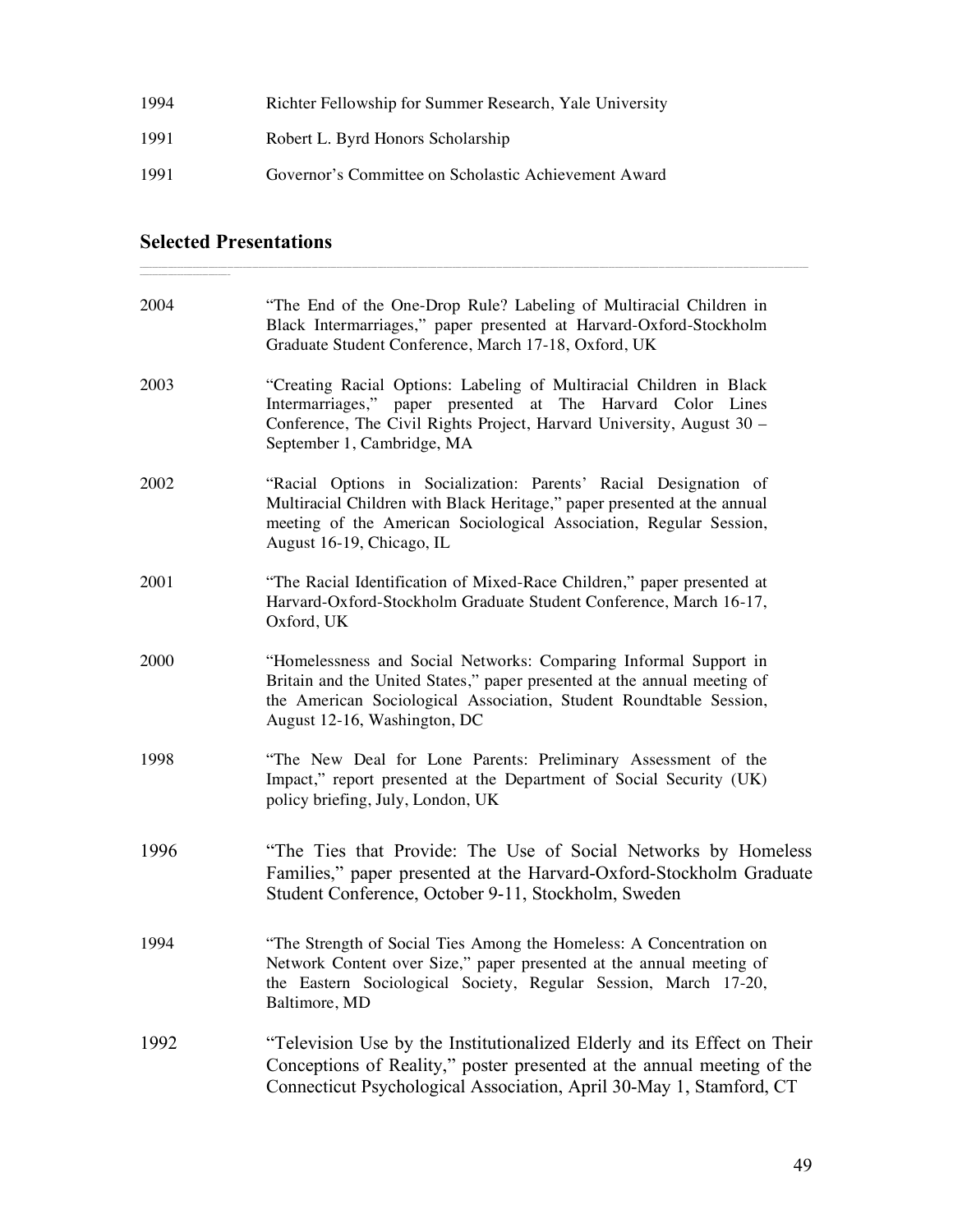### **TEACHING EXPERIENCE**

| 2004       | Teaching Fellow, Race, Class, and Poverty in Urban America, Social<br>Analysis Division of Core Curriculum Program, Harvard University. Prof.<br>William Julius Wilson.<br>Taught a discussion section of an undergraduate lecture course.                                                                                                                                                                                           |
|------------|--------------------------------------------------------------------------------------------------------------------------------------------------------------------------------------------------------------------------------------------------------------------------------------------------------------------------------------------------------------------------------------------------------------------------------------|
| 2003, 2001 | Guest Presenter, Qualitative Social Analysis (required graduate seminar),<br>Sociology Department, Harvard University (with co-presenters Cybelle<br>Fox, David Harding, and Jal Mehta). Prof. Mary Waters (2003) and Profs.<br>Katherine Newman and Prudence Carter (2001). Gave invited<br>presentations on conducting ethnographic fieldwork on highly sensitive<br>topics, using the experience of research on school shootings. |
| 2001       | Teaching Fellow, American Society and Public Policy, Social Analysis<br>Division of Core Curriculum Program, Harvard University. Profs. Theda<br>Skocpol and Mary Waters. Taught two discussion sections of an<br>undergraduate lecture course.                                                                                                                                                                                      |
| 2000       | Independent Study Advisor, Black Ethnicities and Affirmative Action,<br>Afro-American Studies Department, Harvard University. Advised and<br>evaluated an undergraduate independent study on the ethnic origins of<br>Black undergraduates at Harvard University, and the implications of these<br>demographics for university Affirmative Action policies.                                                                          |
| 1997       | Guest Lecturer, Homelessness, Department of Applied Social Science &<br>Social Research, Oxford University. Prof. Michael Noble. Gave an invited<br>lecture on homelessness in international perspective for this graduate<br>seminar in the Applied Social Science M.Sc. program.                                                                                                                                                   |
| 1996       | Teaching Assistant, Statistical Modeling, Oxford University. Dr. Garrett<br>Fitzmaurice. Assisted students and graded papers in this graduate course<br>offered jointly by the Sociology and Comparative Social Research M.Phil.<br>and D.Phil. programs.                                                                                                                                                                            |
| 1996       | Teacher, English as a Foreign Language, Oxford Intensive School of<br>English, Oxford, UK. Taught European students in one-on-one tutorials,<br>emphasizing written, oral, and grammatical skills.                                                                                                                                                                                                                                   |

\_\_\_\_\_\_\_\_\_\_\_\_\_\_\_\_\_\_\_\_\_\_\_\_\_\_\_\_\_\_\_\_\_\_\_\_\_\_\_\_\_\_\_\_\_\_\_\_\_\_\_\_\_\_\_\_\_\_\_\_\_\_\_\_\_\_\_\_\_\_\_\_\_\_\_\_\_\_\_\_\_\_\_\_\_\_\_\_\_\_\_\_\_\_\_\_\_\_\_\_\_\_\_\_\_\_\_\_\_\_\_\_\_\_\_\_\_\_\_\_\_\_\_\_\_\_\_\_\_\_\_\_\_\_\_\_\_\_\_\_\_\_\_\_\_\_\_\_\_\_\_\_\_\_\_\_\_\_\_\_\_\_\_\_\_\_\_\_\_\_\_\_\_\_\_\_\_\_\_\_\_\_\_\_\_\_\_\_\_\_\_\_\_\_\_\_\_\_\_\_\_\_\_\_\_\_\_\_\_\_\_\_\_\_ \_\_\_\_\_\_\_\_\_\_\_\_\_\_\_\_\_\_\_\_\_\_\_\_\_\_\_\_\_

### **PROFESSIONAL TRAINING**

\_\_\_\_\_\_\_\_\_\_\_\_\_\_\_\_\_\_\_\_\_\_\_\_\_\_\_\_\_

| 2001 | "Atlas.ti," Harvard University, Cambridge, MA, and CUNY Graduate Center,<br>New York, NY. Two separate training courses on the qualitative data analysis<br>package. |
|------|----------------------------------------------------------------------------------------------------------------------------------------------------------------------|
| 2000 | "Sociology Teaching Practicum," Harvard University. Term-long course for<br>teaching preparation.                                                                    |

\_\_\_\_\_\_\_\_\_\_\_\_\_\_\_\_\_\_\_\_\_\_\_\_\_\_\_\_\_\_\_\_\_\_\_\_\_\_\_\_\_\_\_\_\_\_\_\_\_\_\_\_\_\_\_\_\_\_\_\_\_\_\_\_\_\_\_\_\_\_\_\_\_\_\_\_\_\_\_\_\_\_\_\_\_\_\_\_\_\_\_\_\_\_\_\_\_\_\_\_\_\_\_\_\_\_\_\_\_\_\_\_\_\_\_\_\_\_\_\_\_\_\_\_\_\_\_\_\_\_\_\_\_\_\_\_\_\_\_\_\_\_\_\_\_\_\_\_\_\_\_\_\_\_\_\_\_\_\_\_\_\_\_\_\_\_\_\_\_\_\_\_\_\_\_\_\_\_\_\_\_\_\_\_\_\_\_\_\_\_\_\_\_\_\_\_\_\_\_\_\_\_\_\_\_\_\_\_\_\_\_\_\_\_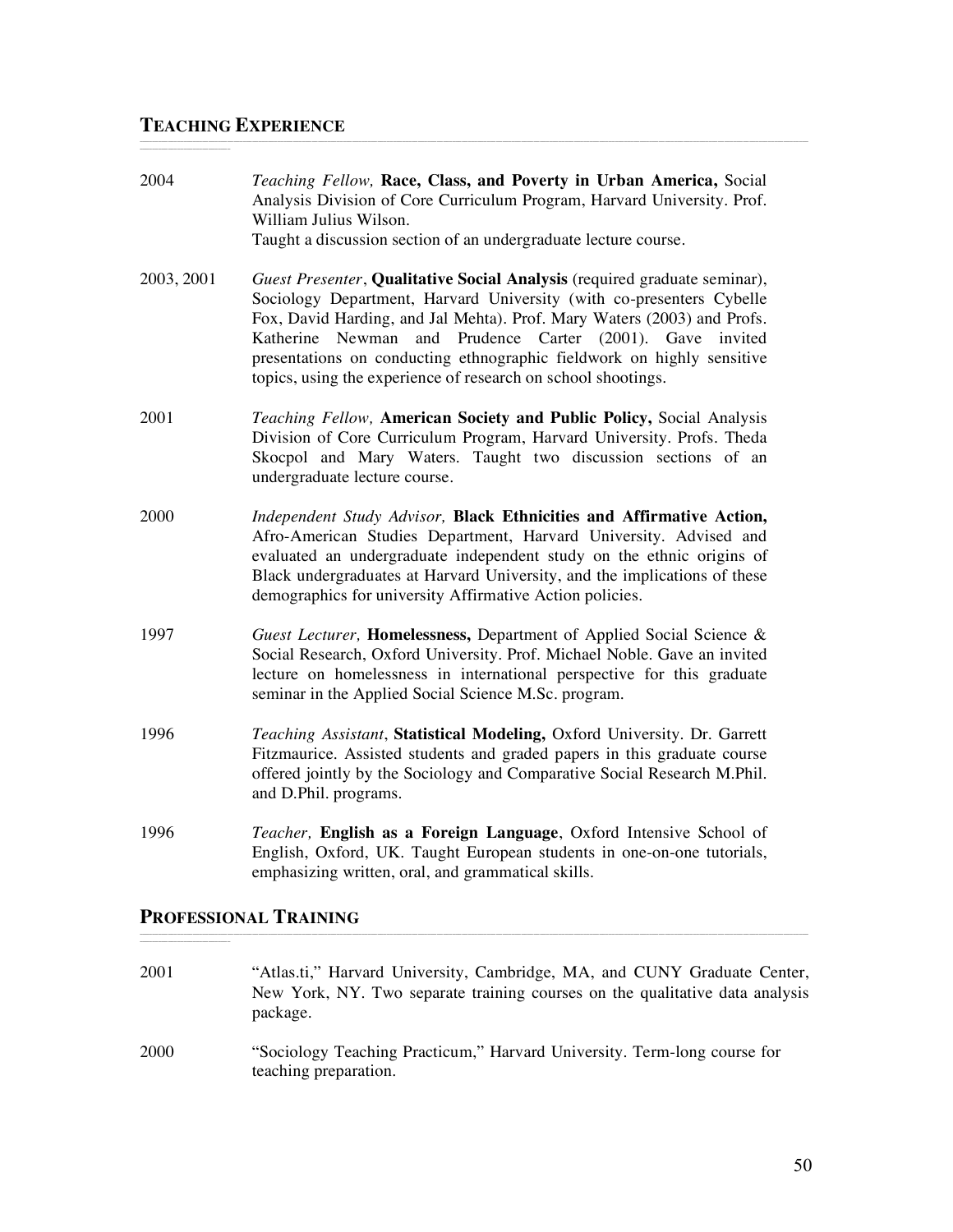| 1999 & 2001         | "Teaching Workshop," Derek Bok Center, Harvard University.                                                    |
|---------------------|---------------------------------------------------------------------------------------------------------------|
| 1998                | "Constructing and Using Survey Weights," Centre for Applied Social<br>Surveys, University of Southampton, UK. |
| 1998<br>London, UK. | "Survey Data Analysis," Social & Community Planning Research,                                                 |
| 1998                | "Quantitative Survey Design and Data Collection," Social & Community<br>Planning Research, London, UK.        |
| 1997<br>UK.         | "Survey Sampling," Social and Community Planning Research, London,                                            |
| 1997<br>London, UK. | "Report Writing and Presentation of Results," Social Research Association,                                    |
| 1997                | "Advanced SPSS," Oxford University Computer Services, Oxford, UK.                                             |

## **PROFESSIONAL SERVICE & AFFILIATIONS**

\_\_\_\_\_\_\_\_\_\_\_\_\_\_\_\_\_\_\_\_\_\_\_\_\_\_\_\_\_

| 2003      | Visiting Researcher, Facultad Latinoamericana de Ciencias Sociales<br>(FLACSO), Santo Domingo, Dominican Republic                                                           |
|-----------|-----------------------------------------------------------------------------------------------------------------------------------------------------------------------------|
| 2003      | Visiting Researcher, Institute for Caribbean Studies, University of Puerto Rico,<br>Rio Piedras                                                                             |
| 2002      | Conference Co-organizer, "Doing Ethnic Studies: Current Research and<br>Prospects for the Future," Interdisciplinary Student Conference, February<br>28, Harvard University |
| 2001-2002 | President, Graduate Student Organization, Sociology Department, Harvard<br>University                                                                                       |
| 2000-2001 | Social Science Representative, Graduate Student Council, Graduate School<br>of Arts and Sciences, Harvard University                                                        |
| 2000-2001 | Graduate Representative, Conference Grant Review Committee, Graduate<br>School of Arts and Sciences, Harvard University                                                     |
| 1996-1997 | Social Secretary, Nuffield College Junior Common Room, Oxford University                                                                                                    |
| 1993-1995 | Student Representative, Faculty of Arts and Sciences Committee on the<br>Protection of Human Subjects, Yale University                                                      |
| 1993-1995 | Student Representative, Sociology Undergraduate Affairs Committee, Yale<br>University                                                                                       |

\_\_\_\_\_\_\_\_\_\_\_\_\_\_\_\_\_\_\_\_\_\_\_\_\_\_\_\_\_\_\_\_\_\_\_\_\_\_\_\_\_\_\_\_\_\_\_\_\_\_\_\_\_\_\_\_\_\_\_\_\_\_\_\_\_\_\_\_\_\_\_\_\_\_\_\_\_\_\_\_\_\_\_\_\_\_\_\_\_\_\_\_\_\_\_\_\_\_\_\_\_\_\_\_\_\_\_\_\_\_\_\_\_\_\_\_\_\_\_\_\_\_\_\_\_\_\_\_\_\_\_\_\_\_\_\_\_\_\_\_\_\_\_\_\_\_\_\_\_\_\_\_\_\_\_\_\_\_\_\_\_\_\_\_\_\_\_\_\_\_\_\_\_\_\_\_\_\_\_\_\_\_\_\_\_\_\_\_\_\_\_\_\_\_\_\_\_\_\_\_\_\_\_\_\_\_\_\_\_\_\_\_\_\_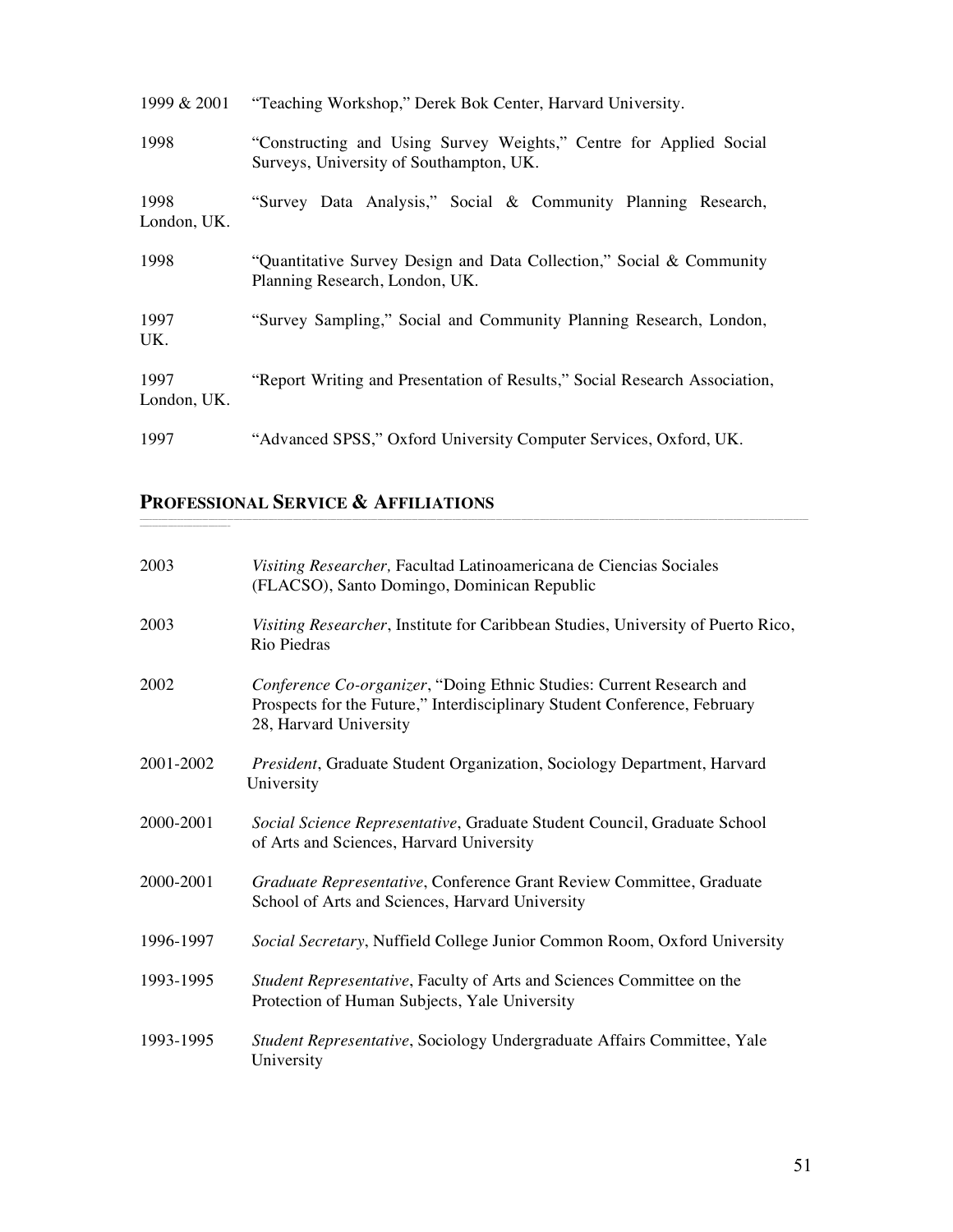#### **APPENDIX E – e-mail of Director Irwin Shapiro, Appointing the CGEC**

TO: Pepi Fabbiano FROM: Irwin Shapiro DATE: 30 October 2002 SUBJECT: Study of Gender Equity at the CFA

The Associate Directors and I would greatly appreciate your agreeing to serve on a committee to study all aspects of gender equity at the CfA. The desirability of such a study was internally generated and strongly supported by the CfA Visiting Committee.

The study committee will consist of eight members, three SAO scientists, two HCO scientists, and three members from the rest of the CfA community. The committee, once formed, will decide on its own chair, draft its charge (including a schedule), and propose a (preliminary) budget, the latter two to be iterated with us. Considerable statistical data were gathered by the CfA Issues Committee, mostly in 2000, and can be used as a starting point for the data collection phase.

Please respond to me with your decision by 4 November, if feasible, and please do not hesitate to call or write if you have any questions that you would like addressed before you reach a decision.

JJ/IS p:\Jordan\Oct02\PF27050.doc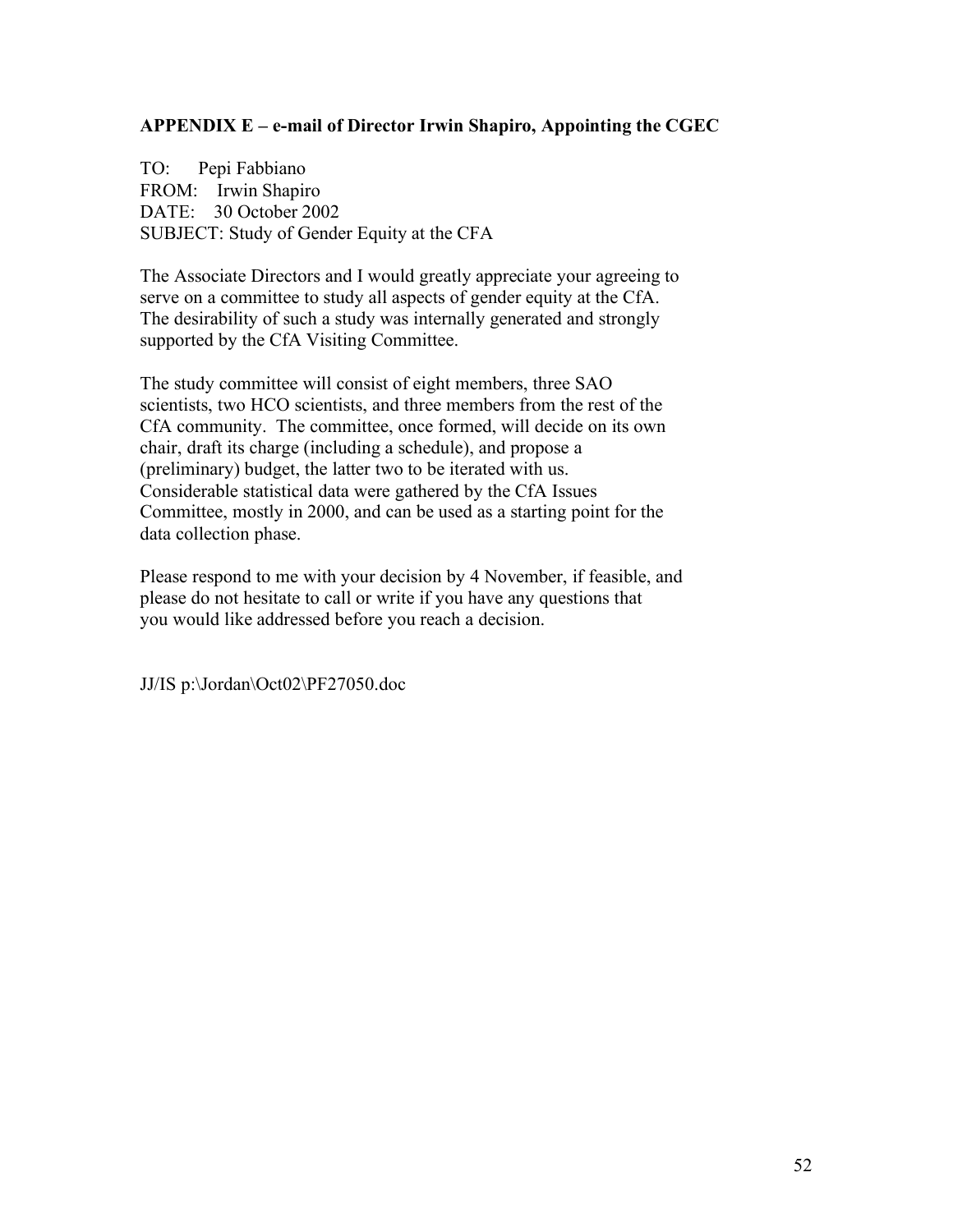#### **APPENDIX F - First Data Mining Request**

Email to Laura Conway, Julie Shaw and Kathleen Entler from Andrew Szentgyorgyi and Patricia Brennan (for the CGEC), 6 June 2003

Dear Laura, Julie & Kathleen:

Thank you for agreeing to help the CfA Gender Equity Committee. We recognize that this is a particularly stressful time for Human Resources, and we hope to make our requests as painless as possible.

The committee would like to develop a database that is sufficiently detailed so that we may make an unbiased assessment of the status of gender equity at the CfA. This study divides somewhat naturally into three parts: Harvard, SAO technical/administrative and SAO science. The present discussion concerns only the latter two categories. Only peripheral Harvard data is available through the SAO administrative units and information for the Harvard portion of the study will be acquired through separate requests to other agencies. While gender equity issues are universal, it is useful to recognize that two distinct populations of employees exist within SAO, data regarding them will be somewhat different and require different treatment (e.g. number of publications not a meaningful measure of productivity for non-scientists, with very few exceptions.) Nonetheless, recognizing that some data does not exist for certain categories of SAO employees, it seems most efficient to collect our SAO data in one sweep.

The committee is also keenly aware of the privacy/confidentiality issues that attend a study of this sort. We also recognize that some level of trust is required to proceed successfully; even in a fully anonymous study of the sort we propose, there is risk of abuse or invasion of privacy. All data that the Gender Equity Committee releases will be sufficiently aggregated so that privacy of all individuals will be guaranteed. We welcome any advice you have to offer on this matter.

One of us (PB) has compiled a list of important databases we would like access to:

I. Data available from HR through NFC payroll records:

------------------------------------------------------

- Date of Birth
- Gender
- Series/Grade/Step
- -- Previous grade/step
- -- Time since last two step
- -- Time since last promotion
- Nature of position (Fed/Trust/Indefinite/Fixed Term/Intermittent etc.)
- Duty hours per pay period
- Highest degree
- Date of degree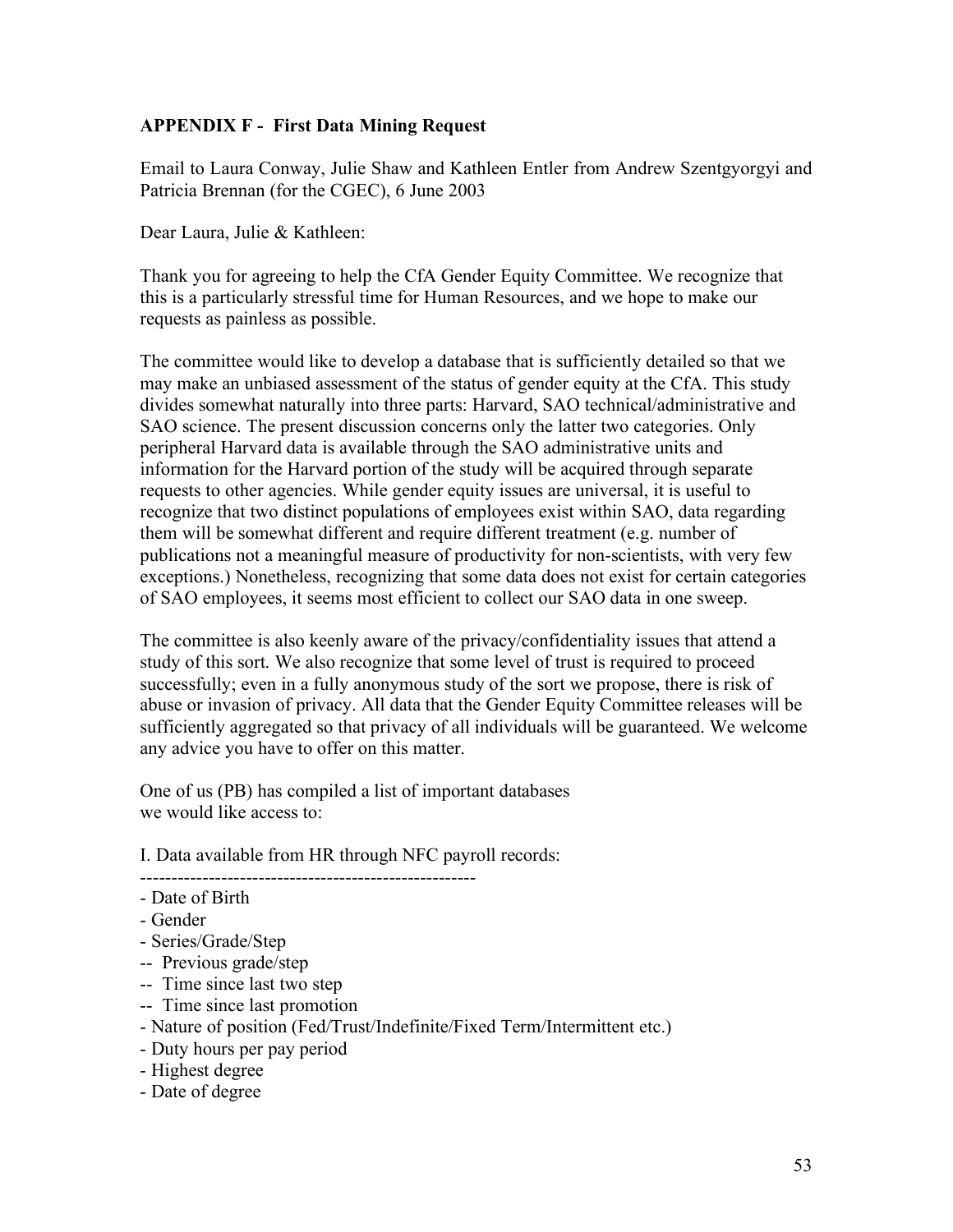- Years at SAO (Service Comp. Date)
- Duty station or stations
- Cash awards and all other forms of monetary compensation from SAO
- Grade/step of individuals supervised
- Grade and step of supervisor

II. Data available through the Staff Database (obtained through the CF): -----------------------------------------------------------------------

- Source of SAO salary (Fed, Contracts & Grants, Overhead, ...)

- Classification (Scientist, Engineer, Administrator, Science Educator, etc.)
- Divisional/organizational affiliation (HEAD, SED, CE, OIR, ...)

- Name and title of individuals supervised

#### III. Data available from FMD

-----------------------------

- Office location/area (size)

IV. Data available from CGPM

----------------------------

- Amount of grant money brought in over five year period

### V. Other Data

-------------

- Percent employment by other institutions e.g. Harvard, Tufts, etc.
- Years at other agencies/other SAO affiliates, e.g. Harvard
- Amount of external salary
- Number and rank of individuals supervised as second line or reviewing official.
- Amount of internal grant/IRD/etc. money received in previous five years.

This database should not include WAE (Intermittent) positions.

We envision the data gathering as proceeding in two phases: a preliminary canvass of "open" databases where names of individuals would be included in the database, and a second phase where confidential information is inserted into the database and "anonymized". We recognize plan has some imperfections and look forward to strategizing with you to improve it.

We also stress that our understanding of these data are incomplete at best. We may be requesting some information that is unavailable or non-existent. On the other hand, we may also be unaware of data that are extremely important to a full understanding of gender equity. If we fail to request an important datum, it does not means we don't care about it. I just means we don't know it exists. We look to you, the custodians of these data, for assistance in developing the best database possible.

We would like data at two, or three times, say the end of FY02, FY97 and FY92. It would be extremely useful to be able to track individuals between these epochs with a numerical or other anonymous identifier.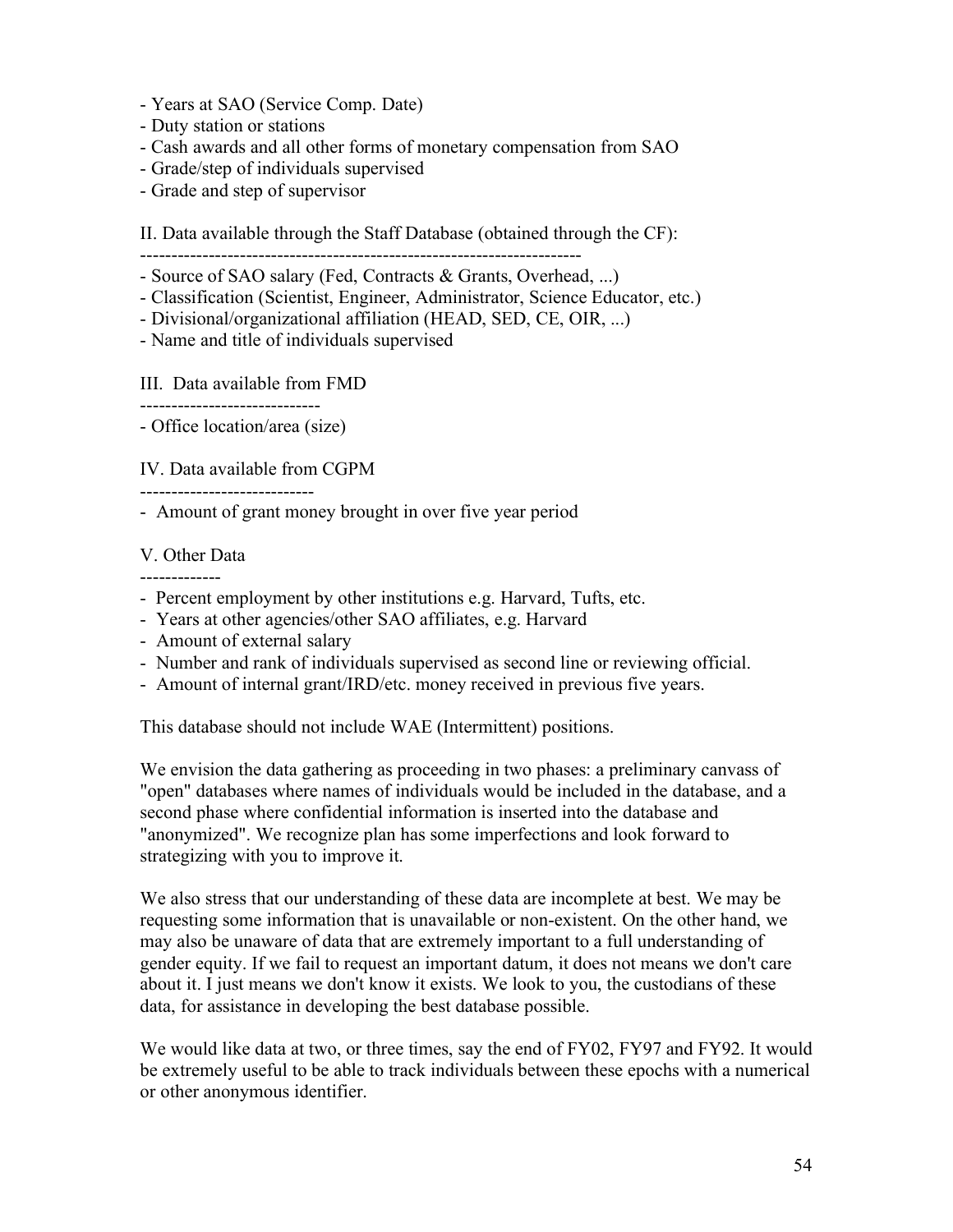Some residual questions that we might discuss Wednesday are:

Is it possible to get information about the distribution of other kinds of "career enhancement" compensation such as: training funds, tuition reimbursement, funds for travel to conferences/seminars etc.?

How is the promotion gradient measured for staff with interruptions in SAO service?

Does the composition of the promotion peer review committees (PAEC, PRCE) perpetuate gender bias?

Is it possible to obtain information on Performance Appraisal Ratings?

Thanks again for agreeing to participate in this study. Thanks also, a little belatedly, to Laura for an extremely useful briefing in February.

Pat Brennan and Andrew Szentgyorgyi for The Gender Equity Committee

Pat Brennan Pepi Fabbiano Allyssa Goodman Peg Herlihy Muriel Hodges Christine Jones Donna Thompson Andrew Szentgyorgyi